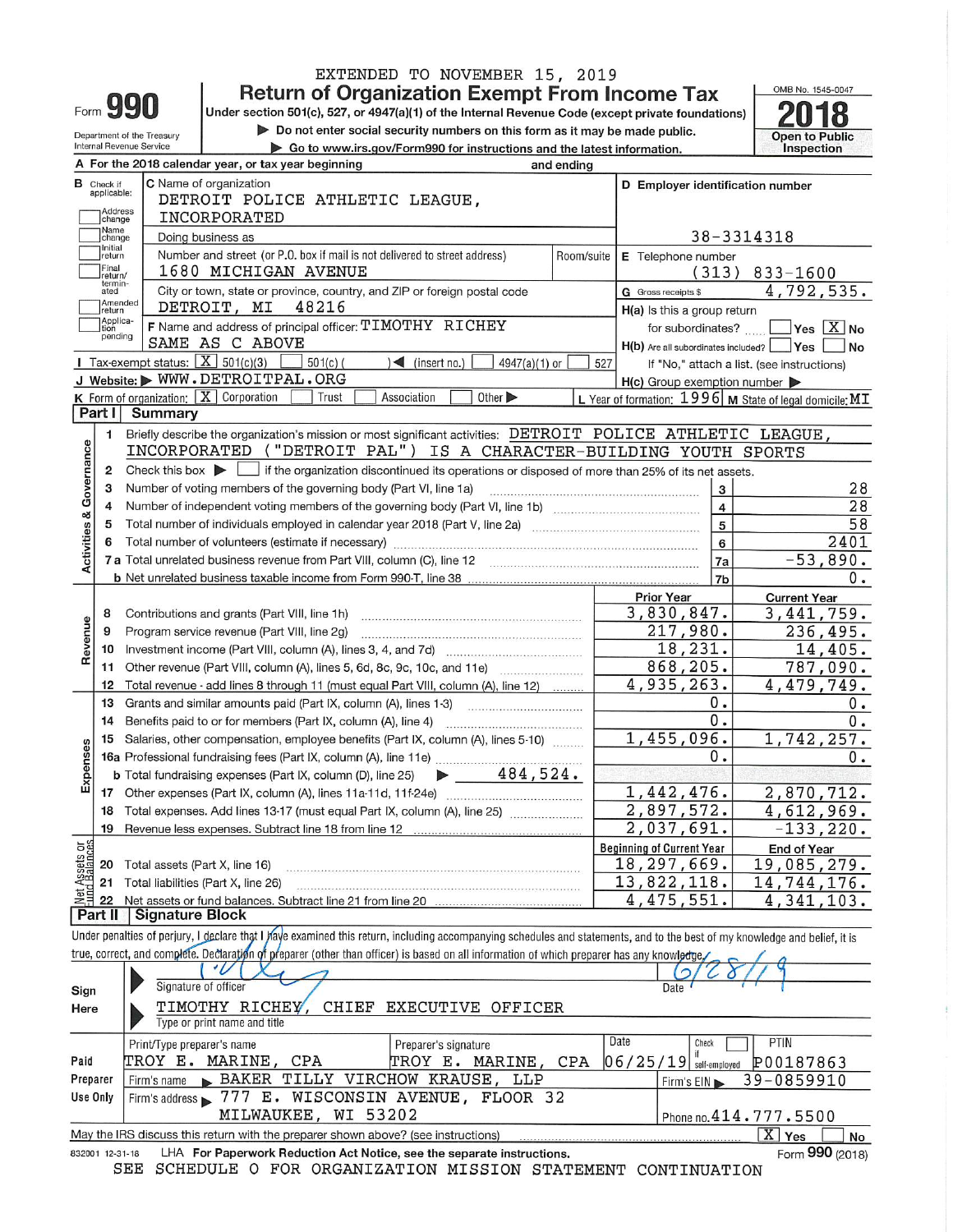|              | DETROIT POLICE ATHLETIC LEAGUE,                                                                                                                                                                |                         |
|--------------|------------------------------------------------------------------------------------------------------------------------------------------------------------------------------------------------|-------------------------|
|              | 38-3314318<br><b>INCORPORATED</b><br>Form 990 (2018)                                                                                                                                           | Page 2                  |
|              | <b>Statement of Program Service Accomplishments</b><br>Part III                                                                                                                                | $\overline{\mathbf{x}}$ |
| 1            | Briefly describe the organization's mission:                                                                                                                                                   |                         |
|              | DETROIT PAL'S MISSION IS TO BUILD CHARACTER IN YOUNG PEOPLE THROUGH                                                                                                                            |                         |
|              | ATHLETIC, ACADEMIC, AND LEADERSHIP DEVELOPMENT PROGRAMS.<br>THE                                                                                                                                |                         |
|              | OVERARCHING GOAL OF DETROIT PAL IS<br>TO HELP PROVIDE YOUNG PEOPLE WITH                                                                                                                        |                         |
|              | THE SUPPORT AND TOOLS NECESSARY FOR THEM TO ACHIEVE THEIR HIGHEST                                                                                                                              |                         |
| $\mathbf{2}$ | Did the organization undertake any significant program services during the year which were not listed on the                                                                                   |                         |
|              | $\boxed{\text{X}}$ Yes $\boxed{\text{}}$<br>prior Form 990 or 990-EZ?                                                                                                                          | ∣No                     |
| 3            | If "Yes," describe these new services on Schedule O.<br>$\Box$ Yes $\Box X$ No<br>Did the organization cease conducting, or make significant changes in how it conducts, any program services? |                         |
|              | If "Yes," describe these changes on Schedule O.                                                                                                                                                |                         |
| 4            | Describe the organization's program service accomplishments for each of its three largest program services, as measured by expenses.                                                           |                         |
|              | Section 501(c)(3) and 501(c)(4) organizations are required to report the amount of grants and allocations to others, the total expenses, and                                                   |                         |
|              | revenue, if any, for each program service reported.                                                                                                                                            |                         |
| 4a           | 236, 495.<br>3,386,851.<br>including grants of \$<br>) (Revenue \$<br>(Code:<br>) (Expenses \$                                                                                                 |                         |
|              | DETROIT PAL OPERATES SOME OF THE LARGEST YOUTH SPORTS LEAGUES<br>IN THE<br>OVER 12,000 CHILDREN PARTICIPATED IN SEASONAL LEAGUES DURING<br>NATION.                                             |                         |
|              | 2018<br>IN UP TO 12 DIFFERENT SPORTS, FOR ALL AGE GROUPS AND SKILL LEVELS.                                                                                                                     |                         |
|              | LEAGUES ARE CURRENTLY OFFERED IN BASEBALL, SOFTBALL,<br>T-BALL, FLAG                                                                                                                           |                         |
|              | BASKETBALL, TRACK AND FIELD, VOLLEYBALL,<br>TACKLE FOOTBALL,<br>FOOTBALL,                                                                                                                      |                         |
|              | CHEERLEADING, GOLF, SWIMMING AND SOCCER.<br>DETROIT PAL'S SPORTS PROGRAMS                                                                                                                      |                         |
|              | ARE MORE THAN JUST FUN AND GAMES.<br>STUDIES PROVE THAT A GOOD YOUTH                                                                                                                           |                         |
|              | SPORTS PROGRAM PROMOTES POSITIVE CHARACTER DEVELOPMENT<br>IN THE YOUNG<br>PEOPLE WHO PARTICIPATE,<br>PROMOTES THE DEVELOPMENT OF POSITIVE LIFE                                                 |                         |
|              | SKILLS, PHYSICAL FITNESS AND HEALTHY LIFESTYLES, AND HELPS YOUNG PEOPLE                                                                                                                        |                         |
|              | MAKE GOOD CHOICES AND GROW INTO HEALTHY ADULTS.                                                                                                                                                |                         |
|              |                                                                                                                                                                                                |                         |
| 4b           | 157,776.<br>including grants of \$<br>) (Revenue \$<br>(Code:<br>) (Expenses \$                                                                                                                |                         |
|              | DETROIT PAL HAS INITIATED THE KIDS AT THE CORNER CAMPAIGN IN AN EFFORT                                                                                                                         |                         |
|              | EXPAND ITS PROGRAMS AND ORGANIZATION INTO MORE DETROIT COMMUNITIES,<br>TO.                                                                                                                     |                         |
|              | TO REDEVELOP THE HISTORIC TIGER STADIUM INTO A SAFE AND HEALTHY PLAYING<br>TO BUILD A PROMINENT, PERMANENT HEADQUARTERS AND<br><b>TRAINING CENTER</b><br>FIELD.                                |                         |
|              | FOR DETROIT PAL'S 13,000 ATHLETES, THEIR FAMILIES AND 1,800 VOLUNTEERS,                                                                                                                        |                         |
|              | TO STRENGTHEN COMMUNITY NEIGHBORHOODS BY BRIDGING THE CITY'S YOUTH WITH                                                                                                                        |                         |
|              | DEDICATED PUBLIC SERVANTS, TO POSITIVELY INFLUENCE AND DEVELOP A NEW                                                                                                                           |                         |
|              | GENERATION OF LEADERS FOR DETROIT, AND TO PROVIDE ADDITIONAL                                                                                                                                   |                         |
|              | SUSTAINABLE REVENUE FROM TOURNAMENTS AND SPECIAL EVENT SPACE.                                                                                                                                  |                         |
|              |                                                                                                                                                                                                |                         |
|              |                                                                                                                                                                                                |                         |
| 4с           |                                                                                                                                                                                                |                         |
|              |                                                                                                                                                                                                |                         |
|              |                                                                                                                                                                                                |                         |
|              |                                                                                                                                                                                                |                         |
|              |                                                                                                                                                                                                |                         |
|              |                                                                                                                                                                                                |                         |
|              |                                                                                                                                                                                                |                         |
|              |                                                                                                                                                                                                |                         |
|              |                                                                                                                                                                                                |                         |
|              |                                                                                                                                                                                                |                         |
|              |                                                                                                                                                                                                |                         |
| 4d           | Other program services (Describe in Schedule O.)                                                                                                                                               |                         |
|              | (Expenses \$<br>including grants of \$<br>) (Revenue \$                                                                                                                                        |                         |
|              | 3,544,627.<br>4e Total program service expenses >                                                                                                                                              |                         |
|              | Form 990 (2018)<br>SEE SCHEDIILE O FOR CONTINUATION(S)                                                                                                                                         |                         |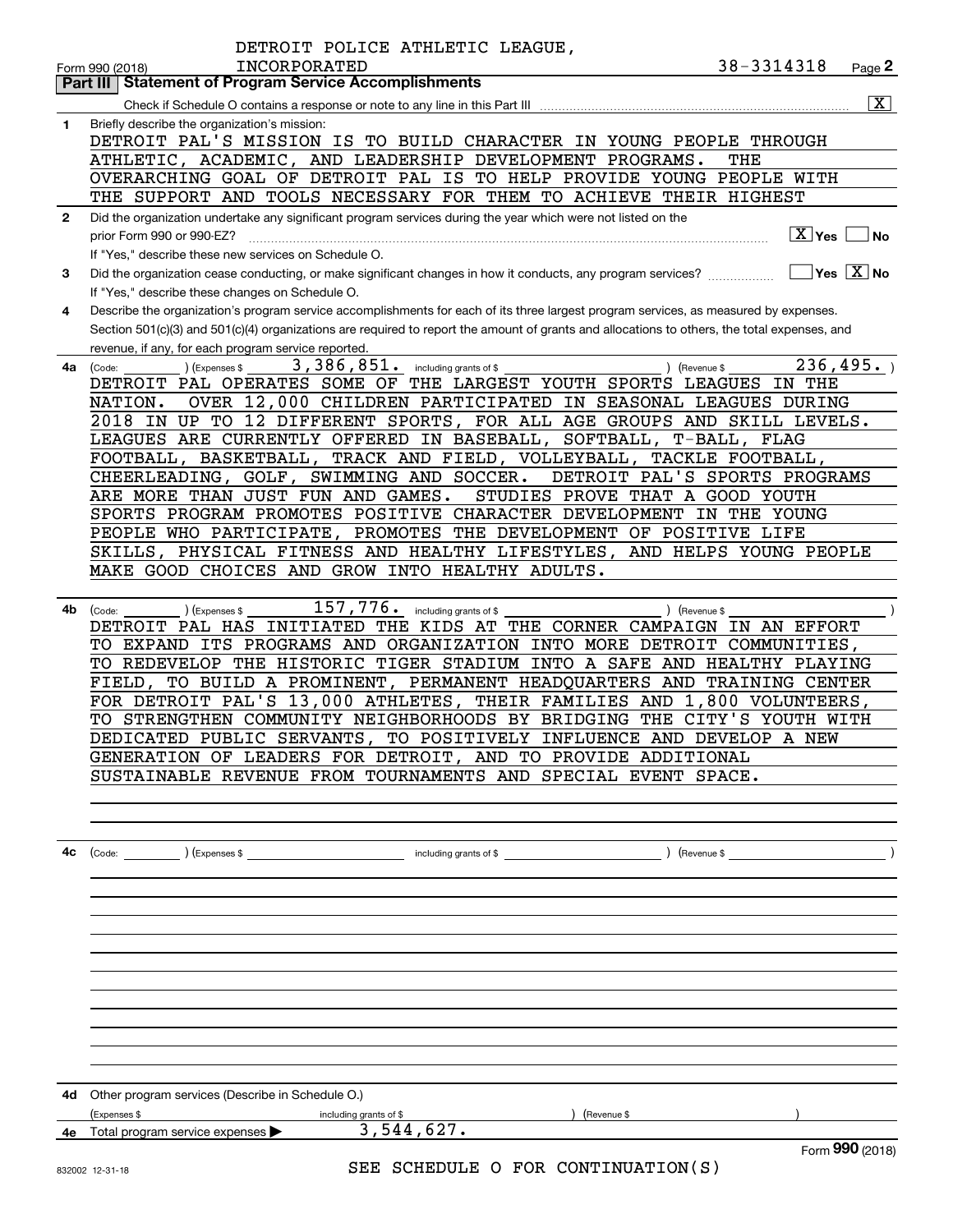|     |                                                                                                                                      |                 | Yes $ $     | No          |
|-----|--------------------------------------------------------------------------------------------------------------------------------------|-----------------|-------------|-------------|
| 1   | Is the organization described in section $501(c)(3)$ or $4947(a)(1)$ (other than a private foundation)?                              |                 |             |             |
|     |                                                                                                                                      | 1.              | х           |             |
| 2   |                                                                                                                                      | $\mathbf{2}$    | $\mathbf X$ |             |
| 3   | Did the organization engage in direct or indirect political campaign activities on behalf of or in opposition to candidates for      |                 |             |             |
|     |                                                                                                                                      | 3               |             | x           |
| 4   | Section 501(c)(3) organizations. Did the organization engage in lobbying activities, or have a section 501(h) election in effect     |                 |             |             |
|     |                                                                                                                                      | 4               |             | x           |
| 5   | Is the organization a section 501(c)(4), 501(c)(5), or 501(c)(6) organization that receives membership dues, assessments, or         |                 |             |             |
|     |                                                                                                                                      | 5               |             | x           |
| 6   | Did the organization maintain any donor advised funds or any similar funds or accounts for which donors have the right to            |                 |             |             |
|     | provide advice on the distribution or investment of amounts in such funds or accounts? If "Yes," complete Schedule D, Part I         | 6               |             | x           |
| 7   | Did the organization receive or hold a conservation easement, including easements to preserve open space,                            |                 |             |             |
|     |                                                                                                                                      | $\overline{7}$  |             | x           |
| 8   | Did the organization maintain collections of works of art, historical treasures, or other similar assets? If "Yes," complete         |                 |             |             |
|     |                                                                                                                                      | 8               |             | x           |
| 9   | Did the organization report an amount in Part X, line 21, for escrow or custodial account liability, serve as a custodian for        |                 |             |             |
|     | amounts not listed in Part X; or provide credit counseling, debt management, credit repair, or debt negotiation services?            |                 |             |             |
|     | If "Yes." complete Schedule D. Part IV                                                                                               | 9               |             | x           |
| 10  | Did the organization, directly or through a related organization, hold assets in temporarily restricted endowments, permanent        |                 |             |             |
|     |                                                                                                                                      | 10              | х           |             |
| 11  | If the organization's answer to any of the following questions is "Yes," then complete Schedule D, Parts VI, VII, VIII, IX, or X     |                 |             |             |
|     | as applicable.                                                                                                                       |                 |             |             |
|     | a Did the organization report an amount for land, buildings, and equipment in Part X, line 10? If "Yes." complete Schedule D.        |                 | X           |             |
|     | <b>b</b> Did the organization report an amount for investments - other securities in Part X, line 12 that is 5% or more of its total | 11a             |             |             |
|     |                                                                                                                                      | 11 <sub>b</sub> |             | x           |
|     | c Did the organization report an amount for investments - program related in Part X, line 13 that is 5% or more of its total         |                 |             |             |
|     |                                                                                                                                      | 11c             |             | x           |
|     | d Did the organization report an amount for other assets in Part X, line 15 that is 5% or more of its total assets reported in       |                 |             |             |
|     |                                                                                                                                      | 11d             |             | x           |
|     | e Did the organization report an amount for other liabilities in Part X, line 25? If "Yes," complete Schedule D, Part X              | <b>11e</b>      |             | $\mathbf X$ |
| f   | Did the organization's separate or consolidated financial statements for the tax year include a footnote that addresses              |                 |             |             |
|     | the organization's liability for uncertain tax positions under FIN 48 (ASC 740)? If "Yes," complete Schedule D, Part X               | 11f             | X           |             |
|     | 12a Did the organization obtain separate, independent audited financial statements for the tax year? If "Yes," complete              |                 |             |             |
|     | Schedule D, Parts XI and XII                                                                                                         | 12a             |             | x           |
|     | <b>b</b> Was the organization included in consolidated, independent audited financial statements for the tax year?                   |                 |             |             |
|     | If "Yes," and if the organization answered "No" to line 12a, then completing Schedule D, Parts XI and XII is optional                | 12 <sub>b</sub> | X           |             |
| 13  |                                                                                                                                      | 13              |             | X           |
| 14a | Did the organization maintain an office, employees, or agents outside of the United States?                                          | 14a             |             | X           |
| b   | Did the organization have aggregate revenues or expenses of more than \$10,000 from grantmaking, fundraising, business,              |                 |             |             |
|     | investment, and program service activities outside the United States, or aggregate foreign investments valued at \$100,000           |                 |             |             |
|     |                                                                                                                                      | 14b             |             | x           |
| 15  | Did the organization report on Part IX, column (A), line 3, more than \$5,000 of grants or other assistance to or for any            |                 |             |             |
|     |                                                                                                                                      | 15              |             | x           |
| 16  | Did the organization report on Part IX, column (A), line 3, more than \$5,000 of aggregate grants or other assistance to             |                 |             |             |
|     |                                                                                                                                      | 16              |             | x           |
| 17  | Did the organization report a total of more than \$15,000 of expenses for professional fundraising services on Part IX,              |                 |             |             |
|     |                                                                                                                                      | 17              |             | x           |
| 18  | Did the organization report more than \$15,000 total of fundraising event gross income and contributions on Part VIII, lines         |                 |             |             |
|     |                                                                                                                                      | 18              | x           |             |
| 19  | Did the organization report more than \$15,000 of gross income from gaming activities on Part VIII, line 9a? If "Yes."               |                 |             | X           |
|     |                                                                                                                                      | 19<br>20a       |             | X           |
|     | b If "Yes" to line 20a, did the organization attach a copy of its audited financial statements to this return?                       | 20 <sub>b</sub> |             |             |
| 21  | Did the organization report more than \$5,000 of grants or other assistance to any domestic organization or                          |                 |             |             |
|     |                                                                                                                                      | 21              |             | x           |
|     |                                                                                                                                      |                 |             |             |

Form (2018) **990**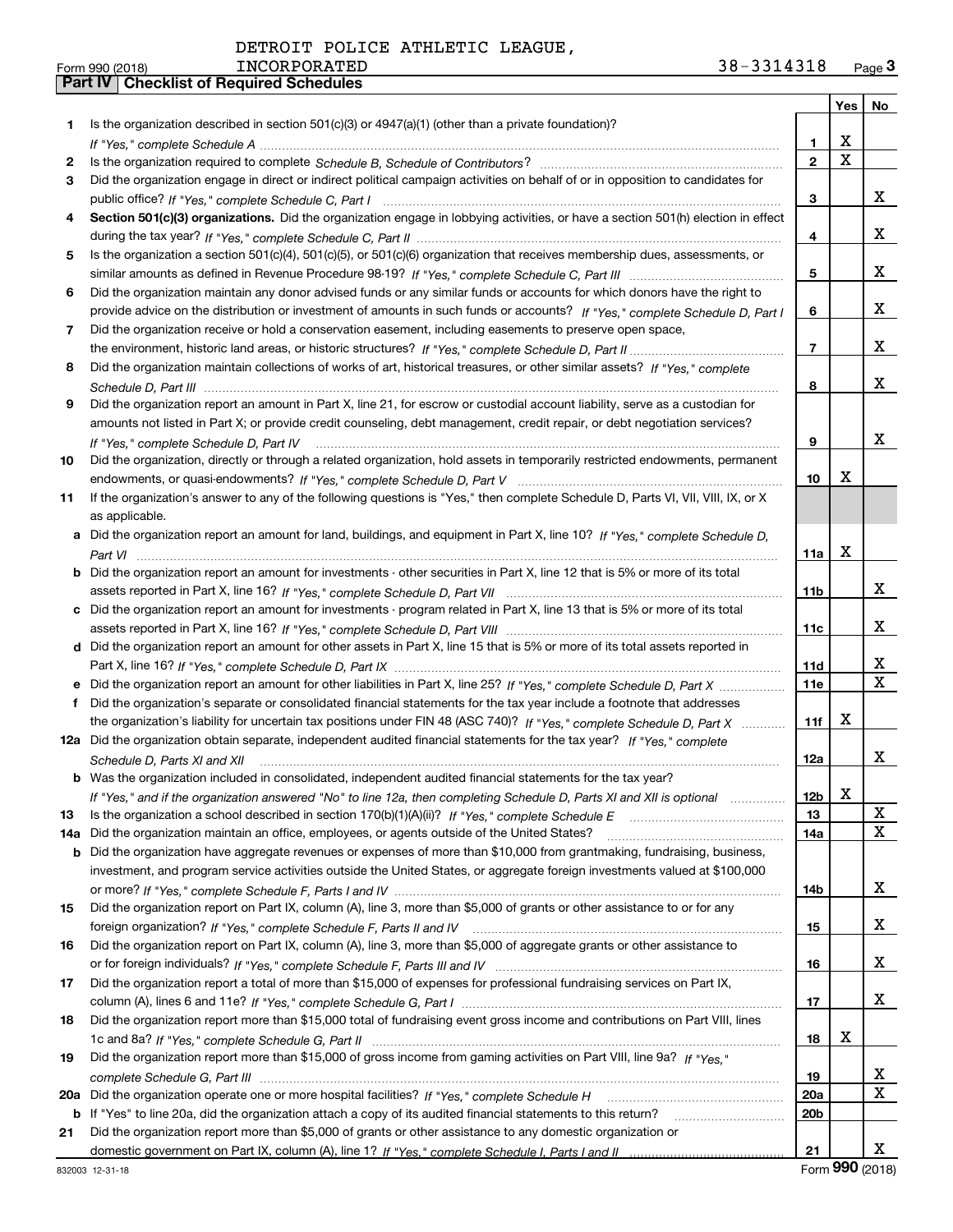|  |  | DETROIT POLICE ATHLETIC LEAGUE, |  |
|--|--|---------------------------------|--|
|--|--|---------------------------------|--|

*(continued)*

|    |                                                                                                                                   |                 | Yes | No |
|----|-----------------------------------------------------------------------------------------------------------------------------------|-----------------|-----|----|
| 22 | Did the organization report more than \$5,000 of grants or other assistance to or for domestic individuals on                     |                 |     |    |
|    |                                                                                                                                   | 22              |     | x  |
| 23 | Did the organization answer "Yes" to Part VII, Section A, line 3, 4, or 5 about compensation of the organization's current        |                 |     |    |
|    | and former officers, directors, trustees, key employees, and highest compensated employees? If "Yes," complete                    |                 |     |    |
|    |                                                                                                                                   | 23              |     | x  |
|    | 24a Did the organization have a tax-exempt bond issue with an outstanding principal amount of more than \$100,000 as of the       |                 |     |    |
|    | last day of the year, that was issued after December 31, 2002? If "Yes," answer lines 24b through 24d and complete                |                 |     |    |
|    |                                                                                                                                   | 24a             |     | x  |
|    |                                                                                                                                   | 24 <sub>b</sub> |     |    |
|    | c Did the organization maintain an escrow account other than a refunding escrow at any time during the year to defease            |                 |     |    |
|    |                                                                                                                                   | 24c             |     |    |
|    |                                                                                                                                   | 24d             |     |    |
|    | 25a Section 501(c)(3), 501(c)(4), and 501(c)(29) organizations. Did the organization engage in an excess benefit                  |                 |     |    |
|    |                                                                                                                                   | 25a             |     | x  |
|    | b Is the organization aware that it engaged in an excess benefit transaction with a disqualified person in a prior year, and      |                 |     |    |
|    | that the transaction has not been reported on any of the organization's prior Forms 990 or 990-EZ? If "Yes." complete             |                 |     |    |
|    | Schedule L, Part I                                                                                                                | 25 <sub>b</sub> |     | x  |
| 26 | Did the organization report any amount on Part X, line 5, 6, or 22 for receivables from or payables to any current or             |                 |     |    |
|    | former officers, directors, trustees, key employees, highest compensated employees, or disqualified persons? If "Yes."            |                 |     |    |
|    |                                                                                                                                   | 26              |     | x  |
| 27 | Did the organization provide a grant or other assistance to an officer, director, trustee, key employee, substantial              |                 |     |    |
|    | contributor or employee thereof, a grant selection committee member, or to a 35% controlled entity or family member               |                 |     |    |
|    |                                                                                                                                   | 27              |     | x  |
| 28 | Was the organization a party to a business transaction with one of the following parties (see Schedule L, Part IV                 |                 |     |    |
|    | instructions for applicable filing thresholds, conditions, and exceptions):                                                       |                 |     |    |
| а  |                                                                                                                                   | 28a             |     | х  |
| b  | A family member of a current or former officer, director, trustee, or key employee? If "Yes," complete Schedule L, Part IV        | 28 <sub>b</sub> |     | х  |
|    | c An entity of which a current or former officer, director, trustee, or key employee (or a family member thereof) was an officer, |                 |     |    |
|    |                                                                                                                                   | 28c             | X   |    |
| 29 |                                                                                                                                   | 29              | x   |    |
| 30 | Did the organization receive contributions of art, historical treasures, or other similar assets, or qualified conservation       |                 |     |    |
|    |                                                                                                                                   | 30              |     | x  |
| 31 | Did the organization liquidate, terminate, or dissolve and cease operations?                                                      |                 |     |    |
|    |                                                                                                                                   | 31              |     | x. |
| 32 | Did the organization sell, exchange, dispose of, or transfer more than 25% of its net assets? If "Yes," complete                  |                 |     |    |
|    |                                                                                                                                   | 32              |     | х  |
| 33 | Did the organization own 100% of an entity disregarded as separate from the organization under Regulations                        |                 |     |    |
|    |                                                                                                                                   | 33              |     | x. |
| 34 | Was the organization related to any tax-exempt or taxable entity? If "Yes," complete Schedule R, Part II, III, or IV, and         |                 |     |    |
|    |                                                                                                                                   | 34              | х   |    |
|    | 35a Did the organization have a controlled entity within the meaning of section 512(b)(13)?                                       | 35a             |     | x  |
|    | b If "Yes" to line 35a, did the organization receive any payment from or engage in any transaction with a controlled entity       |                 |     |    |
|    |                                                                                                                                   | 35b             |     |    |
| 36 | Section 501(c)(3) organizations. Did the organization make any transfers to an exempt non-charitable related organization?        |                 |     |    |
|    |                                                                                                                                   | 36              |     | x. |
| 37 | Did the organization conduct more than 5% of its activities through an entity that is not a related organization                  |                 |     |    |
|    |                                                                                                                                   | 37              |     | x. |
| 38 | Did the organization complete Schedule O and provide explanations in Schedule O for Part VI, lines 11b and 19?                    |                 |     |    |
|    | Note. All Form 990 filers are required to complete Schedule O                                                                     | 38              | х   |    |
|    | <b>Statements Regarding Other IRS Filings and Tax Compliance</b><br>Part V                                                        |                 |     |    |
|    | Check if Schedule O contains a response or note to any line in this Part V                                                        |                 |     |    |
|    |                                                                                                                                   |                 | Yes | No |
|    | 209<br>1a Enter the number reported in Box 3 of Form 1096. Enter -0- if not applicable<br>1a                                      |                 |     |    |
| b  | 0<br>Enter the number of Forms W-2G included in line 1a. Enter -0- if not applicable<br>1b                                        |                 |     |    |
| c  | Did the organization comply with backup withholding rules for reportable payments to vendors and reportable gaming                |                 | X   |    |
|    | (gambling) winnings to prize winners?                                                                                             | 1c              |     |    |

(gambling) winnings to prize winners?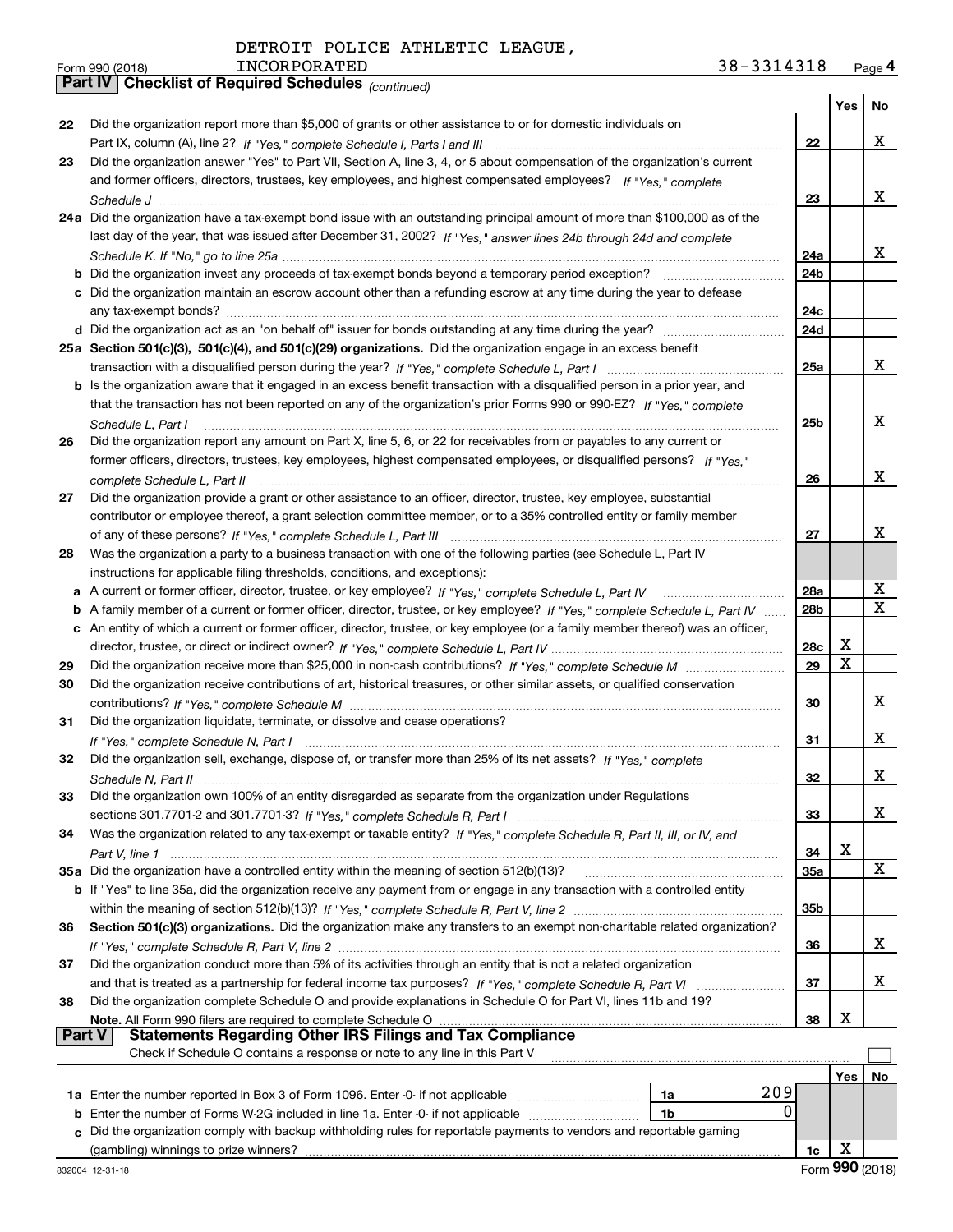|          | INCORPORATED<br>Form 990 (2018)                                                                                                                 | 38-3314318     |     | Page $5$ |
|----------|-------------------------------------------------------------------------------------------------------------------------------------------------|----------------|-----|----------|
|          | Statements Regarding Other IRS Filings and Tax Compliance (continued)<br>Part V                                                                 |                |     |          |
|          |                                                                                                                                                 |                | Yes | No       |
|          | 2a Enter the number of employees reported on Form W-3, Transmittal of Wage and Tax Statements,                                                  |                |     |          |
|          | filed for the calendar year ending with or within the year covered by this return<br>2a                                                         | 58             |     |          |
|          |                                                                                                                                                 | 2b             | х   |          |
|          |                                                                                                                                                 |                |     |          |
| За       | Did the organization have unrelated business gross income of \$1,000 or more during the year?                                                   | 3a             | X   |          |
| b        |                                                                                                                                                 | 3 <sub>b</sub> | X   |          |
|          | 4a At any time during the calendar year, did the organization have an interest in, or a signature or other authority over, a                    |                |     |          |
|          |                                                                                                                                                 | 4a             |     | х        |
|          | <b>b</b> If "Yes," enter the name of the foreign country: $\blacktriangleright$                                                                 |                |     |          |
|          | See instructions for filing requirements for FinCEN Form 114, Report of Foreign Bank and Financial Accounts (FBAR).                             |                |     |          |
| 5a       | Was the organization a party to a prohibited tax shelter transaction at any time during the tax year?                                           | 5a             |     | х        |
| b        |                                                                                                                                                 | 5b             |     | X        |
| с        |                                                                                                                                                 | 5c             |     |          |
|          | 6a Does the organization have annual gross receipts that are normally greater than \$100,000, and did the organization solicit                  |                |     |          |
|          | any contributions that were not tax deductible as charitable contributions?                                                                     | 6a             |     | x        |
|          | <b>b</b> If "Yes," did the organization include with every solicitation an express statement that such contributions or gifts                   |                |     |          |
|          | were not tax deductible?                                                                                                                        | 6b             |     |          |
| 7        | Organizations that may receive deductible contributions under section 170(c).                                                                   |                |     |          |
| а        | Did the organization receive a payment in excess of \$75 made partly as a contribution and partly for goods and services provided to the payor? | 7a             |     | x        |
| b        | If "Yes," did the organization notify the donor of the value of the goods or services provided?                                                 | 7b             |     |          |
|          | Did the organization sell, exchange, or otherwise dispose of tangible personal property for which it was required                               |                |     |          |
|          |                                                                                                                                                 | 7c             |     | x        |
| d        | 7d                                                                                                                                              |                |     |          |
| е        |                                                                                                                                                 | 7e             |     | х        |
| f        | Did the organization, during the year, pay premiums, directly or indirectly, on a personal benefit contract?                                    | 7f             |     | X        |
| g        | If the organization received a contribution of qualified intellectual property, did the organization file Form 8899 as required?                | 7g             |     |          |
| h        | If the organization received a contribution of cars, boats, airplanes, or other vehicles, did the organization file a Form 1098-C?              | 7h             |     |          |
| 8        | Sponsoring organizations maintaining donor advised funds. Did a donor advised fund maintained by the                                            |                |     |          |
|          | sponsoring organization have excess business holdings at any time during the year?                                                              | 8              |     |          |
| 9        | Sponsoring organizations maintaining donor advised funds.                                                                                       |                |     |          |
| а        | Did the sponsoring organization make any taxable distributions under section 4966?                                                              | 9а             |     |          |
| b        | Did the sponsoring organization make a distribution to a donor, donor advisor, or related person?                                               | 9b             |     |          |
| 10       | Section 501(c)(7) organizations. Enter:                                                                                                         |                |     |          |
| а        | 10a<br>Initiation fees and capital contributions included on Part VIII, line 12 [111] [11] [12] [11] [12] [11] [12] [                           |                |     |          |
|          | 10b <br>Gross receipts, included on Form 990, Part VIII, line 12, for public use of club facilities                                             |                |     |          |
| 11       | Section 501(c)(12) organizations. Enter:                                                                                                        |                |     |          |
| а        | Gross income from members or shareholders<br>11a                                                                                                |                |     |          |
| b        | Gross income from other sources (Do not net amounts due or paid to other sources against                                                        |                |     |          |
|          | 11 <sub>b</sub><br>amounts due or received from them.)                                                                                          |                |     |          |
|          | 12a Section 4947(a)(1) non-exempt charitable trusts. Is the organization filing Form 990 in lieu of Form 1041?                                  | <b>12a</b>     |     |          |
|          | 12b<br><b>b</b> If "Yes," enter the amount of tax-exempt interest received or accrued during the year <i>manument</i>                           |                |     |          |
| 13       | Section 501(c)(29) qualified nonprofit health insurance issuers.                                                                                |                |     |          |
| a        | Is the organization licensed to issue qualified health plans in more than one state?                                                            | 13a            |     |          |
|          | Note. See the instructions for additional information the organization must report on Schedule O.                                               |                |     |          |
| b        | Enter the amount of reserves the organization is required to maintain by the states in which the<br>13 <sub>b</sub>                             |                |     |          |
|          | 13 <sub>c</sub>                                                                                                                                 |                |     |          |
| с<br>14a | Did the organization receive any payments for indoor tanning services during the tax year?                                                      | 14a            |     | x        |
|          |                                                                                                                                                 | 14b            |     |          |
| 15       | Is the organization subject to the section 4960 tax on payment(s) of more than \$1,000,000 in remuneration or                                   |                |     |          |
|          |                                                                                                                                                 | 15             |     | х        |
|          | If "Yes," see instructions and file Form 4720, Schedule N.                                                                                      |                |     |          |
| 16       | Is the organization an educational institution subject to the section 4968 excise tax on net investment income?                                 | 16             |     | х        |
|          | If "Yes," complete Form 4720, Schedule O.                                                                                                       |                |     |          |

Form (2018) **990**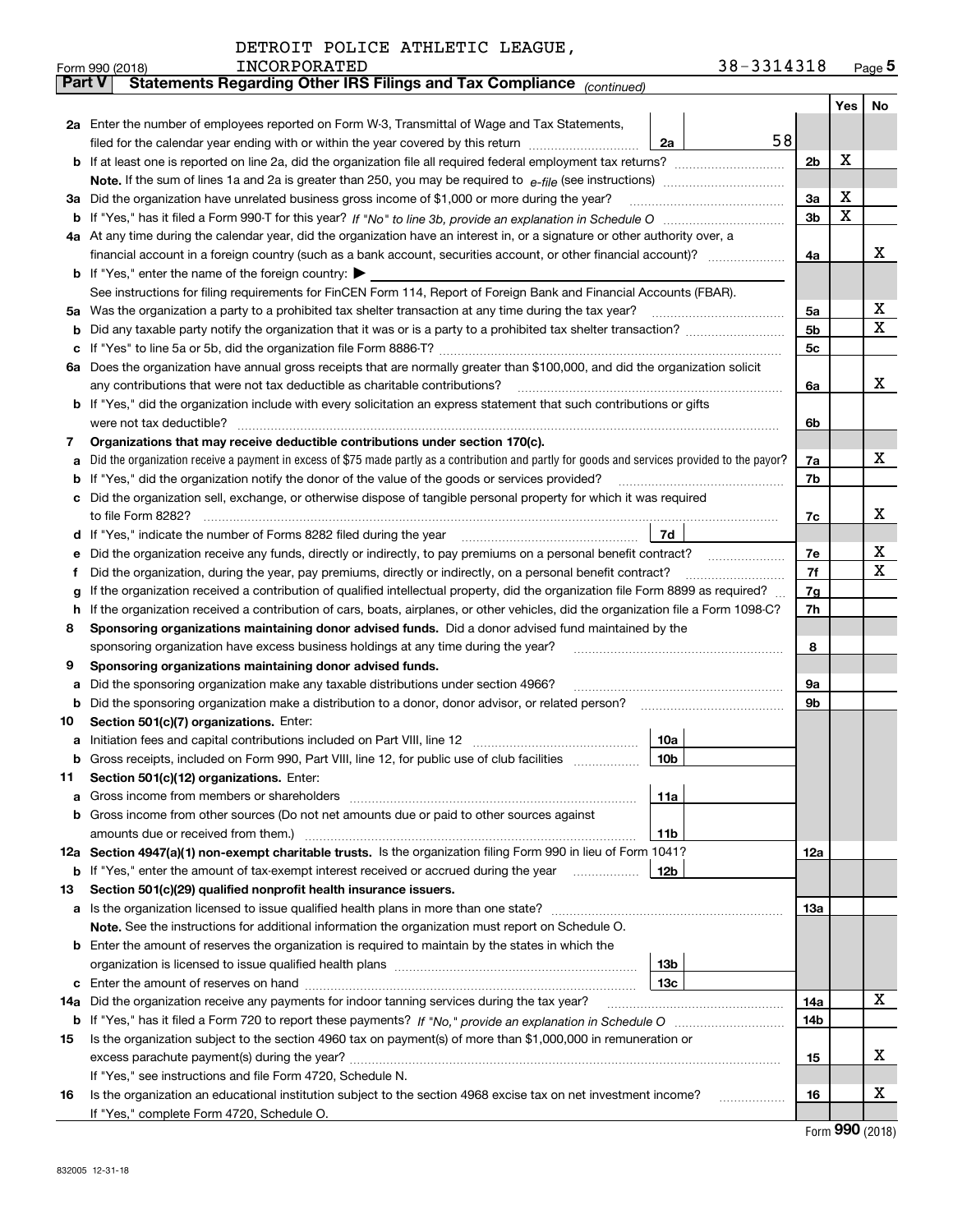| Form 990 (2018) | INCORPORATED                                                                                                     | 38-3314318                                                                                                                  | $P_{\text{aqe}}$ 6 |
|-----------------|------------------------------------------------------------------------------------------------------------------|-----------------------------------------------------------------------------------------------------------------------------|--------------------|
|                 |                                                                                                                  | Part VI Governance, Management, and Disclosure For each "Yes" response to lines 2 through 7b below, and for a "No" response |                    |
|                 | to line 8a, 8b, or 10b below, describe the circumstances, processes, or changes in Schedule O. See instructions. |                                                                                                                             |                    |

|     | Check if Schedule O contains a response or note to any line in this Part VI                                                                                           |    |    |                 |     | $\mathbf{x}$ |
|-----|-----------------------------------------------------------------------------------------------------------------------------------------------------------------------|----|----|-----------------|-----|--------------|
|     | <b>Section A. Governing Body and Management</b>                                                                                                                       |    |    |                 |     |              |
|     |                                                                                                                                                                       |    |    |                 | Yes | No           |
|     | <b>1a</b> Enter the number of voting members of the governing body at the end of the tax year                                                                         | 1a | 28 |                 |     |              |
|     | If there are material differences in voting rights among members of the governing body, or if the governing                                                           |    |    |                 |     |              |
|     | body delegated broad authority to an executive committee or similar committee, explain in Schedule O.                                                                 |    |    |                 |     |              |
| b   | Enter the number of voting members included in line 1a, above, who are independent                                                                                    | 1b | 28 |                 |     |              |
| 2   | Did any officer, director, trustee, or key employee have a family relationship or a business relationship with any other                                              |    |    |                 |     |              |
|     | officer, director, trustee, or key employee?                                                                                                                          |    |    | 2               |     | X            |
| 3   | Did the organization delegate control over management duties customarily performed by or under the direct supervision                                                 |    |    |                 |     |              |
|     |                                                                                                                                                                       |    |    | 3               |     | x            |
| 4   | Did the organization make any significant changes to its governing documents since the prior Form 990 was filed?                                                      |    |    | $\overline{4}$  |     | $\mathbf X$  |
| 5   |                                                                                                                                                                       |    |    | 5               |     | X            |
| 6   | Did the organization have members or stockholders?                                                                                                                    |    |    | 6               |     | X            |
| 7a  | Did the organization have members, stockholders, or other persons who had the power to elect or appoint one or                                                        |    |    |                 |     |              |
|     | more members of the governing body?                                                                                                                                   |    |    | 7a              |     | x            |
|     | <b>b</b> Are any governance decisions of the organization reserved to (or subject to approval by) members, stockholders, or                                           |    |    |                 |     |              |
|     | persons other than the governing body?                                                                                                                                |    |    | 7b              |     | х            |
| 8   | Did the organization contemporaneously document the meetings held or written actions undertaken during the year by the following:                                     |    |    |                 |     |              |
| a   | The governing body?                                                                                                                                                   |    |    | 8a              | х   |              |
| b   |                                                                                                                                                                       |    |    | 8b              | X   |              |
| 9   | Is there any officer, director, trustee, or key employee listed in Part VII, Section A, who cannot be reached at the                                                  |    |    |                 |     |              |
|     |                                                                                                                                                                       |    |    | 9               |     | x            |
|     | <b>Section B. Policies</b> (This Section B requests information about policies not required by the Internal Revenue Code.)                                            |    |    |                 |     |              |
|     |                                                                                                                                                                       |    |    |                 | Yes | No           |
|     |                                                                                                                                                                       |    |    | 10a             |     | x            |
|     | <b>b</b> If "Yes," did the organization have written policies and procedures governing the activities of such chapters, affiliates,                                   |    |    |                 |     |              |
|     | and branches to ensure their operations are consistent with the organization's exempt purposes?                                                                       |    |    | 10 <sub>b</sub> |     |              |
|     | 11a Has the organization provided a complete copy of this Form 990 to all members of its governing body before filing the form?                                       |    |    | 11a             |     | X            |
| b   | Describe in Schedule O the process, if any, used by the organization to review this Form 990.                                                                         |    |    |                 |     |              |
| 12a | Did the organization have a written conflict of interest policy? If "No," go to line 13                                                                               |    |    | 12a             | х   |              |
| b   |                                                                                                                                                                       |    |    | 12 <sub>b</sub> | X   |              |
| с   | Did the organization regularly and consistently monitor and enforce compliance with the policy? If "Yes." describe                                                    |    |    |                 |     |              |
|     | in Schedule O how this was done measured and contained a state of the state of the state of the state of the s                                                        |    |    | 12c             |     | х            |
| 13  | Did the organization have a written whistleblower policy?                                                                                                             |    |    | 13              | X   |              |
| 14  | Did the organization have a written document retention and destruction policy?                                                                                        |    |    | 14              | X   |              |
| 15  | Did the process for determining compensation of the following persons include a review and approval by independent                                                    |    |    |                 |     |              |
|     | persons, comparability data, and contemporaneous substantiation of the deliberation and decision?                                                                     |    |    |                 |     |              |
| a   | The organization's CEO, Executive Director, or top management official manufactured content of the organization's CEO, Executive Director, or top management official |    |    | 15a             | Χ   |              |
|     |                                                                                                                                                                       |    |    | 15b             | x   |              |
|     | If "Yes" to line 15a or 15b, describe the process in Schedule O (see instructions).                                                                                   |    |    |                 |     |              |
|     | 16a Did the organization invest in, contribute assets to, or participate in a joint venture or similar arrangement with a                                             |    |    |                 |     |              |
|     | taxable entity during the year?                                                                                                                                       |    |    | 16a             |     | X            |
|     | b If "Yes," did the organization follow a written policy or procedure requiring the organization to evaluate its participation                                        |    |    |                 |     |              |
|     | in joint venture arrangements under applicable federal tax law, and take steps to safeguard the organization's                                                        |    |    |                 |     |              |
|     | exempt status with respect to such arrangements?                                                                                                                      |    |    | 16b             |     |              |
|     | Section C. Disclosure                                                                                                                                                 |    |    |                 |     |              |
| 17  | List the states with which a copy of this Form 990 is required to be filed $\blacktriangleright\text{MI}$                                                             |    |    |                 |     |              |
| 18  | Section 6104 requires an organization to make its Forms 1023 (1024 or 1024 A if applicable), 990, and 990 T (Section 501(c)(3)s only) available                       |    |    |                 |     |              |
|     | for public inspection. Indicate how you made these available. Check all that apply.                                                                                   |    |    |                 |     |              |
|     | $X$ Upon request<br>Own website<br>Another's website<br>Other (explain in Schedule O)                                                                                 |    |    |                 |     |              |
| 19  | Describe in Schedule O whether (and if so, how) the organization made its governing documents, conflict of interest policy, and financial                             |    |    |                 |     |              |
|     | statements available to the public during the tax year.                                                                                                               |    |    |                 |     |              |
| 20  | State the name, address, and telephone number of the person who possesses the organization's books and records                                                        |    |    |                 |     |              |
|     | LENORE DUDLEY - (313) 833-1600                                                                                                                                        |    |    |                 |     |              |
|     | 48216<br>1680 MICHIGAN AVENUE, DETROIT, MI                                                                                                                            |    |    |                 |     |              |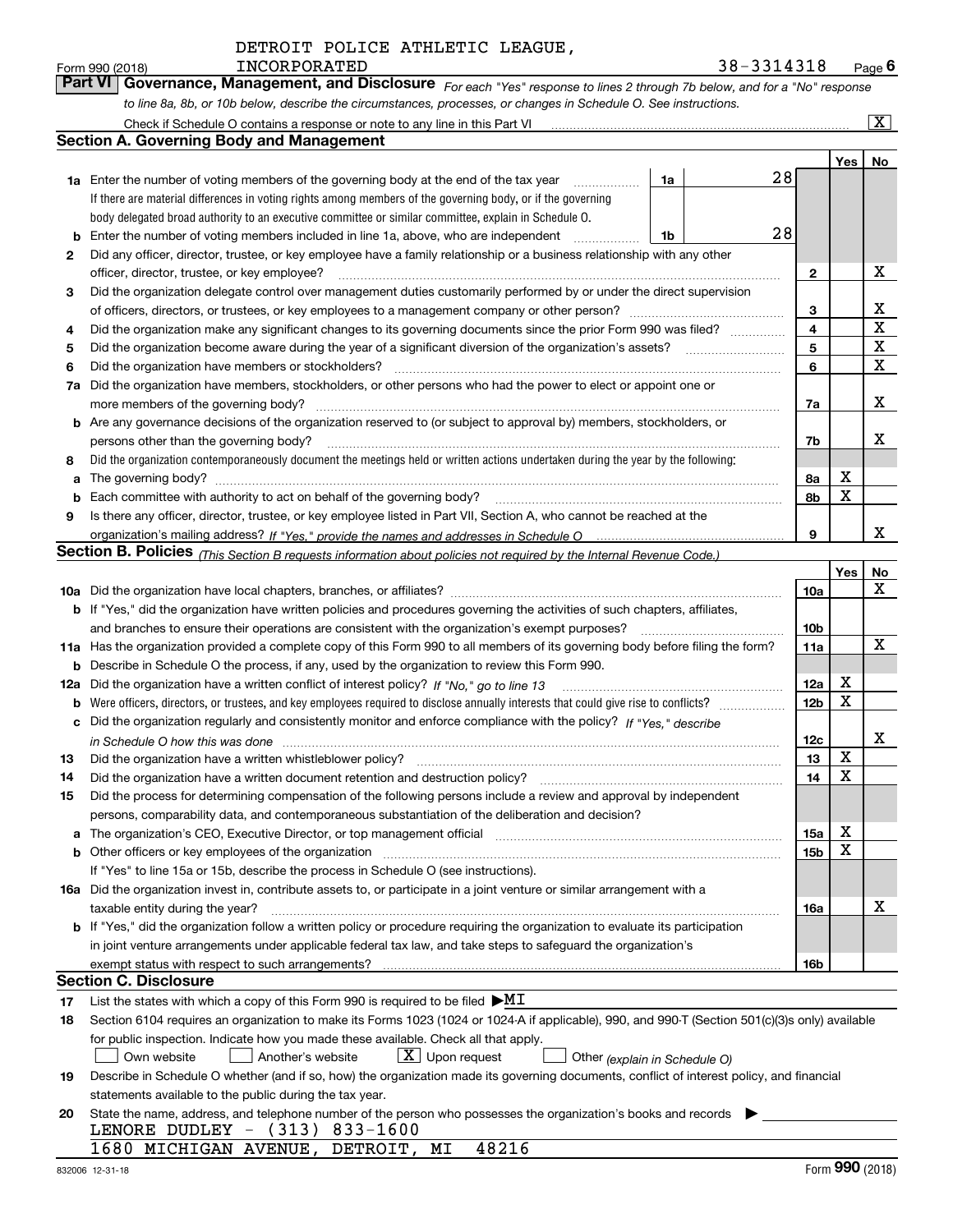|  |  | DETROIT POLICE ATHLETIC LEAGUE, |  |
|--|--|---------------------------------|--|
|--|--|---------------------------------|--|

 $\mathcal{L}^{\text{max}}$ 

## **7Part VII Compensation of Officers, Directors, Trustees, Key Employees, Highest Compensated**

### **Employees, and Independent Contractors**

Check if Schedule O contains a response or note to any line in this Part VII

**Section A. Officers, Directors, Trustees, Key Employees, and Highest Compensated Employees**

**1a**  Complete this table for all persons required to be listed. Report compensation for the calendar year ending with or within the organization's tax year.

**•** List all of the organization's current officers, directors, trustees (whether individuals or organizations), regardless of amount of compensation. Enter -0- in columns  $(D)$ ,  $(E)$ , and  $(F)$  if no compensation was paid.

● List all of the organization's **current** key employees, if any. See instructions for definition of "key employee."

**•** List the organization's five current highest compensated employees (other than an officer, director, trustee, or key employee) who received reportable compensation (Box 5 of Form W-2 and/or Box 7 of Form 1099-MISC) of more than \$100,000 from the organization and any related organizations.

 $\bullet$  List all of the organization's **former** officers, key employees, and highest compensated employees who received more than \$100,000 of reportable compensation from the organization and any related organizations.

**•** List all of the organization's former directors or trustees that received, in the capacity as a former director or trustee of the organization, more than \$10,000 of reportable compensation from the organization and any related organizations.

List persons in the following order: individual trustees or directors; institutional trustees; officers; key employees; highest compensated employees; and former such persons.

Check this box if neither the organization nor any related organization compensated any current officer, director, or trustee.  $\mathcal{L}^{\text{max}}$ 

| (A)                         | (B)                                                                  |                               |                                                                                                 | (C)                     |              |                                   |        | (D)                                    | (E)                                        | (F)                                                                      |
|-----------------------------|----------------------------------------------------------------------|-------------------------------|-------------------------------------------------------------------------------------------------|-------------------------|--------------|-----------------------------------|--------|----------------------------------------|--------------------------------------------|--------------------------------------------------------------------------|
| Name and Title              | Average<br>hours per<br>week                                         |                               | (do not check more than one<br>box, unless person is both an<br>officer and a director/trustee) | Position                |              |                                   |        | Reportable<br>compensation<br>from     | Reportable<br>compensation<br>from related | Estimated<br>amount of<br>other                                          |
|                             | (list any<br>hours for<br>related<br>organizations<br>below<br>line) | ndividual trustee or director | nstitutional trustee                                                                            | Officer                 | Key employee | Highest compensated<br>  employee | Former | the<br>organization<br>(W-2/1099-MISC) | organizations<br>(W-2/1099-MISC)           | compensation<br>from the<br>organization<br>and related<br>organizations |
| (1)<br>TERRANCE THOMAS      | 1.00                                                                 |                               |                                                                                                 |                         |              |                                   |        |                                        |                                            |                                                                          |
| <b>CHAIR</b>                |                                                                      | $\mathbf X$                   |                                                                                                 | X                       |              |                                   |        | 0.                                     | $\mathbf 0$ .                              | $\mathbf 0$ .                                                            |
| TRINA SCOTT<br>(2)          | 1.00                                                                 |                               |                                                                                                 |                         |              |                                   |        |                                        |                                            |                                                                          |
| VICE-CHAIR                  |                                                                      | $\overline{\mathbf{X}}$       |                                                                                                 | X                       |              |                                   |        | $\mathbf 0$ .                          | $\mathbf 0$ .                              | $0_{.}$                                                                  |
| SCOTT SEABOLT<br>(3)        | 1.00                                                                 |                               |                                                                                                 |                         |              |                                   |        |                                        |                                            |                                                                          |
| <b>TREASURER</b>            |                                                                      | $\mathbf X$                   |                                                                                                 | X                       |              |                                   |        | $\mathbf 0$ .                          | $\mathbf 0$ .                              | $\mathbf 0$ .                                                            |
| ROB SIMS<br>(4)             | 1.00                                                                 |                               |                                                                                                 |                         |              |                                   |        |                                        |                                            |                                                                          |
| <b>SECRETARY</b>            |                                                                      | $\overline{\mathbf{X}}$       |                                                                                                 | $\overline{\textbf{X}}$ |              |                                   |        | $\mathbf 0$ .                          | $\mathbf 0$ .                              | $\mathbf 0$ .                                                            |
| (5)<br><b>JESSICA BERRY</b> | 1.00                                                                 |                               |                                                                                                 |                         |              |                                   |        |                                        |                                            |                                                                          |
| <b>DIRECTOR</b>             |                                                                      | $\overline{\mathbf{X}}$       |                                                                                                 |                         |              |                                   |        | $\mathbf 0$ .                          | $\mathbf 0$ .                              | $\mathbf 0$ .                                                            |
| (6)<br>GERALD W BOYLAN      | 1.00                                                                 |                               |                                                                                                 |                         |              |                                   |        |                                        |                                            |                                                                          |
| <b>DIRECTOR</b>             |                                                                      | $\mathbf X$                   |                                                                                                 |                         |              |                                   |        | $\mathbf 0$ .                          | $\mathbf 0$ .                              | $\mathbf 0$ .                                                            |
| KEITH COOPER<br>(7)         | 1.00                                                                 |                               |                                                                                                 |                         |              |                                   |        |                                        |                                            |                                                                          |
| <b>DIRECTOR</b>             |                                                                      | $\mathbf X$                   |                                                                                                 |                         |              |                                   |        | $\mathbf 0$ .                          | $\mathbf 0$ .                              | $\mathbf 0$ .                                                            |
| <b>JAMES CRAIG</b><br>(8)   | 1.00                                                                 |                               |                                                                                                 |                         |              |                                   |        |                                        |                                            |                                                                          |
| <b>DIRECTOR</b>             |                                                                      | $\overline{\mathbf{X}}$       |                                                                                                 |                         |              |                                   |        | $\mathbf 0$ .                          | $\mathbf 0$ .                              | $\mathbf 0$ .                                                            |
| APRIL L DIEZ<br>(9)         | 1.00                                                                 |                               |                                                                                                 |                         |              |                                   |        |                                        |                                            |                                                                          |
| <b>DIRECTOR</b>             |                                                                      | $\mathbf X$                   |                                                                                                 |                         |              |                                   |        | $\mathbf 0$ .                          | $\mathbf 0$ .                              | $\mathbf 0$ .                                                            |
| (10) KAREN DUMAS            | 1.00                                                                 |                               |                                                                                                 |                         |              |                                   |        |                                        |                                            |                                                                          |
| <b>DIRECTOR</b>             |                                                                      | $\mathbf X$                   |                                                                                                 |                         |              |                                   |        | $\mathbf 0$ .                          | $\mathbf 0$ .                              | $\mathbf 0$ .                                                            |
| (11) JORDAN FIELD           | 1.00                                                                 |                               |                                                                                                 |                         |              |                                   |        |                                        |                                            |                                                                          |
| <b>DIRECTOR</b>             |                                                                      | $\mathbf X$                   |                                                                                                 |                         |              |                                   |        | $\mathbf 0$ .                          | $\mathbf 0$ .                              | $\mathbf 0$ .                                                            |
| (12) JONATHAN FRANK         | 1.00                                                                 |                               |                                                                                                 |                         |              |                                   |        |                                        |                                            |                                                                          |
| <b>DIRECTOR</b>             |                                                                      | $\overline{\mathbf{X}}$       |                                                                                                 |                         |              |                                   |        | $\mathbf 0$ .                          | $\mathbf 0$ .                              | $\mathbf 0$ .                                                            |
| (13) STEVE GRIGORIAN        | 1.00                                                                 |                               |                                                                                                 |                         |              |                                   |        |                                        |                                            |                                                                          |
| <b>DIRECTOR</b>             |                                                                      | $\mathbf X$                   |                                                                                                 |                         |              |                                   |        | $\mathbf 0$ .                          | $\mathbf 0$ .                              | $\mathbf 0$ .                                                            |
| (14) RONALD E. HALL, JR.    | 1.00                                                                 |                               |                                                                                                 |                         |              |                                   |        |                                        |                                            |                                                                          |
| <b>DIRECTOR</b>             |                                                                      | $\mathbf X$                   |                                                                                                 |                         |              |                                   |        | $\mathbf 0$ .                          | $\mathbf 0$ .                              | $\mathbf 0$ .                                                            |
| (15) BILL HAWKER            | 1.00                                                                 |                               |                                                                                                 |                         |              |                                   |        |                                        |                                            |                                                                          |
| <b>DIRECTOR</b>             |                                                                      | $\mathbf X$                   |                                                                                                 |                         |              |                                   |        | $\mathbf 0$ .                          | $\mathbf 0$ .                              | $\mathbf 0$ .                                                            |
| (16) JEROME HENSON          | 1.00                                                                 |                               |                                                                                                 |                         |              |                                   |        |                                        |                                            |                                                                          |
| <b>DIRECTOR</b>             |                                                                      | $\overline{\mathbf{X}}$       |                                                                                                 |                         |              |                                   |        | $\mathbf 0$ .                          | $\mathbf 0$ .                              | $0_{.}$                                                                  |
| (17) ARTHUR M. HORWITZ      | 1.00                                                                 |                               |                                                                                                 |                         |              |                                   |        |                                        |                                            |                                                                          |
| <b>DIRECTOR</b>             |                                                                      | $\mathbf x$                   |                                                                                                 |                         |              |                                   |        | $\mathbf 0$ .                          | $\mathbf 0$ .                              | $0_{.}$                                                                  |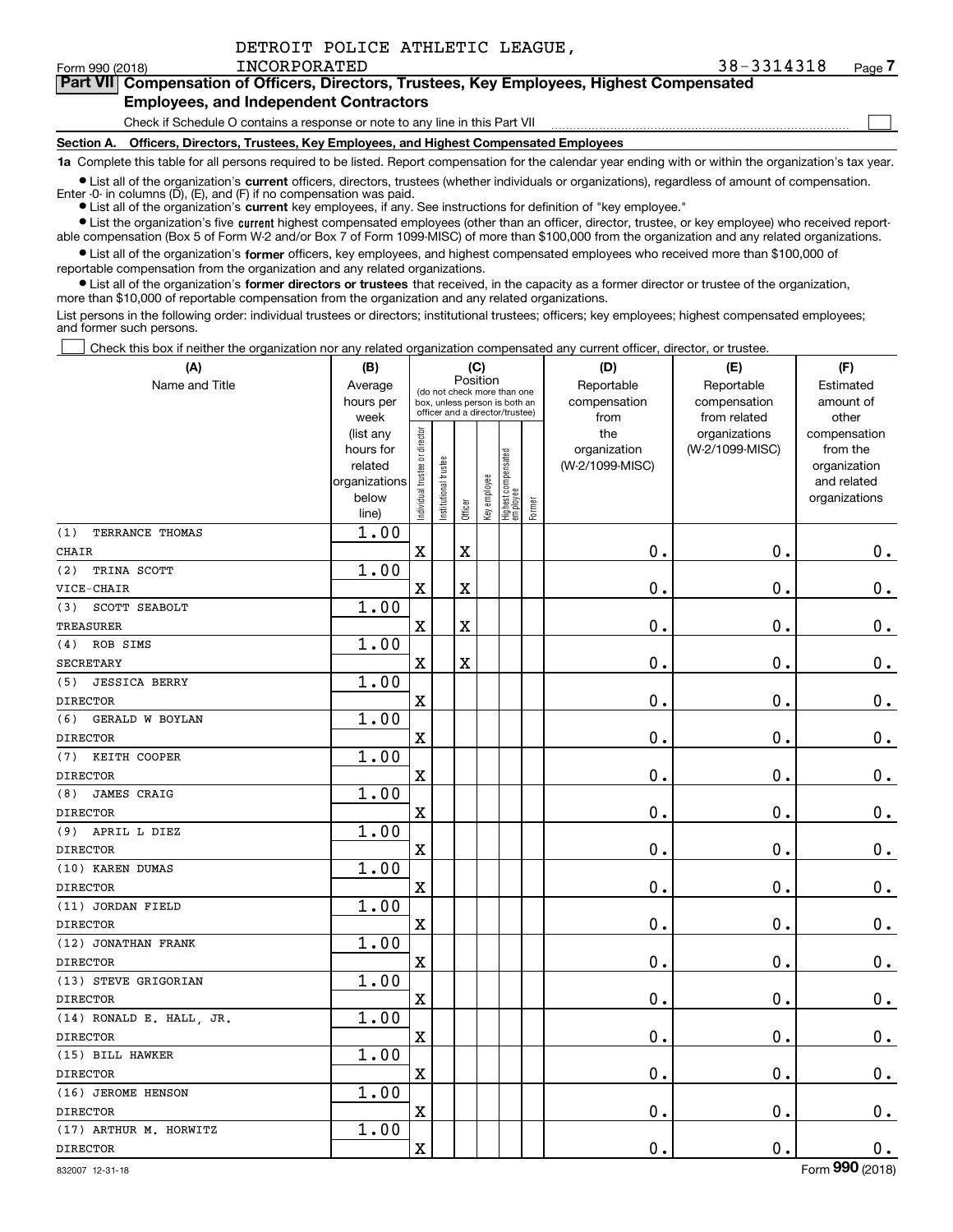|              | DETROIT POLICE ATHLETIC LEAGUE, |  |
|--------------|---------------------------------|--|
| INCORPORATED |                                 |  |

| INCORPORATED<br>Form 990 (2018)                                                                                                                   |               |                                |                       |         |              |                                                              |              |                         | 38-3314318       | Page 8           |
|---------------------------------------------------------------------------------------------------------------------------------------------------|---------------|--------------------------------|-----------------------|---------|--------------|--------------------------------------------------------------|--------------|-------------------------|------------------|------------------|
| <b>Part VII</b><br>Section A. Officers, Directors, Trustees, Key Employees, and Highest Compensated Employees (continued)                         |               |                                |                       |         |              |                                                              |              |                         |                  |                  |
| (A)                                                                                                                                               | (B)           |                                |                       |         | (C)          |                                                              |              | (D)                     | (E)              | (F)              |
| Name and title                                                                                                                                    | Average       |                                |                       |         | Position     |                                                              |              | Reportable              | Reportable       | Estimated        |
|                                                                                                                                                   | hours per     |                                |                       |         |              | (do not check more than one<br>box, unless person is both an |              | compensation            | compensation     | amount of        |
|                                                                                                                                                   | week          |                                |                       |         |              | officer and a director/trustee)                              |              | from                    | from related     | other            |
|                                                                                                                                                   | (list any     |                                |                       |         |              |                                                              |              | the                     | organizations    | compensation     |
|                                                                                                                                                   | hours for     |                                |                       |         |              |                                                              |              | organization            | (W-2/1099-MISC)  | from the         |
|                                                                                                                                                   | related       |                                |                       |         |              |                                                              |              | (W-2/1099-MISC)         |                  | organization     |
|                                                                                                                                                   | organizations |                                |                       |         |              |                                                              |              |                         |                  | and related      |
|                                                                                                                                                   | below         | Individual trustee or director | Institutional trustee |         | Key employee | Highest compensated<br>  employee                            |              |                         |                  | organizations    |
|                                                                                                                                                   | line)         |                                |                       | Officer |              |                                                              | Former       |                         |                  |                  |
| (18) ALAN HUDDY                                                                                                                                   | 1.00          |                                |                       |         |              |                                                              |              |                         |                  |                  |
| <b>DIRECTOR</b>                                                                                                                                   |               | $\mathbf X$                    |                       |         |              |                                                              |              | 0.                      | 0.               | $0$ .            |
| (19) ANTHONY MCCREE                                                                                                                               | 1.00          |                                |                       |         |              |                                                              |              |                         |                  |                  |
| <b>DIRECTOR</b>                                                                                                                                   |               | X                              |                       |         |              |                                                              |              | 0.                      | 0.               | 0.               |
| (20) TONY NUCKOLLS                                                                                                                                | 1.00          |                                |                       |         |              |                                                              |              |                         |                  |                  |
| <b>DIRECTOR</b>                                                                                                                                   |               | X                              |                       |         |              |                                                              |              | 0.                      | 0.               | 0.               |
| (21) MICHAEL F. TENBUSCH                                                                                                                          | 1.00          |                                |                       |         |              |                                                              |              |                         |                  |                  |
| <b>DIRECTOR</b>                                                                                                                                   |               | X                              |                       |         |              |                                                              |              | 0.                      | 0.               | 0.               |
| (22) DAMON TOOLES                                                                                                                                 | 1.00          |                                |                       |         |              |                                                              |              |                         |                  |                  |
| <b>DIRECTOR</b>                                                                                                                                   |               | X                              |                       |         |              |                                                              |              | 0.                      | 0.               | 0.               |
| (23) DANIEL VARNER<br><b>DIRECTOR</b>                                                                                                             | 1.00          | X                              |                       |         |              |                                                              |              | 0.                      | 0.               |                  |
| (24) KIM VOET                                                                                                                                     | 1.00          |                                |                       |         |              |                                                              |              |                         |                  | 0.               |
| <b>DIRECTOR</b>                                                                                                                                   |               | X                              |                       |         |              |                                                              |              | 0.                      | 0.               | 0.               |
| (25) MICHELLE LEWIS WATTS                                                                                                                         | 1.00          |                                |                       |         |              |                                                              |              |                         |                  |                  |
| <b>DIRECTOR</b>                                                                                                                                   |               | X                              |                       |         |              |                                                              |              | 0.                      | 0.               | 0.               |
| (26) KAREN WHITMAN                                                                                                                                | 1.00          |                                |                       |         |              |                                                              |              |                         |                  |                  |
| <b>DIRECTOR</b>                                                                                                                                   |               | $\mathbf x$                    |                       |         |              |                                                              |              | 0.                      | 0.               | 0.               |
|                                                                                                                                                   |               |                                |                       |         |              |                                                              |              | $\overline{0}$ .        | $\overline{0}$ . | $\overline{0}$ . |
| c Total from continuation sheets to Part VII, Section A                                                                                           |               |                                |                       |         |              |                                                              |              | 192,497.                | $\overline{0}$ . | 28,312.          |
|                                                                                                                                                   |               |                                |                       |         |              |                                                              |              | 192,497.                | $\overline{0}$ . | 28, 312.         |
| Total number of individuals (including but not limited to those listed above) who received more than \$100,000 of reportable<br>$\mathbf{2}$      |               |                                |                       |         |              |                                                              |              |                         |                  |                  |
| compensation from the organization $\blacktriangleright$                                                                                          |               |                                |                       |         |              |                                                              |              |                         |                  | 1                |
|                                                                                                                                                   |               |                                |                       |         |              |                                                              |              |                         |                  | Yes<br>No        |
| 3<br>Did the organization list any former officer, director, or trustee, key employee, or highest compensated employee on                         |               |                                |                       |         |              |                                                              |              |                         |                  |                  |
| line 1a? If "Yes," complete Schedule J for such individual material content content to the content of the complete Schedule J for such individual |               |                                |                       |         |              |                                                              |              |                         |                  | X<br>3           |
| For any individual listed on line 1a, is the sum of reportable compensation and other compensation from the organization                          |               |                                |                       |         |              |                                                              |              |                         |                  |                  |
|                                                                                                                                                   |               |                                |                       |         |              |                                                              |              |                         |                  | х<br>4           |
| Did any person listed on line 1a receive or accrue compensation from any unrelated organization or individual for services<br>5                   |               |                                |                       |         |              |                                                              |              |                         |                  |                  |
| rendered to the organization? If "Yes." complete Schedule J for such person                                                                       |               |                                |                       |         |              |                                                              |              |                         |                  | X<br>5           |
| <b>Section B. Independent Contractors</b>                                                                                                         |               |                                |                       |         |              |                                                              |              |                         |                  |                  |
| Complete this table for your five highest compensated independent contractors that received more than \$100,000 of compensation from<br>1         |               |                                |                       |         |              |                                                              |              |                         |                  |                  |
| the organization. Report compensation for the calendar year ending with or within the organization's tax year.                                    |               |                                |                       |         |              |                                                              |              |                         |                  |                  |
| (A)                                                                                                                                               |               |                                |                       |         |              |                                                              |              | (B)                     |                  | (C)              |
| Name and business address                                                                                                                         |               |                                |                       |         |              |                                                              |              | Description of services |                  | Compensation     |
| TOOLES-RONCELLI                                                                                                                                   |               |                                |                       |         |              |                                                              |              |                         |                  |                  |
| 535 GRISWOLD, STE. 2550, DETROIT, MI 48226<br>CONSTRUCTION                                                                                        |               |                                |                       |         |              |                                                              | 4, 240, 877. |                         |                  |                  |
| TAKTIX, 211 W. FORT ST., STE. 720,<br>OWNER'S REP FOR                                                                                             |               |                                |                       |         |              |                                                              |              |                         |                  |                  |
| DETROIT, MI 48226                                                                                                                                 |               |                                |                       |         |              |                                                              |              | CONSTRUCTION            |                  | 327,824.         |
| <b>BLAZE CONSTRUCTION</b>                                                                                                                         |               |                                |                       |         |              |                                                              |              |                         |                  |                  |
| 5640 ST. JEAN, DETROIT, MI 48226                                                                                                                  |               |                                |                       |         |              |                                                              |              | CONSTRUCTION            |                  | 165, 202.        |
| GONZALEZ SERVICES                                                                                                                                 |               |                                |                       |         |              |                                                              |              |                         |                  |                  |
| 1021 PENNSYLVANIA, LINCOLN PARK, MI 48146                                                                                                         |               |                                |                       |         |              |                                                              |              | LANDSCAPING             |                  | 128, 725.        |
| FIFTH THIRD BANK                                                                                                                                  |               |                                |                       |         |              |                                                              |              |                         |                  |                  |
| PO BOX 630337, CINCINNATI, OH 45263                                                                                                               |               |                                |                       |         |              |                                                              |              | FEES                    |                  | 127,343.         |
| Total number of independent contractors (including but not limited to those listed above) who received more than                                  |               |                                |                       |         |              |                                                              |              |                         |                  |                  |

**2**Total number of independent contractors (including but not limited to those listed above) who received more than \$100,000 of compensation from the organization 10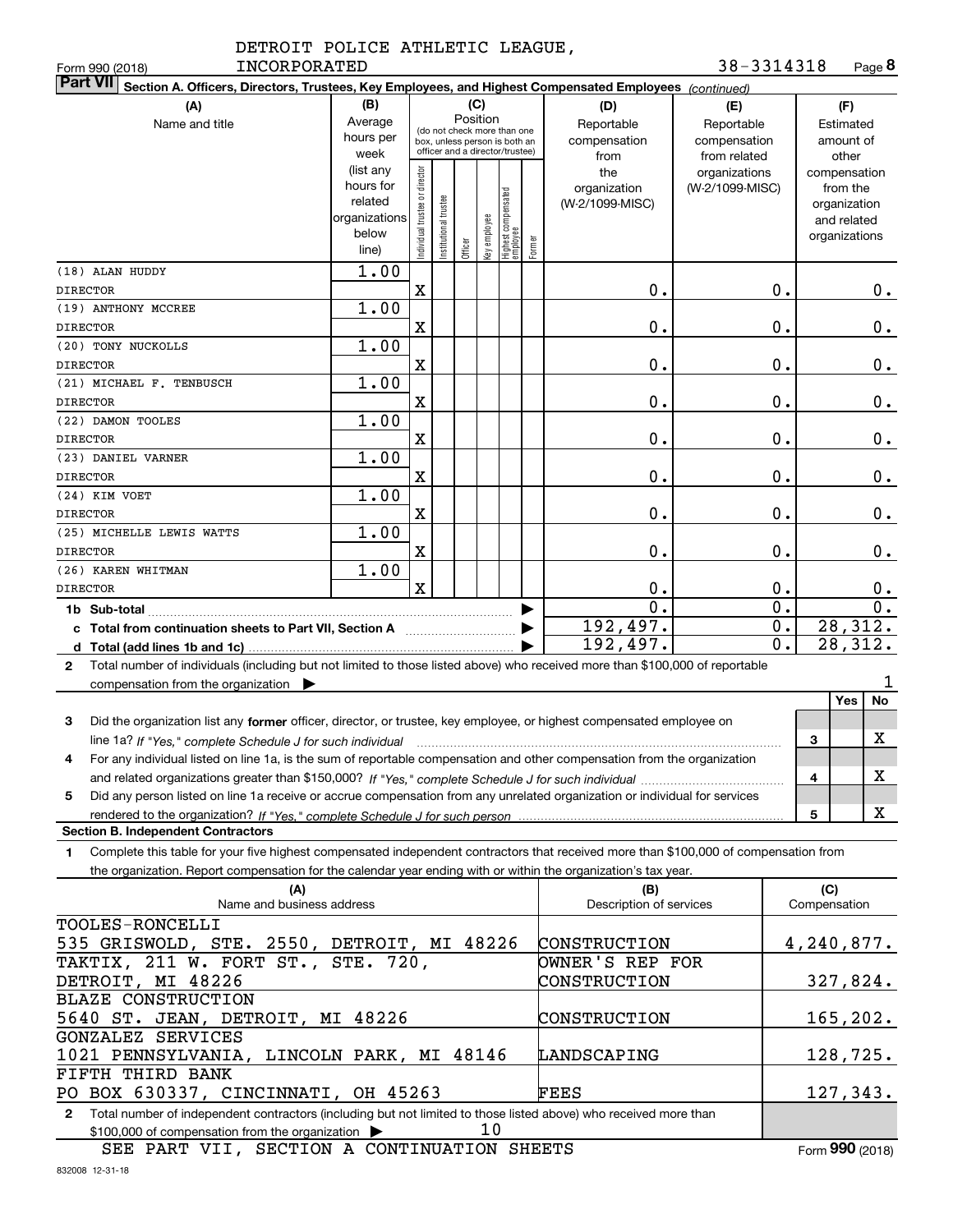| DETROIT POLICE ATHLETIC LEAGUE,<br>INCORPORATED<br>Form 990                                                               |                                                                              |                                |                       |             |                        |                              |        |                                        | 38-3314318                       |                                                                          |
|---------------------------------------------------------------------------------------------------------------------------|------------------------------------------------------------------------------|--------------------------------|-----------------------|-------------|------------------------|------------------------------|--------|----------------------------------------|----------------------------------|--------------------------------------------------------------------------|
| <b>Part VII</b><br>Section A. Officers, Directors, Trustees, Key Employees, and Highest Compensated Employees (continued) |                                                                              |                                |                       |             |                        |                              |        |                                        |                                  |                                                                          |
| (A)                                                                                                                       | (B)                                                                          |                                |                       |             | (C)                    |                              |        | (D)                                    | (E)                              | (F)                                                                      |
| Name and title                                                                                                            | Average                                                                      |                                |                       |             | Position               |                              |        | Reportable                             | Reportable                       | Estimated                                                                |
|                                                                                                                           | hours<br>per                                                                 |                                |                       |             | (check all that apply) |                              |        | compensation<br>from                   | compensation<br>from related     | amount of<br>other                                                       |
|                                                                                                                           | week<br>(list any<br>hours for<br>related<br>organizations<br>below<br>line) | Individual trustee or director | Institutional trustee | Officer     | Key employee           | Highest compensated employee | Former | the<br>organization<br>(W-2/1099-MISC) | organizations<br>(W-2/1099-MISC) | compensation<br>from the<br>organization<br>and related<br>organizations |
| (27) MARK WOODS                                                                                                           | 1.00                                                                         |                                |                       |             |                        |                              |        |                                        |                                  |                                                                          |
| <b>DIRECTOR</b>                                                                                                           |                                                                              | $\mathbf X$                    |                       |             |                        |                              |        | $0$ .                                  | $\mathbf 0$ .                    | 0.                                                                       |
| (28) STEVE WYBO                                                                                                           | 1.00                                                                         |                                |                       |             |                        |                              |        |                                        |                                  |                                                                          |
| <b>DIRECTOR</b>                                                                                                           |                                                                              | $\mathbf X$                    |                       |             |                        |                              |        | $0$ .                                  | $\mathbf 0$ .                    | $0_{.}$                                                                  |
| (29) TIMOTHY RICHEY                                                                                                       | 40.00                                                                        |                                |                       |             |                        |                              |        |                                        |                                  |                                                                          |
| CHIEF EXECUTIVE OFFICER                                                                                                   | 1.00                                                                         |                                |                       | $\mathbf X$ |                        |                              |        | 118,000.                               | $0$ .                            | <u>17,767.</u>                                                           |
| (30) LENORE DUDLEY, DIRECTOR OF                                                                                           | 40.00                                                                        |                                |                       |             |                        |                              |        |                                        |                                  |                                                                          |
| FINANCE & BUS ADMIN                                                                                                       | 1.00                                                                         |                                |                       | $\mathbf X$ |                        |                              |        | 74,497.                                | $\mathbf 0$ .                    | 10, 545.                                                                 |
|                                                                                                                           |                                                                              |                                |                       |             |                        |                              |        |                                        |                                  |                                                                          |
|                                                                                                                           |                                                                              |                                |                       |             |                        |                              |        |                                        |                                  |                                                                          |
|                                                                                                                           |                                                                              |                                |                       |             |                        |                              |        |                                        |                                  |                                                                          |
|                                                                                                                           |                                                                              |                                |                       |             |                        |                              |        |                                        |                                  |                                                                          |
|                                                                                                                           |                                                                              |                                |                       |             |                        |                              |        |                                        |                                  |                                                                          |
|                                                                                                                           |                                                                              |                                |                       |             |                        |                              |        |                                        |                                  |                                                                          |
|                                                                                                                           |                                                                              |                                |                       |             |                        |                              |        |                                        |                                  |                                                                          |
|                                                                                                                           |                                                                              |                                |                       |             |                        |                              |        |                                        |                                  |                                                                          |
|                                                                                                                           |                                                                              |                                |                       |             |                        |                              |        |                                        |                                  |                                                                          |
|                                                                                                                           |                                                                              |                                |                       |             |                        |                              |        |                                        |                                  |                                                                          |
|                                                                                                                           |                                                                              |                                |                       |             |                        |                              |        |                                        |                                  |                                                                          |
|                                                                                                                           |                                                                              |                                |                       |             |                        |                              |        |                                        |                                  |                                                                          |
|                                                                                                                           |                                                                              |                                |                       |             |                        |                              |        |                                        |                                  |                                                                          |
|                                                                                                                           |                                                                              |                                |                       |             |                        |                              |        |                                        |                                  |                                                                          |
|                                                                                                                           |                                                                              |                                |                       |             |                        |                              |        |                                        |                                  |                                                                          |
|                                                                                                                           |                                                                              |                                |                       |             |                        |                              |        |                                        |                                  |                                                                          |
|                                                                                                                           |                                                                              |                                |                       |             |                        |                              |        |                                        |                                  |                                                                          |
| Total to Part VII, Section A, line 1c                                                                                     |                                                                              |                                |                       |             |                        |                              |        | 192,497.                               |                                  | 28,312.                                                                  |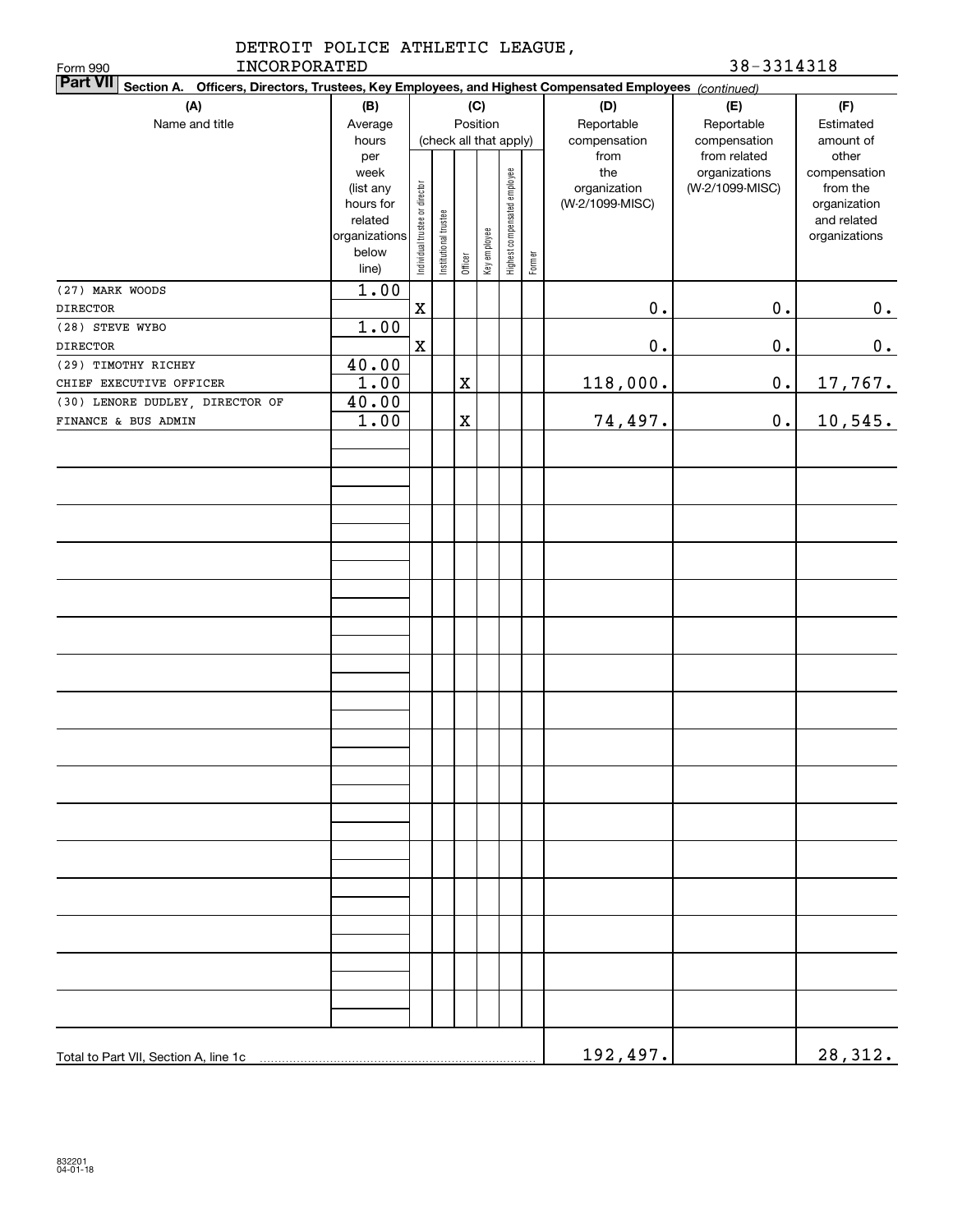|  | DETROIT POLICE ATHLETIC LEAGUE, |  |
|--|---------------------------------|--|
|  |                                 |  |

|                                                                                         | <b>Part VIII</b>  | <b>Statement of Revenue</b>                                                                                                                                                                                                                                                                                                                                                                                                                                                                                                                |                                                                |                                                                                                                                |                                  |                                                 |                                         |                                                                    |
|-----------------------------------------------------------------------------------------|-------------------|--------------------------------------------------------------------------------------------------------------------------------------------------------------------------------------------------------------------------------------------------------------------------------------------------------------------------------------------------------------------------------------------------------------------------------------------------------------------------------------------------------------------------------------------|----------------------------------------------------------------|--------------------------------------------------------------------------------------------------------------------------------|----------------------------------|-------------------------------------------------|-----------------------------------------|--------------------------------------------------------------------|
|                                                                                         |                   | Check if Schedule O contains a response or note to any line in this Part VIII                                                                                                                                                                                                                                                                                                                                                                                                                                                              |                                                                |                                                                                                                                |                                  |                                                 |                                         |                                                                    |
|                                                                                         |                   |                                                                                                                                                                                                                                                                                                                                                                                                                                                                                                                                            |                                                                |                                                                                                                                | (A)<br>Total revenue             | (B)<br>Related or<br>exempt function<br>revenue | (C)<br>Unrelated<br>business<br>revenue | (D)<br>Revenuè excluded<br>from tax under<br>sections<br>512 - 514 |
| Contributions, Gifts, Grants<br>and Other Similar Amounts<br>Program Service<br>Revenue | 2a<br>b<br>с<br>d | 1 a Federated campaigns<br><b>b</b> Membership dues<br>c Fundraising events<br>d Related organizations<br>e Government grants (contributions)<br>f All other contributions, gifts, grants, and<br>similar amounts not included above<br><b>g</b> Noncash contributions included in lines 1a-1f: \$<br>PROGRAM INCOME<br><u> 1989 - Johann Barbara, martin amerikan basar dan berasal dalam basa dalam basar dalam basar dalam basa dalam</u><br><u> 1989 - Johann Barbara, martxa alemaniar arg</u><br>f All other program service revenue | 1a<br>1 <sub>b</sub><br>1 <sub>c</sub><br>1 <sub>d</sub><br>1e | 16,650.<br>891, 364.<br>67,486.<br>$1$ 1 $2$ , 466, 259.<br>54,642.<br>$\blacktriangleright$<br><b>Business Code</b><br>900099 | 3,441,759.<br>236,495.           | 236,495.                                        |                                         |                                                                    |
|                                                                                         |                   |                                                                                                                                                                                                                                                                                                                                                                                                                                                                                                                                            |                                                                | ▶                                                                                                                              | 236,495.                         |                                                 |                                         |                                                                    |
|                                                                                         | 3<br>4<br>5       | Investment income (including dividends, interest, and<br>Income from investment of tax-exempt bond proceeds                                                                                                                                                                                                                                                                                                                                                                                                                                |                                                                |                                                                                                                                | 14,405.                          |                                                 |                                         | 14,405.                                                            |
|                                                                                         |                   | 6 a Gross rents<br>$\ldots \ldots \ldots \ldots \ldots$<br><b>b</b> Less: rental expenses<br>Rental income or (loss)                                                                                                                                                                                                                                                                                                                                                                                                                       | (i) Real<br>97,924.<br>151,814.<br>$-53,890$ .                 | (ii) Personal                                                                                                                  |                                  |                                                 |                                         |                                                                    |
|                                                                                         |                   |                                                                                                                                                                                                                                                                                                                                                                                                                                                                                                                                            |                                                                | ▶                                                                                                                              | $-53,890.$                       |                                                 | $-53,890.$                              |                                                                    |
|                                                                                         |                   | 7 a Gross amount from sales of<br>assets other than inventory<br><b>b</b> Less: cost or other basis<br>and sales expenses                                                                                                                                                                                                                                                                                                                                                                                                                  | (i) Securities                                                 | (ii) Other                                                                                                                     |                                  |                                                 |                                         |                                                                    |
| <b>Other Revenue</b>                                                                    |                   | 8 a Gross income from fundraising events (not<br>including $$16,650.$ of<br>contributions reported on line 1c). See<br><b>b</b> Less: direct expenses                                                                                                                                                                                                                                                                                                                                                                                      |                                                                | ▶<br>a978,306.<br>$b\overline{160,972.}$                                                                                       |                                  |                                                 |                                         |                                                                    |
|                                                                                         |                   | c Net income or (loss) from fundraising events                                                                                                                                                                                                                                                                                                                                                                                                                                                                                             |                                                                | <u></u> ▶                                                                                                                      | 817,334.                         |                                                 |                                         | 817,334.                                                           |
|                                                                                         |                   | 9 a Gross income from gaming activities. See                                                                                                                                                                                                                                                                                                                                                                                                                                                                                               |                                                                |                                                                                                                                |                                  |                                                 |                                         |                                                                    |
|                                                                                         |                   |                                                                                                                                                                                                                                                                                                                                                                                                                                                                                                                                            | b                                                              | .                                                                                                                              |                                  |                                                 |                                         |                                                                    |
|                                                                                         |                   | c Net income or (loss) from gaming activities<br>10 a Gross sales of inventory, less returns                                                                                                                                                                                                                                                                                                                                                                                                                                               |                                                                |                                                                                                                                |                                  |                                                 |                                         |                                                                    |
|                                                                                         |                   | c Net income or (loss) from sales of inventory                                                                                                                                                                                                                                                                                                                                                                                                                                                                                             |                                                                |                                                                                                                                |                                  |                                                 |                                         |                                                                    |
|                                                                                         | b                 | Miscellaneous Revenue<br>11 a OTHER INCOME                                                                                                                                                                                                                                                                                                                                                                                                                                                                                                 |                                                                | <b>Business Code</b><br>900099                                                                                                 | 23,646.                          |                                                 |                                         | 23,646.                                                            |
|                                                                                         | с                 | the control of the control of the control of the control of the control of                                                                                                                                                                                                                                                                                                                                                                                                                                                                 |                                                                |                                                                                                                                |                                  |                                                 |                                         |                                                                    |
|                                                                                         |                   |                                                                                                                                                                                                                                                                                                                                                                                                                                                                                                                                            |                                                                |                                                                                                                                |                                  |                                                 |                                         |                                                                    |
|                                                                                         |                   |                                                                                                                                                                                                                                                                                                                                                                                                                                                                                                                                            |                                                                | $\blacktriangleright$                                                                                                          | 23,646.                          |                                                 |                                         |                                                                    |
|                                                                                         | 12                |                                                                                                                                                                                                                                                                                                                                                                                                                                                                                                                                            |                                                                |                                                                                                                                | $\blacktriangleright$ 4,479,749. |                                                 | $236, 495.$ $-53, 890.$ 855, 385.       |                                                                    |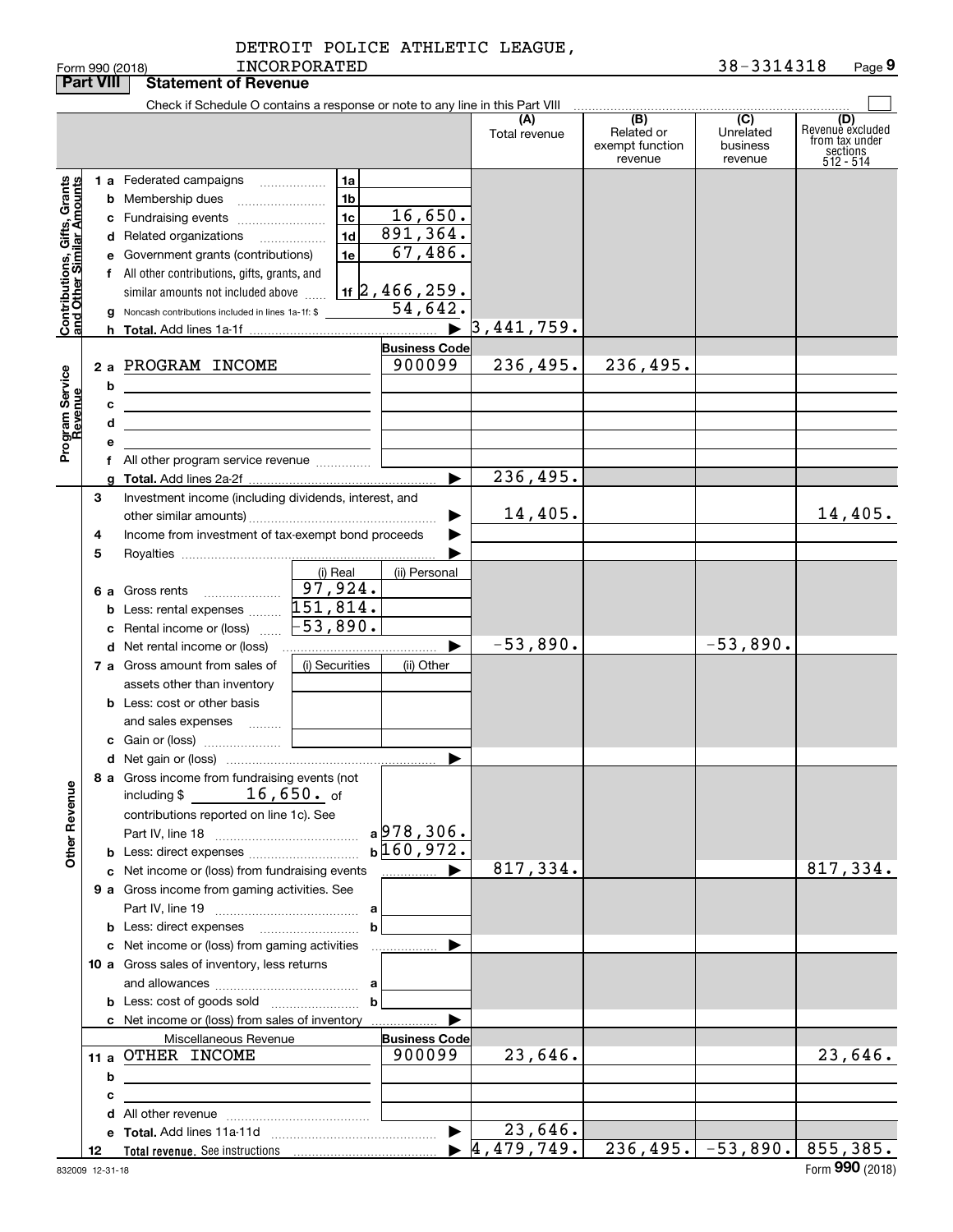#### INCORPORATED 38-3314318 DETROIT POLICE ATHLETIC LEAGUE,

Form 990 (2018) Page **Part IX Statement of Functional Expenses 10**

|              | Section 501(c)(3) and 501(c)(4) organizations must complete all columns. All other organizations must complete column (A).                                                                                  |                           |                             |                                    |                         |  |  |  |  |  |
|--------------|-------------------------------------------------------------------------------------------------------------------------------------------------------------------------------------------------------------|---------------------------|-----------------------------|------------------------------------|-------------------------|--|--|--|--|--|
|              | Check if Schedule O contains a response or note to any line in this Part IX                                                                                                                                 |                           | (B)                         | (C)                                | (D)                     |  |  |  |  |  |
|              | Do not include amounts reported on lines 6b,<br>7b, 8b, 9b, and 10b of Part VIII.                                                                                                                           | (A)<br>Total expenses     | Program service<br>expenses | Management and<br>general expenses | Fundraising<br>expenses |  |  |  |  |  |
| 1.           | Grants and other assistance to domestic organizations                                                                                                                                                       |                           |                             |                                    |                         |  |  |  |  |  |
|              | and domestic governments. See Part IV, line 21                                                                                                                                                              |                           |                             |                                    |                         |  |  |  |  |  |
| $\mathbf{2}$ | Grants and other assistance to domestic                                                                                                                                                                     |                           |                             |                                    |                         |  |  |  |  |  |
|              | individuals. See Part IV, line 22                                                                                                                                                                           |                           |                             |                                    |                         |  |  |  |  |  |
| 3            | Grants and other assistance to foreign                                                                                                                                                                      |                           |                             |                                    |                         |  |  |  |  |  |
|              | organizations, foreign governments, and foreign                                                                                                                                                             |                           |                             |                                    |                         |  |  |  |  |  |
|              | individuals. See Part IV, lines 15 and 16                                                                                                                                                                   |                           |                             |                                    |                         |  |  |  |  |  |
| 4            | Benefits paid to or for members                                                                                                                                                                             |                           |                             |                                    |                         |  |  |  |  |  |
| 5            | Compensation of current officers, directors,                                                                                                                                                                | 220,809.                  |                             |                                    |                         |  |  |  |  |  |
|              | trustees, and key employees                                                                                                                                                                                 |                           | 143,718.                    | 37,565.                            | 39,526.                 |  |  |  |  |  |
| 6            | Compensation not included above, to disqualified                                                                                                                                                            |                           |                             |                                    |                         |  |  |  |  |  |
|              | persons (as defined under section 4958(f)(1)) and                                                                                                                                                           |                           |                             |                                    |                         |  |  |  |  |  |
| 7            | persons described in section 4958(c)(3)(B)                                                                                                                                                                  | 1, 136, 008.              | 739,394.                    | 193,262.                           | 203, 352.               |  |  |  |  |  |
| 8            | Pension plan accruals and contributions (include                                                                                                                                                            |                           |                             |                                    |                         |  |  |  |  |  |
|              | section 401(k) and 403(b) employer contributions)                                                                                                                                                           |                           |                             |                                    |                         |  |  |  |  |  |
| 9            |                                                                                                                                                                                                             | $\frac{62,845}{202,509}$  | $\frac{25,954}{125,057}$ .  | $\frac{30,442}{55,020}$ .          | $\frac{6,449}{22,432}$  |  |  |  |  |  |
| 10           |                                                                                                                                                                                                             | 120,086.                  | 77,972.                     | $\overline{20,751}$ .              | $\overline{21,363}$ .   |  |  |  |  |  |
| 11           | Fees for services (non-employees):                                                                                                                                                                          |                           |                             |                                    |                         |  |  |  |  |  |
| a            |                                                                                                                                                                                                             |                           |                             |                                    |                         |  |  |  |  |  |
| b            |                                                                                                                                                                                                             | 2, 247.                   |                             | 2, 247.                            |                         |  |  |  |  |  |
| c            |                                                                                                                                                                                                             | 37,549.                   |                             | 37,549.                            |                         |  |  |  |  |  |
| d            |                                                                                                                                                                                                             |                           |                             |                                    |                         |  |  |  |  |  |
| е            | Professional fundraising services. See Part IV, line 17                                                                                                                                                     |                           |                             |                                    |                         |  |  |  |  |  |
| f            | Investment management fees                                                                                                                                                                                  |                           |                             |                                    |                         |  |  |  |  |  |
| $\mathbf{q}$ | Other. (If line 11g amount exceeds 10% of line 25,                                                                                                                                                          |                           |                             |                                    |                         |  |  |  |  |  |
|              | column (A) amount, list line 11g expenses on Sch O.)                                                                                                                                                        | $\frac{81,819.}{78,646.}$ | 26,682.                     | $\frac{37,022}{2,173}$ .           | <u>18,115.</u>          |  |  |  |  |  |
| 12           |                                                                                                                                                                                                             |                           | 27,052.                     |                                    | 49,421.                 |  |  |  |  |  |
| 13           |                                                                                                                                                                                                             | 22,773.                   | 7,530.                      | 9,993.                             | 5,250.                  |  |  |  |  |  |
| 14           |                                                                                                                                                                                                             | 37,475.                   | 26,566.                     | 5,922.                             | 4,987.                  |  |  |  |  |  |
| 15           |                                                                                                                                                                                                             | 315,072.                  | 304, 120.                   | $-2, 353.$                         |                         |  |  |  |  |  |
| 16           |                                                                                                                                                                                                             | 76,117.                   | 69,147.                     | 6,526.                             | 13,305.<br>444.         |  |  |  |  |  |
| 17           | Travel<br>Payments of travel or entertainment expenses                                                                                                                                                      |                           |                             |                                    |                         |  |  |  |  |  |
| 18           | for any federal, state, or local public officials                                                                                                                                                           |                           |                             |                                    |                         |  |  |  |  |  |
| 19           | Conferences, conventions, and meetings                                                                                                                                                                      | 41,712.                   | 31,703.                     | 3,258.                             | 6,751.                  |  |  |  |  |  |
| 20           | Interest                                                                                                                                                                                                    | 129,365.                  | 126,174.                    | 3,191.                             |                         |  |  |  |  |  |
| 21           |                                                                                                                                                                                                             |                           |                             |                                    |                         |  |  |  |  |  |
| 22           | Depreciation, depletion, and amortization                                                                                                                                                                   | 407,862.                  | 385,125.                    | 11,408.                            | 11,329.                 |  |  |  |  |  |
| 23           | Insurance                                                                                                                                                                                                   | 108,619.                  | 86,596.                     | 17,842.                            | 4,181.                  |  |  |  |  |  |
| 24           | Other expenses. Itemize expenses not covered<br>above. (List miscellaneous expenses in line 24e. If line<br>24e amount exceeds 10% of line 25, column (A)<br>amount, list line 24e expenses on Schedule 0.) |                           |                             |                                    |                         |  |  |  |  |  |
| a            | EQUIPMENT AND SUPPLIES                                                                                                                                                                                      | 415,143.                  | 378,409.                    | 19,048.                            | 17,686.                 |  |  |  |  |  |
| b            | SITE COORDINATION & TRA                                                                                                                                                                                     | 222,898.                  | 223,765.                    | $-867.$                            |                         |  |  |  |  |  |
| C            | SPORTS OFFICIALS                                                                                                                                                                                            | 196,674.                  | 196,674.                    |                                    |                         |  |  |  |  |  |
| d            | CONTRACT LABOR - OTHER                                                                                                                                                                                      | 98,723.                   | 30,148.                     | 41,538.                            | 27,037.                 |  |  |  |  |  |
|              | e All other expenses                                                                                                                                                                                        | 598,018.                  | 512,841.                    | 52,281.                            | 32,896.                 |  |  |  |  |  |
| 25           | Total functional expenses. Add lines 1 through 24e                                                                                                                                                          | 4,612,969.                | 3,544,627.                  | 583,818.                           | 484,524.                |  |  |  |  |  |
| 26           | Joint costs. Complete this line only if the organization                                                                                                                                                    |                           |                             |                                    |                         |  |  |  |  |  |
|              | reported in column (B) joint costs from a combined                                                                                                                                                          |                           |                             |                                    |                         |  |  |  |  |  |
|              | educational campaign and fundraising solicitation.                                                                                                                                                          |                           |                             |                                    |                         |  |  |  |  |  |
|              | Check here $\blacktriangleright$<br>if following SOP 98-2 (ASC 958-720)                                                                                                                                     |                           |                             |                                    |                         |  |  |  |  |  |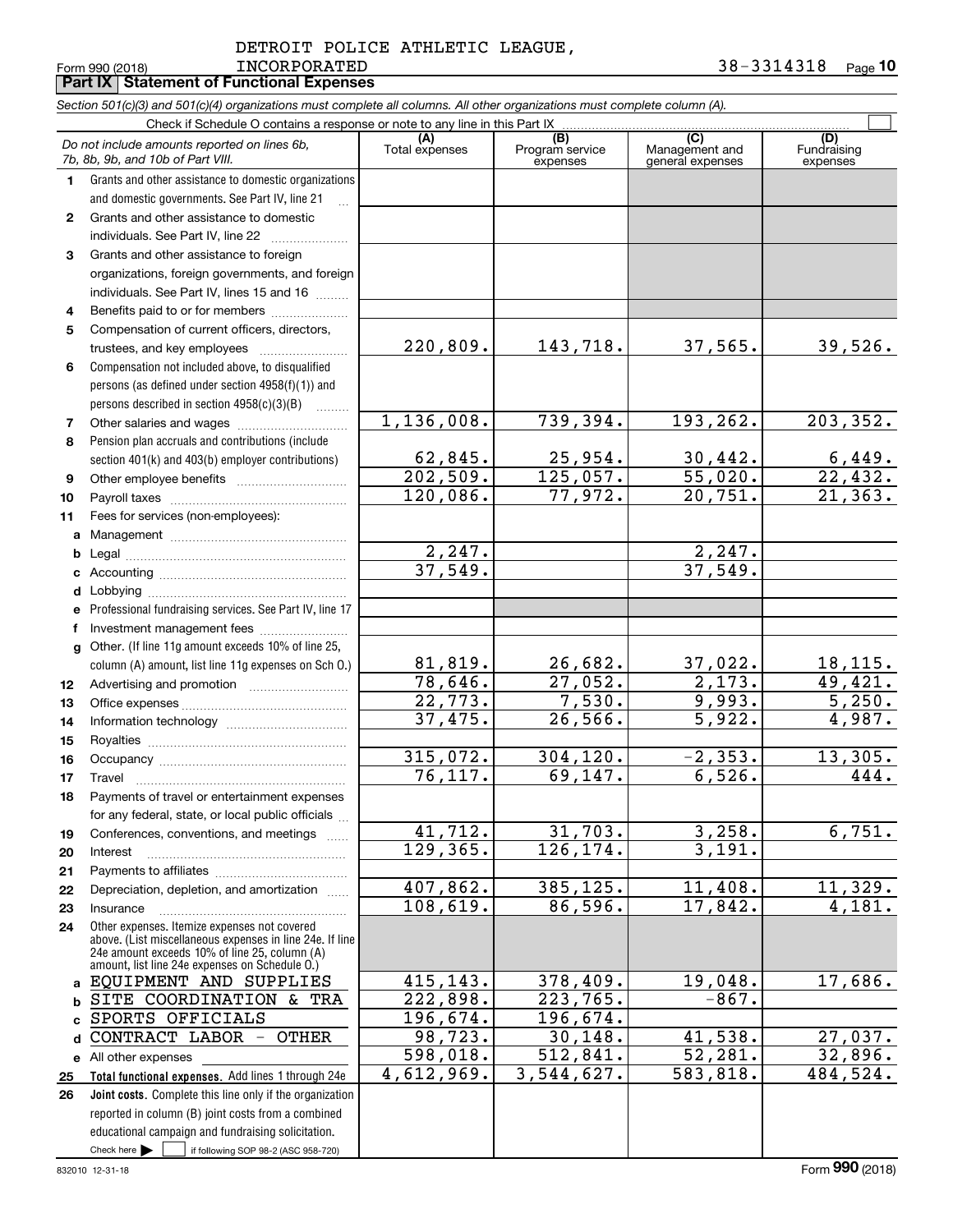|  | DETROIT POLICE ATHLETIC LEAGUE, |  |
|--|---------------------------------|--|
|  |                                 |  |

Form 990 (2018) LNCORPORATED 5 8-5 3 L 4 3 L 8 Page **11**

|                             |          | Check if Schedule O contains a response or note to any line in this Part X                                                                                    |        |           |                          |                  |                    |  |  |
|-----------------------------|----------|---------------------------------------------------------------------------------------------------------------------------------------------------------------|--------|-----------|--------------------------|------------------|--------------------|--|--|
|                             |          |                                                                                                                                                               |        |           | (A)<br>Beginning of year |                  | (B)<br>End of year |  |  |
|                             | 1        |                                                                                                                                                               |        |           | 558,996.                 | $\blacksquare$   | 806,272.           |  |  |
|                             | 2        |                                                                                                                                                               |        |           | 3,766,151.               | $\overline{2}$   | 2,012,387.         |  |  |
|                             | з        |                                                                                                                                                               |        |           | 1,091,881.               | $\mathbf{3}$     | <u>384,693.</u>    |  |  |
|                             | 4        |                                                                                                                                                               |        |           | 91,044.                  | 4                | 44,929.            |  |  |
|                             | 5        | Loans and other receivables from current and former officers, directors,                                                                                      |        |           |                          |                  |                    |  |  |
|                             |          | trustees, key employees, and highest compensated employees. Complete                                                                                          |        |           |                          |                  |                    |  |  |
|                             |          | Part II of Schedule L                                                                                                                                         |        |           |                          | 5                |                    |  |  |
|                             | 6        | Loans and other receivables from other disqualified persons (as defined under                                                                                 |        |           |                          |                  |                    |  |  |
|                             |          | section 4958(f)(1)), persons described in section 4958(c)(3)(B), and contributing                                                                             |        |           |                          |                  |                    |  |  |
|                             |          | employers and sponsoring organizations of section 501(c)(9) voluntary                                                                                         |        |           |                          |                  |                    |  |  |
|                             |          | employees' beneficiary organizations (see instr). Complete Part II of Sch L                                                                                   |        |           |                          | 6                |                    |  |  |
| Assets                      | 7        |                                                                                                                                                               |        |           |                          | $\overline{7}$   |                    |  |  |
|                             | 8        |                                                                                                                                                               |        |           |                          | 8                |                    |  |  |
|                             | 9        | Prepaid expenses and deferred charges                                                                                                                         |        |           | 28, 323.                 | $\boldsymbol{9}$ | 21,861.            |  |  |
|                             |          | 10a Land, buildings, and equipment: cost or other                                                                                                             |        |           |                          |                  |                    |  |  |
|                             |          | basis. Complete Part VI of Schedule D    10a   16, 274, 314.                                                                                                  |        |           |                          |                  |                    |  |  |
|                             |          | <u>  10b</u>  <br><b>b</b> Less: accumulated depreciation                                                                                                     |        | 459, 177. | 12,733,129.              | 10 <sub>c</sub>  | 15,815,137.        |  |  |
|                             | 11       |                                                                                                                                                               |        |           |                          | 11               |                    |  |  |
|                             | 12       |                                                                                                                                                               |        |           | 28, 145.                 | 12               | $\overline{0}$ .   |  |  |
|                             | 13       |                                                                                                                                                               |        | 13        |                          |                  |                    |  |  |
|                             | 14       |                                                                                                                                                               |        | 14        |                          |                  |                    |  |  |
|                             | 15       |                                                                                                                                                               |        |           |                          | 15               |                    |  |  |
|                             | 16       |                                                                                                                                                               |        |           | 18, 297, 669.            | 16               | 19,085,279.        |  |  |
|                             | 17       |                                                                                                                                                               |        |           | 3,397,818.               | 17               | 1,463,095.         |  |  |
|                             | 18       |                                                                                                                                                               |        | 18        |                          |                  |                    |  |  |
|                             | 19       |                                                                                                                                                               | 7,005. | 19        | 74,060.                  |                  |                    |  |  |
|                             | 20       |                                                                                                                                                               |        |           |                          | 20               |                    |  |  |
|                             | 21       | Escrow or custodial account liability. Complete Part IV of Schedule D                                                                                         |        |           |                          | 21               |                    |  |  |
|                             | 22       | Loans and other payables to current and former officers, directors, trustees,                                                                                 |        |           |                          |                  |                    |  |  |
| Liabilities                 |          | key employees, highest compensated employees, and disqualified persons.                                                                                       |        |           |                          |                  |                    |  |  |
|                             |          | Complete Part II of Schedule L                                                                                                                                |        |           | 10,417,295.              | 22               | 13, 207, 021.      |  |  |
|                             | 23       | Secured mortgages and notes payable to unrelated third parties                                                                                                |        |           |                          | 23<br>24         |                    |  |  |
|                             | 24<br>25 | Unsecured notes and loans payable to unrelated third parties                                                                                                  |        |           |                          |                  |                    |  |  |
|                             |          | Other liabilities (including federal income tax, payables to related third<br>parties, and other liabilities not included on lines 17-24). Complete Part X of |        |           |                          |                  |                    |  |  |
|                             |          | Schedule D                                                                                                                                                    |        |           |                          | 25               |                    |  |  |
|                             | 26       | Total liabilities. Add lines 17 through 25                                                                                                                    |        |           | 13,822,118.              | 26               | 14,744,176.        |  |  |
|                             |          | Organizations that follow SFAS 117 (ASC 958), check here $\blacktriangleright \boxed{X}$ and                                                                  |        |           |                          |                  |                    |  |  |
|                             |          | complete lines 27 through 29, and lines 33 and 34.                                                                                                            |        |           |                          |                  |                    |  |  |
|                             | 27       | Unrestricted net assets                                                                                                                                       |        |           | 3,359,030.               | 27               | 3,424,586.         |  |  |
|                             | 28       | Temporarily restricted net assets                                                                                                                             |        |           | 1,091,521.               | 28               | 0.                 |  |  |
|                             | 29       | Permanently restricted net assets                                                                                                                             |        |           | 25,000.                  | 29               | 916, 517.          |  |  |
|                             |          | Organizations that do not follow SFAS 117 (ASC 958), check here ▶ □                                                                                           |        |           |                          |                  |                    |  |  |
| Net Assets or Fund Balances |          | and complete lines 30 through 34.                                                                                                                             |        |           |                          |                  |                    |  |  |
|                             | 30       |                                                                                                                                                               |        |           | 30                       |                  |                    |  |  |
|                             | 31       | Paid-in or capital surplus, or land, building, or equipment fund                                                                                              |        |           | 31                       |                  |                    |  |  |
|                             | 32       | Retained earnings, endowment, accumulated income, or other funds                                                                                              |        |           |                          | 32               |                    |  |  |
|                             | 33       | Total net assets or fund balances                                                                                                                             |        |           | 4,475,551.               | 33               | 4,341,103.         |  |  |
|                             | 34       | Total liabilities and net assets/fund balances                                                                                                                |        |           | 18,297,669.              | 34               | 19,085,279.        |  |  |
|                             |          |                                                                                                                                                               |        |           |                          |                  | Form 990 (2018)    |  |  |

 $\overline{\phantom{0}}$ 

 $\overline{\phantom{0}}$ 

**Part X Balance Sheet** INCORPORATED 38-3314318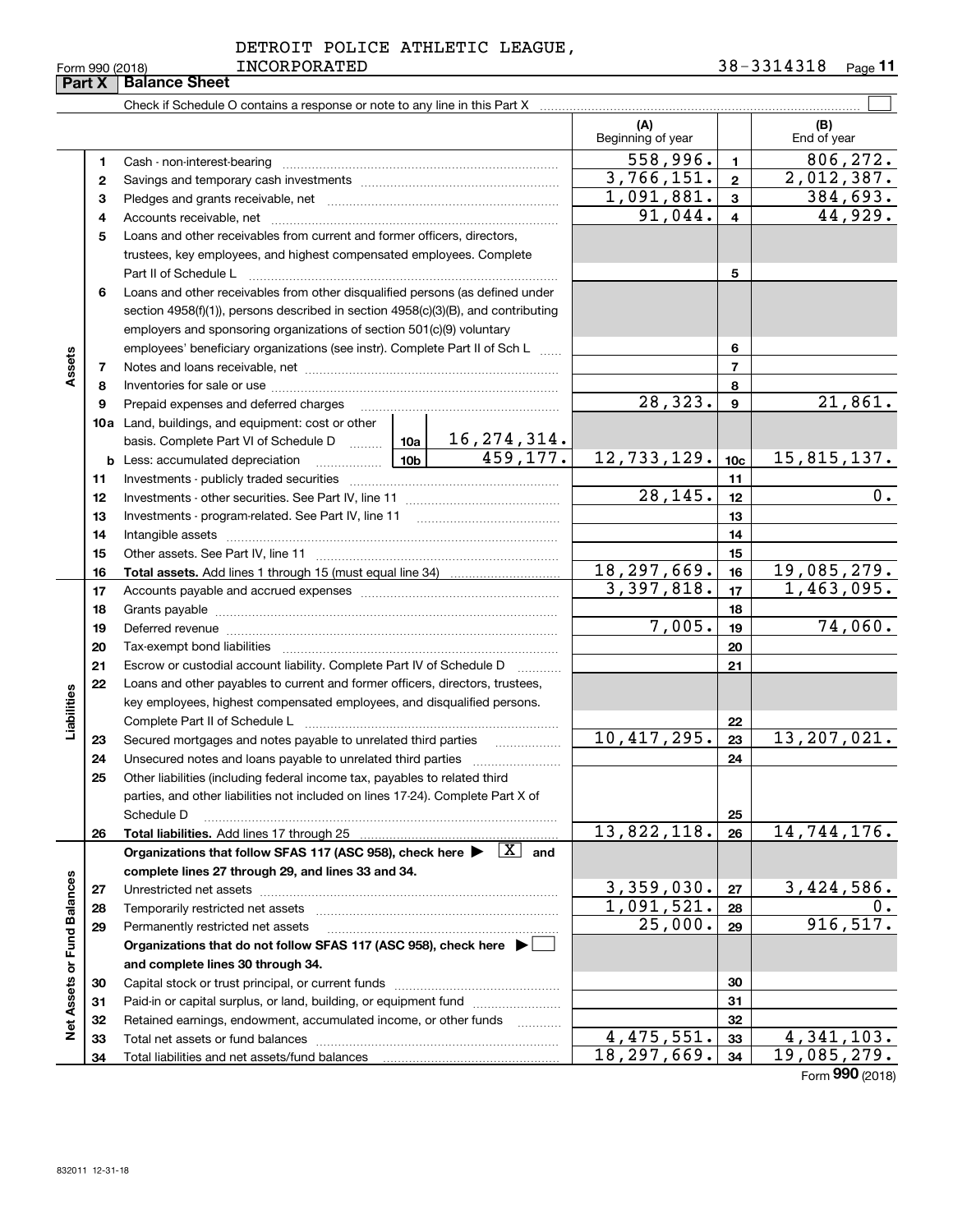|    | DETROIT POLICE ATHLETIC LEAGUE,                                                                                                                                          |                |            |                |     |              |  |  |
|----|--------------------------------------------------------------------------------------------------------------------------------------------------------------------------|----------------|------------|----------------|-----|--------------|--|--|
|    | <b>INCORPORATED</b><br>Form 990 (2018)                                                                                                                                   |                | 38-3314318 |                |     | Page 12      |  |  |
|    | Part XI<br><b>Reconciliation of Net Assets</b>                                                                                                                           |                |            |                |     |              |  |  |
|    | Check if Schedule O contains a response or note to any line in this Part XI [11] [12] Check if Schedule O contains a response or note to any line in this Part XI        |                |            |                |     |              |  |  |
|    |                                                                                                                                                                          |                |            |                |     |              |  |  |
| 1  |                                                                                                                                                                          | $\mathbf 1$    |            | 4,479,749.     |     |              |  |  |
| 2  |                                                                                                                                                                          | $\overline{2}$ |            | 4,612,969.     |     | $-133, 220.$ |  |  |
| З  | 3<br>Revenue less expenses. Subtract line 2 from line 1                                                                                                                  |                |            |                |     |              |  |  |
| 4  | 4,475,551.<br>$\overline{\mathbf{4}}$                                                                                                                                    |                |            |                |     |              |  |  |
| 5  |                                                                                                                                                                          | 5              |            |                |     | $-1,228.$    |  |  |
| 6  | Donated services and use of facilities                                                                                                                                   | 6              |            |                |     |              |  |  |
| 7  | Investment expenses                                                                                                                                                      | $\overline{7}$ |            |                |     |              |  |  |
| 8  | Prior period adjustments                                                                                                                                                 | 8              |            |                |     |              |  |  |
| 9  | Other changes in net assets or fund balances (explain in Schedule O)                                                                                                     | 9              |            |                |     | $0$ .        |  |  |
| 10 | Net assets or fund balances at end of year. Combine lines 3 through 9 (must equal Part X, line 33,                                                                       |                |            |                |     |              |  |  |
|    | column (B))                                                                                                                                                              | 10             |            | 4, 341, 103.   |     |              |  |  |
|    | Part XII Financial Statements and Reporting                                                                                                                              |                |            |                |     |              |  |  |
|    | Check if Schedule O contains a response or note to any line in this Part XII [11] [12] [12] Check if Schedule O contains a response or note to any line in this Part XII |                |            |                |     |              |  |  |
|    |                                                                                                                                                                          |                |            |                | Yes | No           |  |  |
| 1  | $ X $ Accrual<br>Other<br>Cash<br>Accounting method used to prepare the Form 990:                                                                                        |                |            |                |     |              |  |  |
|    | If the organization changed its method of accounting from a prior year or checked "Other," explain in Schedule O.                                                        |                |            |                |     |              |  |  |
|    | 2a Were the organization's financial statements compiled or reviewed by an independent accountant?                                                                       |                |            | 2a             |     | x            |  |  |
|    | If "Yes," check a box below to indicate whether the financial statements for the year were compiled or reviewed on a                                                     |                |            |                |     |              |  |  |
|    | separate basis, consolidated basis, or both:                                                                                                                             |                |            |                |     |              |  |  |
|    | <b>Consolidated basis</b><br>Separate basis<br>Both consolidated and separate basis                                                                                      |                |            |                |     |              |  |  |
|    | <b>b</b> Were the organization's financial statements audited by an independent accountant?                                                                              |                |            | 2 <sub>b</sub> | Х   |              |  |  |
|    | If "Yes," check a box below to indicate whether the financial statements for the year were audited on a separate basis,                                                  |                |            |                |     |              |  |  |
|    | consolidated basis, or both:                                                                                                                                             |                |            |                |     |              |  |  |
|    | $\boxed{\mathbf{X}}$ Consolidated basis<br>Separate basis<br>Both consolidated and separate basis                                                                        |                |            |                |     |              |  |  |
|    | c If "Yes" to line 2a or 2b, does the organization have a committee that assumes responsibility for oversight of the audit,                                              |                |            |                |     |              |  |  |
|    |                                                                                                                                                                          |                |            | 2c             | Х   |              |  |  |
|    | If the organization changed either its oversight process or selection process during the tax year, explain in Schedule O.                                                |                |            |                |     |              |  |  |
|    | 3a As a result of a federal award, was the organization required to undergo an audit or audits as set forth in the Single Audit                                          |                |            |                |     |              |  |  |
|    |                                                                                                                                                                          |                |            | 3a             |     | x            |  |  |
|    | b If "Yes," did the organization undergo the required audit or audits? If the organization did not undergo the required audit                                            |                |            |                |     |              |  |  |
|    | or audits, explain why in Schedule O and describe any steps taken to undergo such audits                                                                                 |                |            | 3 <sub>b</sub> |     |              |  |  |

Form (2018) **990**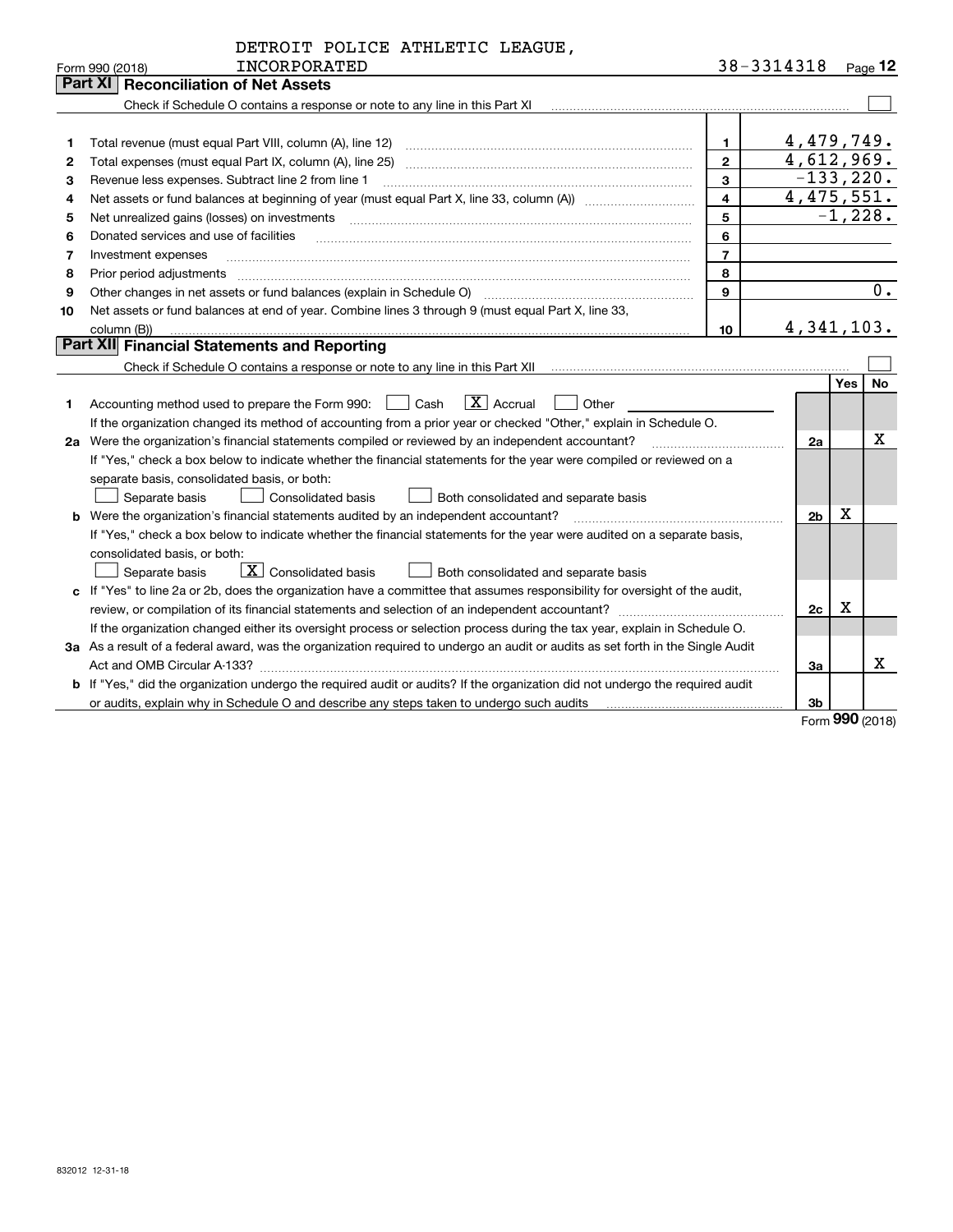| <b>SCHEDULE A</b>                                      |                                                                                                                                                                            | <b>Public Charity Status and Public Support</b>                                                                                                                                                                                                      |                                                                |    |                            |  | OMB No. 1545-0047                     |  |  |  |  |
|--------------------------------------------------------|----------------------------------------------------------------------------------------------------------------------------------------------------------------------------|------------------------------------------------------------------------------------------------------------------------------------------------------------------------------------------------------------------------------------------------------|----------------------------------------------------------------|----|----------------------------|--|---------------------------------------|--|--|--|--|
| (Form 990 or 990-EZ)                                   |                                                                                                                                                                            | Complete if the organization is a section 501(c)(3) organization or a section                                                                                                                                                                        |                                                                |    |                            |  |                                       |  |  |  |  |
|                                                        |                                                                                                                                                                            | 4947(a)(1) nonexempt charitable trust.                                                                                                                                                                                                               |                                                                |    |                            |  |                                       |  |  |  |  |
| Department of the Treasury<br>Internal Revenue Service |                                                                                                                                                                            | Attach to Form 990 or Form 990-EZ.<br>Go to www.irs.gov/Form990 for instructions and the latest information.                                                                                                                                         |                                                                |    |                            |  | Open to Public<br>Inspection          |  |  |  |  |
| Name of the organization                               |                                                                                                                                                                            | DETROIT POLICE ATHLETIC LEAGUE,                                                                                                                                                                                                                      |                                                                |    |                            |  | <b>Employer identification number</b> |  |  |  |  |
|                                                        | INCORPORATED                                                                                                                                                               |                                                                                                                                                                                                                                                      |                                                                |    |                            |  | 38-3314318                            |  |  |  |  |
| Part I                                                 |                                                                                                                                                                            | Reason for Public Charity Status (All organizations must complete this part.) See instructions.                                                                                                                                                      |                                                                |    |                            |  |                                       |  |  |  |  |
|                                                        |                                                                                                                                                                            | The organization is not a private foundation because it is: (For lines 1 through 12, check only one box.)                                                                                                                                            |                                                                |    |                            |  |                                       |  |  |  |  |
| 1                                                      |                                                                                                                                                                            | A church, convention of churches, or association of churches described in section 170(b)(1)(A)(i).                                                                                                                                                   |                                                                |    |                            |  |                                       |  |  |  |  |
| 2                                                      |                                                                                                                                                                            | A school described in section 170(b)(1)(A)(ii). (Attach Schedule E (Form 990 or 990-EZ).)                                                                                                                                                            |                                                                |    |                            |  |                                       |  |  |  |  |
| 3                                                      |                                                                                                                                                                            | A hospital or a cooperative hospital service organization described in section 170(b)(1)(A)(iii).                                                                                                                                                    |                                                                |    |                            |  |                                       |  |  |  |  |
| 4                                                      |                                                                                                                                                                            | A medical research organization operated in conjunction with a hospital described in section 170(b)(1)(A)(iii). Enter the hospital's name,                                                                                                           |                                                                |    |                            |  |                                       |  |  |  |  |
| city, and state:                                       |                                                                                                                                                                            |                                                                                                                                                                                                                                                      |                                                                |    |                            |  |                                       |  |  |  |  |
| 5                                                      | An organization operated for the benefit of a college or university owned or operated by a governmental unit described in<br>section 170(b)(1)(A)(iv). (Complete Part II.) |                                                                                                                                                                                                                                                      |                                                                |    |                            |  |                                       |  |  |  |  |
| 6                                                      |                                                                                                                                                                            | A federal, state, or local government or governmental unit described in section 170(b)(1)(A)(v).                                                                                                                                                     |                                                                |    |                            |  |                                       |  |  |  |  |
| $\overline{\text{X}}$<br>$\overline{7}$                |                                                                                                                                                                            | An organization that normally receives a substantial part of its support from a governmental unit or from the general public described in                                                                                                            |                                                                |    |                            |  |                                       |  |  |  |  |
|                                                        | section 170(b)(1)(A)(vi). (Complete Part II.)                                                                                                                              |                                                                                                                                                                                                                                                      |                                                                |    |                            |  |                                       |  |  |  |  |
| 8                                                      |                                                                                                                                                                            | A community trust described in section 170(b)(1)(A)(vi). (Complete Part II.)                                                                                                                                                                         |                                                                |    |                            |  |                                       |  |  |  |  |
| 9                                                      |                                                                                                                                                                            | An agricultural research organization described in section 170(b)(1)(A)(ix) operated in conjunction with a land-grant college                                                                                                                        |                                                                |    |                            |  |                                       |  |  |  |  |
|                                                        |                                                                                                                                                                            | or university or a non-land-grant college of agriculture (see instructions). Enter the name, city, and state of the college or                                                                                                                       |                                                                |    |                            |  |                                       |  |  |  |  |
| university:                                            |                                                                                                                                                                            |                                                                                                                                                                                                                                                      |                                                                |    |                            |  |                                       |  |  |  |  |
| 10                                                     |                                                                                                                                                                            | An organization that normally receives: (1) more than 33 1/3% of its support from contributions, membership fees, and gross receipts from                                                                                                            |                                                                |    |                            |  |                                       |  |  |  |  |
|                                                        |                                                                                                                                                                            | activities related to its exempt functions - subject to certain exceptions, and (2) no more than 33 1/3% of its support from gross investment                                                                                                        |                                                                |    |                            |  |                                       |  |  |  |  |
|                                                        |                                                                                                                                                                            | income and unrelated business taxable income (less section 511 tax) from businesses acquired by the organization after June 30, 1975.                                                                                                                |                                                                |    |                            |  |                                       |  |  |  |  |
|                                                        | See section 509(a)(2). (Complete Part III.)                                                                                                                                |                                                                                                                                                                                                                                                      |                                                                |    |                            |  |                                       |  |  |  |  |
| 11                                                     |                                                                                                                                                                            | An organization organized and operated exclusively to test for public safety. See section 509(a)(4).                                                                                                                                                 |                                                                |    |                            |  |                                       |  |  |  |  |
| 12 <sub>2</sub>                                        |                                                                                                                                                                            | An organization organized and operated exclusively for the benefit of, to perform the functions of, or to carry out the purposes of one or                                                                                                           |                                                                |    |                            |  |                                       |  |  |  |  |
|                                                        |                                                                                                                                                                            | more publicly supported organizations described in section 509(a)(1) or section 509(a)(2). See section 509(a)(3). Check the box in<br>lines 12a through 12d that describes the type of supporting organization and complete lines 12e, 12f, and 12g. |                                                                |    |                            |  |                                       |  |  |  |  |
| a                                                      |                                                                                                                                                                            | Type I. A supporting organization operated, supervised, or controlled by its supported organization(s), typically by giving                                                                                                                          |                                                                |    |                            |  |                                       |  |  |  |  |
|                                                        |                                                                                                                                                                            | the supported organization(s) the power to regularly appoint or elect a majority of the directors or trustees of the supporting                                                                                                                      |                                                                |    |                            |  |                                       |  |  |  |  |
|                                                        | organization. You must complete Part IV, Sections A and B.                                                                                                                 |                                                                                                                                                                                                                                                      |                                                                |    |                            |  |                                       |  |  |  |  |
| b                                                      |                                                                                                                                                                            | Type II. A supporting organization supervised or controlled in connection with its supported organization(s), by having                                                                                                                              |                                                                |    |                            |  |                                       |  |  |  |  |
|                                                        |                                                                                                                                                                            | control or management of the supporting organization vested in the same persons that control or manage the supported                                                                                                                                 |                                                                |    |                            |  |                                       |  |  |  |  |
|                                                        | organization(s). You must complete Part IV, Sections A and C.                                                                                                              |                                                                                                                                                                                                                                                      |                                                                |    |                            |  |                                       |  |  |  |  |
| с                                                      |                                                                                                                                                                            | Type III functionally integrated. A supporting organization operated in connection with, and functionally integrated with,                                                                                                                           |                                                                |    |                            |  |                                       |  |  |  |  |
|                                                        |                                                                                                                                                                            | its supported organization(s) (see instructions). You must complete Part IV, Sections A, D, and E.                                                                                                                                                   |                                                                |    |                            |  |                                       |  |  |  |  |
| d                                                      |                                                                                                                                                                            | Type III non-functionally integrated. A supporting organization operated in connection with its supported organization(s)                                                                                                                            |                                                                |    |                            |  |                                       |  |  |  |  |
|                                                        |                                                                                                                                                                            | that is not functionally integrated. The organization generally must satisfy a distribution requirement and an attentiveness                                                                                                                         |                                                                |    |                            |  |                                       |  |  |  |  |
|                                                        |                                                                                                                                                                            | requirement (see instructions). You must complete Part IV, Sections A and D, and Part V.                                                                                                                                                             |                                                                |    |                            |  |                                       |  |  |  |  |
| е                                                      |                                                                                                                                                                            | Check this box if the organization received a written determination from the IRS that it is a Type I, Type II, Type III<br>functionally integrated, or Type III non-functionally integrated supporting organization.                                 |                                                                |    |                            |  |                                       |  |  |  |  |
| f                                                      |                                                                                                                                                                            |                                                                                                                                                                                                                                                      |                                                                |    |                            |  |                                       |  |  |  |  |
|                                                        | Provide the following information about the supported organization(s).                                                                                                     |                                                                                                                                                                                                                                                      |                                                                |    |                            |  |                                       |  |  |  |  |
| (i) Name of supported                                  | (ii) EIN                                                                                                                                                                   | (iii) Type of organization                                                                                                                                                                                                                           | (iv) Is the organization listed<br>in your governing document? |    | (v) Amount of monetary     |  | (vi) Amount of other                  |  |  |  |  |
| organization                                           |                                                                                                                                                                            | (described on lines 1-10<br>above (see instructions))                                                                                                                                                                                                | Yes                                                            | No | support (see instructions) |  | support (see instructions)            |  |  |  |  |
|                                                        |                                                                                                                                                                            |                                                                                                                                                                                                                                                      |                                                                |    |                            |  |                                       |  |  |  |  |
|                                                        |                                                                                                                                                                            |                                                                                                                                                                                                                                                      |                                                                |    |                            |  |                                       |  |  |  |  |
|                                                        |                                                                                                                                                                            |                                                                                                                                                                                                                                                      |                                                                |    |                            |  |                                       |  |  |  |  |
|                                                        |                                                                                                                                                                            |                                                                                                                                                                                                                                                      |                                                                |    |                            |  |                                       |  |  |  |  |
|                                                        |                                                                                                                                                                            |                                                                                                                                                                                                                                                      |                                                                |    |                            |  |                                       |  |  |  |  |
|                                                        |                                                                                                                                                                            |                                                                                                                                                                                                                                                      |                                                                |    |                            |  |                                       |  |  |  |  |
|                                                        |                                                                                                                                                                            |                                                                                                                                                                                                                                                      |                                                                |    |                            |  |                                       |  |  |  |  |
|                                                        |                                                                                                                                                                            |                                                                                                                                                                                                                                                      |                                                                |    |                            |  |                                       |  |  |  |  |
|                                                        |                                                                                                                                                                            |                                                                                                                                                                                                                                                      |                                                                |    |                            |  |                                       |  |  |  |  |
| Total                                                  |                                                                                                                                                                            |                                                                                                                                                                                                                                                      |                                                                |    |                            |  |                                       |  |  |  |  |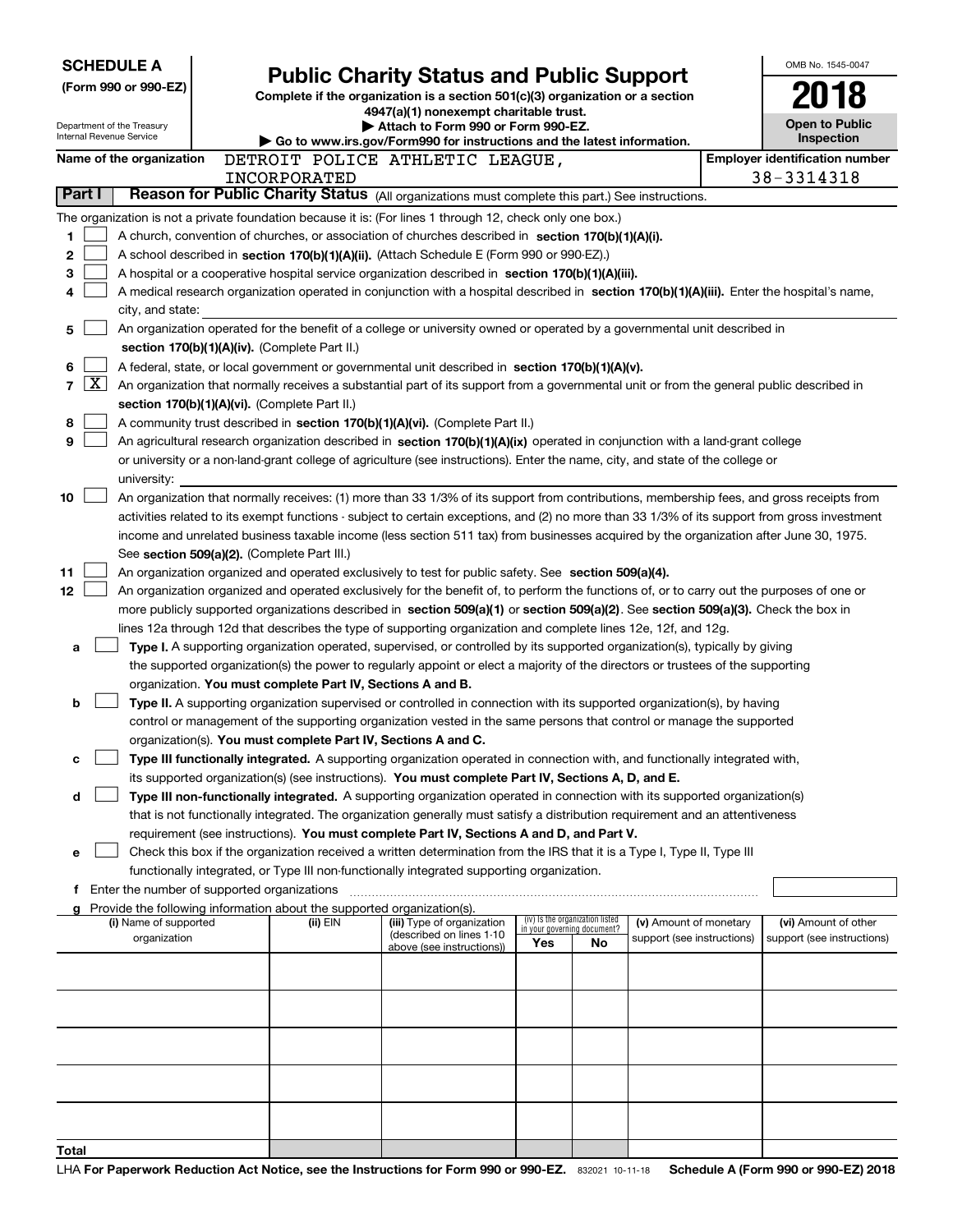#### Schedule A (Form 990 or 990-EZ) 2018 Page INCORPORATED 38-3314318

**2**

(Complete only if you checked the box on line 5, 7, or 8 of Part I or if the organization failed to qualify under Part III. If the organization fails to qualify under the tests listed below, please complete Part III.) **Part II** | Support Schedule for Organizations Described in Sections 170(b)(1)(A)(iv) and 170(b)(1)(A)(vi)

| <b>Section A. Public Support</b>                                                                                                               |          |            |            |            |                 |                                          |
|------------------------------------------------------------------------------------------------------------------------------------------------|----------|------------|------------|------------|-----------------|------------------------------------------|
| Calendar year (or fiscal year beginning in)                                                                                                    | (a) 2014 | $(b)$ 2015 | $(c)$ 2016 | $(d)$ 2017 | (e) 2018        | (f) Total                                |
| 1 Gifts, grants, contributions, and                                                                                                            |          |            |            |            |                 |                                          |
| membership fees received. (Do not                                                                                                              |          |            |            |            |                 |                                          |
| include any "unusual grants.")                                                                                                                 | 1437111. | 5636387.   | 5038329.   | 3830847.   |                 | 3441759.19384433.                        |
| 2 Tax revenues levied for the organ-                                                                                                           |          |            |            |            |                 |                                          |
| ization's benefit and either paid to                                                                                                           |          |            |            |            |                 |                                          |
| or expended on its behalf                                                                                                                      |          |            |            |            |                 |                                          |
| 3 The value of services or facilities                                                                                                          |          |            |            |            |                 |                                          |
| furnished by a governmental unit to                                                                                                            |          |            |            |            |                 |                                          |
| the organization without charge                                                                                                                |          |            |            |            |                 |                                          |
| 4 Total. Add lines 1 through 3                                                                                                                 | 1437111. | 5636387.   | 5038329.   | 3830847.   |                 | 3441759.19384433.                        |
| 5 The portion of total contributions                                                                                                           |          |            |            |            |                 |                                          |
| by each person (other than a                                                                                                                   |          |            |            |            |                 |                                          |
| governmental unit or publicly                                                                                                                  |          |            |            |            |                 |                                          |
| supported organization) included                                                                                                               |          |            |            |            |                 |                                          |
| on line 1 that exceeds 2% of the                                                                                                               |          |            |            |            |                 |                                          |
| amount shown on line 11,                                                                                                                       |          |            |            |            |                 |                                          |
| column (f)                                                                                                                                     |          |            |            |            |                 | 4608821.                                 |
| 6 Public support. Subtract line 5 from line 4.                                                                                                 |          |            |            |            |                 | 14775612.                                |
| <b>Section B. Total Support</b>                                                                                                                |          |            |            |            |                 |                                          |
| Calendar year (or fiscal year beginning in)                                                                                                    | (a) 2014 | $(b)$ 2015 | $(c)$ 2016 | $(d)$ 2017 | (e) 2018        | (f) Total                                |
| <b>7</b> Amounts from line 4                                                                                                                   | 1437111. | 5636387.   | 5038329.   | 3830847.   |                 | 3441759.19384433.                        |
| 8 Gross income from interest,                                                                                                                  |          |            |            |            |                 |                                          |
| dividends, payments received on                                                                                                                |          |            |            |            |                 |                                          |
| securities loans, rents, royalties,                                                                                                            |          |            |            |            |                 |                                          |
| and income from similar sources                                                                                                                | 8,698.   | 10,003.    | 10, 169.   | 18,231.    | 112, 329.       | 159,430.                                 |
| 9 Net income from unrelated business                                                                                                           |          |            |            |            |                 |                                          |
| activities, whether or not the                                                                                                                 |          |            |            |            |                 |                                          |
| business is regularly carried on                                                                                                               |          |            |            |            |                 |                                          |
| 10 Other income. Do not include gain                                                                                                           |          |            |            |            |                 |                                          |
| or loss from the sale of capital                                                                                                               |          |            |            |            |                 |                                          |
| assets (Explain in Part VI.)                                                                                                                   | 39,228.  | 14, 318.   | 30, 237.   | 6, 159.    |                 | $23,646.$ 113,588.                       |
| 11 Total support. Add lines 7 through 10                                                                                                       |          |            |            |            |                 | 19657451.                                |
| 12 Gross receipts from related activities, etc. (see instructions)                                                                             |          |            |            |            | 12 <sup>2</sup> | 945,384.                                 |
| 13 First five years. If the Form 990 is for the organization's first, second, third, fourth, or fifth tax year as a section 501(c)(3)          |          |            |            |            |                 |                                          |
| organization, check this box and stop here                                                                                                     |          |            |            |            |                 |                                          |
| <b>Section C. Computation of Public Support Percentage</b>                                                                                     |          |            |            |            |                 |                                          |
| 14 Public support percentage for 2018 (line 6, column (f) divided by line 11, column (f) <i>marrouum</i> manu-                                 |          |            |            |            | 14              | 75.17<br>%                               |
|                                                                                                                                                |          |            |            |            | 15              | 73.78<br>%                               |
| 16a 33 1/3% support test - 2018. If the organization did not check the box on line 13, and line 14 is 33 1/3% or more, check this box and      |          |            |            |            |                 |                                          |
| stop here. The organization qualifies as a publicly supported organization                                                                     |          |            |            |            |                 | $\blacktriangleright$ $\boxed{\text{X}}$ |
| b 33 1/3% support test - 2017. If the organization did not check a box on line 13 or 16a, and line 15 is 33 1/3% or more, check this box       |          |            |            |            |                 |                                          |
| and stop here. The organization qualifies as a publicly supported organization                                                                 |          |            |            |            |                 |                                          |
| 17a 10% -facts-and-circumstances test - 2018. If the organization did not check a box on line 13, 16a, or 16b, and line 14 is 10% or more,     |          |            |            |            |                 |                                          |
| and if the organization meets the "facts-and-circumstances" test, check this box and stop here. Explain in Part VI how the organization        |          |            |            |            |                 |                                          |
| meets the "facts-and-circumstances" test. The organization qualifies as a publicly supported organization                                      |          |            |            |            |                 |                                          |
| <b>b 10% -facts-and-circumstances test - 2017.</b> If the organization did not check a box on line 13, 16a, 16b, or 17a, and line 15 is 10% or |          |            |            |            |                 |                                          |
| more, and if the organization meets the "facts-and-circumstances" test, check this box and stop here. Explain in Part VI how the               |          |            |            |            |                 |                                          |
| organization meets the "facts-and-circumstances" test. The organization qualifies as a publicly supported organization                         |          |            |            |            |                 |                                          |
| 18 Private foundation. If the organization did not check a box on line 13, 16a, 16b, 17a, or 17b, check this box and see instructions          |          |            |            |            |                 |                                          |

**Schedule A (Form 990 or 990-EZ) 2018**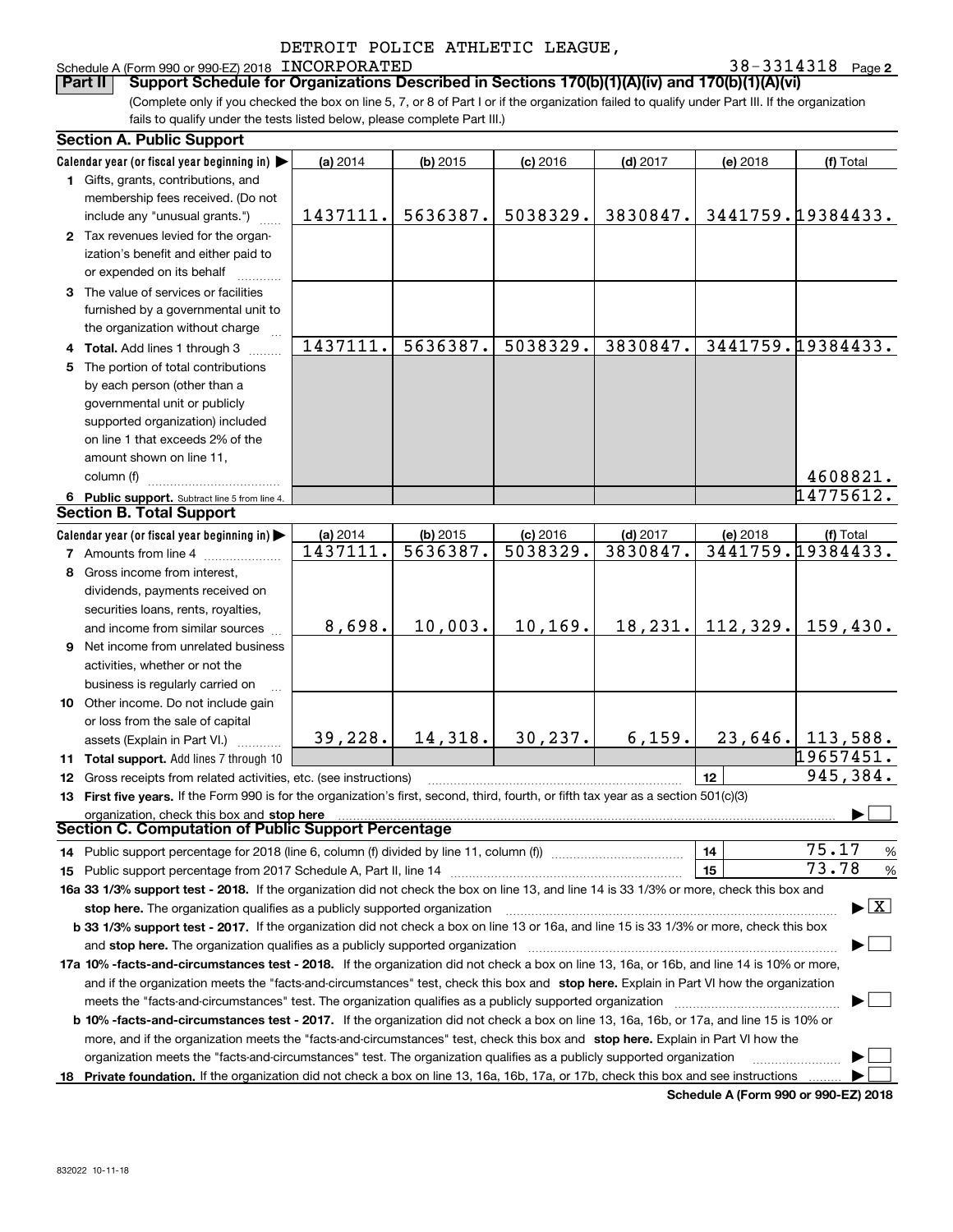## **Part III Support Schedule for Organizations Described in Section 509(a)(2)**

(Complete only if you checked the box on line 10 of Part I or if the organization failed to qualify under Part II. If the organization fails to qualify under the tests listed below, please complete Part II.)

| <b>Section A. Public Support</b>                                                                                                                    |          |          |                 |                                       |          |             |
|-----------------------------------------------------------------------------------------------------------------------------------------------------|----------|----------|-----------------|---------------------------------------|----------|-------------|
| Calendar year (or fiscal year beginning in) $\blacktriangleright$                                                                                   | (a) 2014 | (b) 2015 | <b>(c)</b> 2016 | $(d)$ 2017                            | (e) 2018 | (f) Total   |
| 1 Gifts, grants, contributions, and                                                                                                                 |          |          |                 |                                       |          |             |
| membership fees received. (Do not                                                                                                                   |          |          |                 |                                       |          |             |
| include any "unusual grants.")                                                                                                                      |          |          |                 |                                       |          |             |
| <b>2</b> Gross receipts from admissions,                                                                                                            |          |          |                 |                                       |          |             |
| merchandise sold or services per-                                                                                                                   |          |          |                 |                                       |          |             |
| formed, or facilities furnished in                                                                                                                  |          |          |                 |                                       |          |             |
| any activity that is related to the<br>organization's tax-exempt purpose                                                                            |          |          |                 |                                       |          |             |
| 3 Gross receipts from activities that                                                                                                               |          |          |                 |                                       |          |             |
| are not an unrelated trade or bus-                                                                                                                  |          |          |                 |                                       |          |             |
| iness under section 513                                                                                                                             |          |          |                 |                                       |          |             |
| 4 Tax revenues levied for the organ-                                                                                                                |          |          |                 |                                       |          |             |
| ization's benefit and either paid to                                                                                                                |          |          |                 |                                       |          |             |
| or expended on its behalf                                                                                                                           |          |          |                 |                                       |          |             |
| .                                                                                                                                                   |          |          |                 |                                       |          |             |
| 5 The value of services or facilities                                                                                                               |          |          |                 |                                       |          |             |
| furnished by a governmental unit to                                                                                                                 |          |          |                 |                                       |          |             |
| the organization without charge                                                                                                                     |          |          |                 |                                       |          |             |
| <b>6 Total.</b> Add lines 1 through 5                                                                                                               |          |          |                 |                                       |          |             |
| 7a Amounts included on lines 1, 2, and                                                                                                              |          |          |                 |                                       |          |             |
| 3 received from disqualified persons                                                                                                                |          |          |                 |                                       |          |             |
| <b>b</b> Amounts included on lines 2 and 3 received<br>from other than disqualified persons that                                                    |          |          |                 |                                       |          |             |
| exceed the greater of \$5,000 or 1% of the                                                                                                          |          |          |                 |                                       |          |             |
| amount on line 13 for the year                                                                                                                      |          |          |                 |                                       |          |             |
| c Add lines 7a and 7b                                                                                                                               |          |          |                 |                                       |          |             |
| 8 Public support. (Subtract line 7c from line 6.)                                                                                                   |          |          |                 |                                       |          |             |
| <b>Section B. Total Support</b>                                                                                                                     |          |          |                 |                                       |          |             |
| Calendar year (or fiscal year beginning in) $\blacktriangleright$                                                                                   | (a) 2014 | (b) 2015 | $(c)$ 2016      | $(d)$ 2017                            | (e) 2018 | (f) Total   |
| 9 Amounts from line 6                                                                                                                               |          |          |                 |                                       |          |             |
| 10a Gross income from interest,                                                                                                                     |          |          |                 |                                       |          |             |
| dividends, payments received on<br>securities loans, rents, royalties,                                                                              |          |          |                 |                                       |          |             |
| and income from similar sources                                                                                                                     |          |          |                 |                                       |          |             |
| <b>b</b> Unrelated business taxable income                                                                                                          |          |          |                 |                                       |          |             |
| (less section 511 taxes) from businesses                                                                                                            |          |          |                 |                                       |          |             |
| acquired after June 30, 1975                                                                                                                        |          |          |                 |                                       |          |             |
| c Add lines 10a and 10b                                                                                                                             |          |          |                 |                                       |          |             |
| 11 Net income from unrelated business                                                                                                               |          |          |                 |                                       |          |             |
| activities not included in line 10b.<br>whether or not the business is                                                                              |          |          |                 |                                       |          |             |
| regularly carried on                                                                                                                                |          |          |                 |                                       |          |             |
| <b>12</b> Other income. Do not include gain                                                                                                         |          |          |                 |                                       |          |             |
| or loss from the sale of capital<br>assets (Explain in Part VI.)                                                                                    |          |          |                 |                                       |          |             |
| <b>13</b> Total support. (Add lines 9, 10c, 11, and 12.)                                                                                            |          |          |                 |                                       |          |             |
| 14 First five years. If the Form 990 is for the organization's first, second, third, fourth, or fifth tax year as a section 501(c)(3) organization, |          |          |                 |                                       |          |             |
| check this box and stop here measurements are constructed as the state of the state of the state of the state o                                     |          |          |                 |                                       |          |             |
| <b>Section C. Computation of Public Support Percentage</b>                                                                                          |          |          |                 |                                       |          |             |
| 15 Public support percentage for 2018 (line 8, column (f), divided by line 13, column (f))                                                          |          |          |                 | <u> 1986 - Januar Start, martin a</u> | 15       | %           |
| 16 Public support percentage from 2017 Schedule A, Part III, line 15                                                                                |          |          |                 |                                       | 16       | %           |
| <b>Section D. Computation of Investment Income Percentage</b>                                                                                       |          |          |                 |                                       |          |             |
|                                                                                                                                                     |          |          |                 |                                       | 17       | %           |
| <b>18</b> Investment income percentage from <b>2017</b> Schedule A, Part III, line 17                                                               |          |          |                 |                                       | 18       | %           |
| 19a 33 1/3% support tests - 2018. If the organization did not check the box on line 14, and line 15 is more than 33 1/3%, and line 17 is not        |          |          |                 |                                       |          |             |
| more than 33 1/3%, check this box and stop here. The organization qualifies as a publicly supported organization                                    |          |          |                 |                                       |          | $\sim$<br>▶ |
| b 33 1/3% support tests - 2017. If the organization did not check a box on line 14 or line 19a, and line 16 is more than 33 1/3%, and               |          |          |                 |                                       |          |             |
| line 18 is not more than 33 1/3%, check this box and stop here. The organization qualifies as a publicly supported organization                     |          |          |                 |                                       |          |             |
|                                                                                                                                                     |          |          |                 |                                       |          |             |
|                                                                                                                                                     |          |          |                 |                                       |          |             |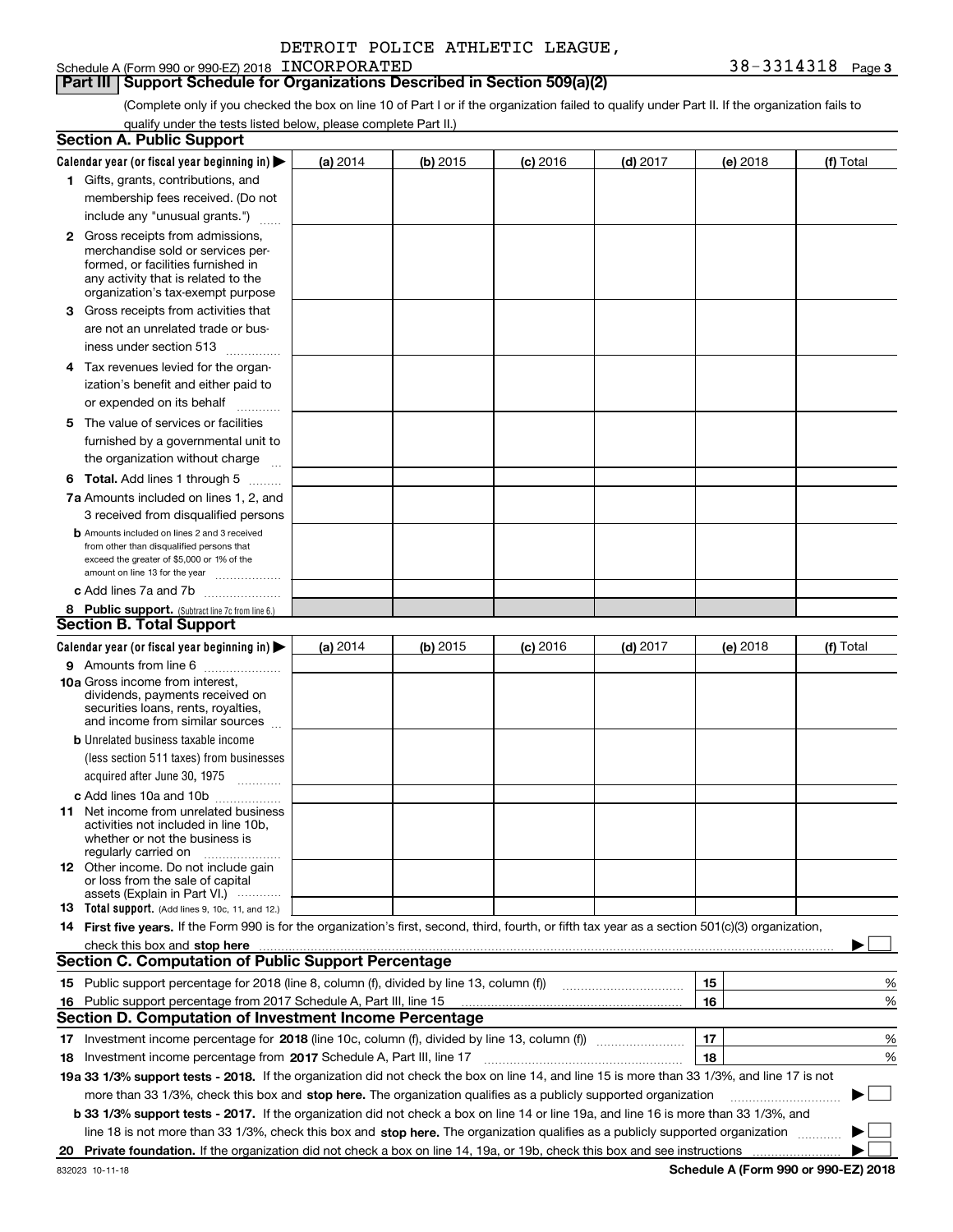#### Schedule A (Form 990 or 990-EZ) 2018 Page INCORPORATED 38-3314318 **Part IV Supporting Organizations**

(Complete only if you checked a box in line 12 on Part I. If you checked 12a of Part I, complete Sections A

and B. If you checked 12b of Part I, complete Sections A and C. If you checked 12c of Part I, complete Sections A, D, and E. If you checked 12d of Part I, complete Sections A and D, and complete Part V.)

#### **Section A. All Supporting Organizations**

- **1** Are all of the organization's supported organizations listed by name in the organization's governing documents? If "No," describe in **Part VI** how the supported organizations are designated. If designated by *class or purpose, describe the designation. If historic and continuing relationship, explain.*
- **2** Did the organization have any supported organization that does not have an IRS determination of status under section 509(a)(1) or (2)? If "Yes," explain in Part VI how the organization determined that the supported *organization was described in section 509(a)(1) or (2).*
- **3a** Did the organization have a supported organization described in section 501(c)(4), (5), or (6)? If "Yes," answer *(b) and (c) below.*
- **b** Did the organization confirm that each supported organization qualified under section 501(c)(4), (5), or (6) and satisfied the public support tests under section 509(a)(2)? If "Yes," describe in **Part VI** when and how the *organization made the determination.*
- **c**Did the organization ensure that all support to such organizations was used exclusively for section 170(c)(2)(B) purposes? If "Yes," explain in **Part VI** what controls the organization put in place to ensure such use.
- **4a***If* Was any supported organization not organized in the United States ("foreign supported organization")? *"Yes," and if you checked 12a or 12b in Part I, answer (b) and (c) below.*
- **b** Did the organization have ultimate control and discretion in deciding whether to make grants to the foreign supported organization? If "Yes," describe in **Part VI** how the organization had such control and discretion *despite being controlled or supervised by or in connection with its supported organizations.*
- **c** Did the organization support any foreign supported organization that does not have an IRS determination under sections 501(c)(3) and 509(a)(1) or (2)? If "Yes," explain in **Part VI** what controls the organization used *to ensure that all support to the foreign supported organization was used exclusively for section 170(c)(2)(B) purposes.*
- **5a***If "Yes,"* Did the organization add, substitute, or remove any supported organizations during the tax year? answer (b) and (c) below (if applicable). Also, provide detail in **Part VI,** including (i) the names and EIN *numbers of the supported organizations added, substituted, or removed; (ii) the reasons for each such action; (iii) the authority under the organization's organizing document authorizing such action; and (iv) how the action was accomplished (such as by amendment to the organizing document).*
- **b** Type I or Type II only. Was any added or substituted supported organization part of a class already designated in the organization's organizing document?
- **cSubstitutions only.**  Was the substitution the result of an event beyond the organization's control?
- **6** Did the organization provide support (whether in the form of grants or the provision of services or facilities) to **Part VI.** *If "Yes," provide detail in* support or benefit one or more of the filing organization's supported organizations? anyone other than (i) its supported organizations, (ii) individuals that are part of the charitable class benefited by one or more of its supported organizations, or (iii) other supporting organizations that also
- **7**Did the organization provide a grant, loan, compensation, or other similar payment to a substantial contributor *If "Yes," complete Part I of Schedule L (Form 990 or 990-EZ).* regard to a substantial contributor? (as defined in section 4958(c)(3)(C)), a family member of a substantial contributor, or a 35% controlled entity with
- **8** Did the organization make a loan to a disqualified person (as defined in section 4958) not described in line 7? *If "Yes," complete Part I of Schedule L (Form 990 or 990-EZ).*
- **9a** Was the organization controlled directly or indirectly at any time during the tax year by one or more in section 509(a)(1) or (2))? If "Yes," *provide detail in* <code>Part VI.</code> disqualified persons as defined in section 4946 (other than foundation managers and organizations described
- **b** Did one or more disqualified persons (as defined in line 9a) hold a controlling interest in any entity in which the supporting organization had an interest? If "Yes," provide detail in P**art VI**.
- **c**Did a disqualified person (as defined in line 9a) have an ownership interest in, or derive any personal benefit from, assets in which the supporting organization also had an interest? If "Yes," provide detail in P**art VI.**
- **10a** Was the organization subject to the excess business holdings rules of section 4943 because of section supporting organizations)? If "Yes," answer 10b below. 4943(f) (regarding certain Type II supporting organizations, and all Type III non-functionally integrated
- **b** Did the organization have any excess business holdings in the tax year? (Use Schedule C, Form 4720, to *determine whether the organization had excess business holdings.)*

**YesNo**

# **123a3b3c4a4b4c5a5b5c6789a 9b9c10a10b**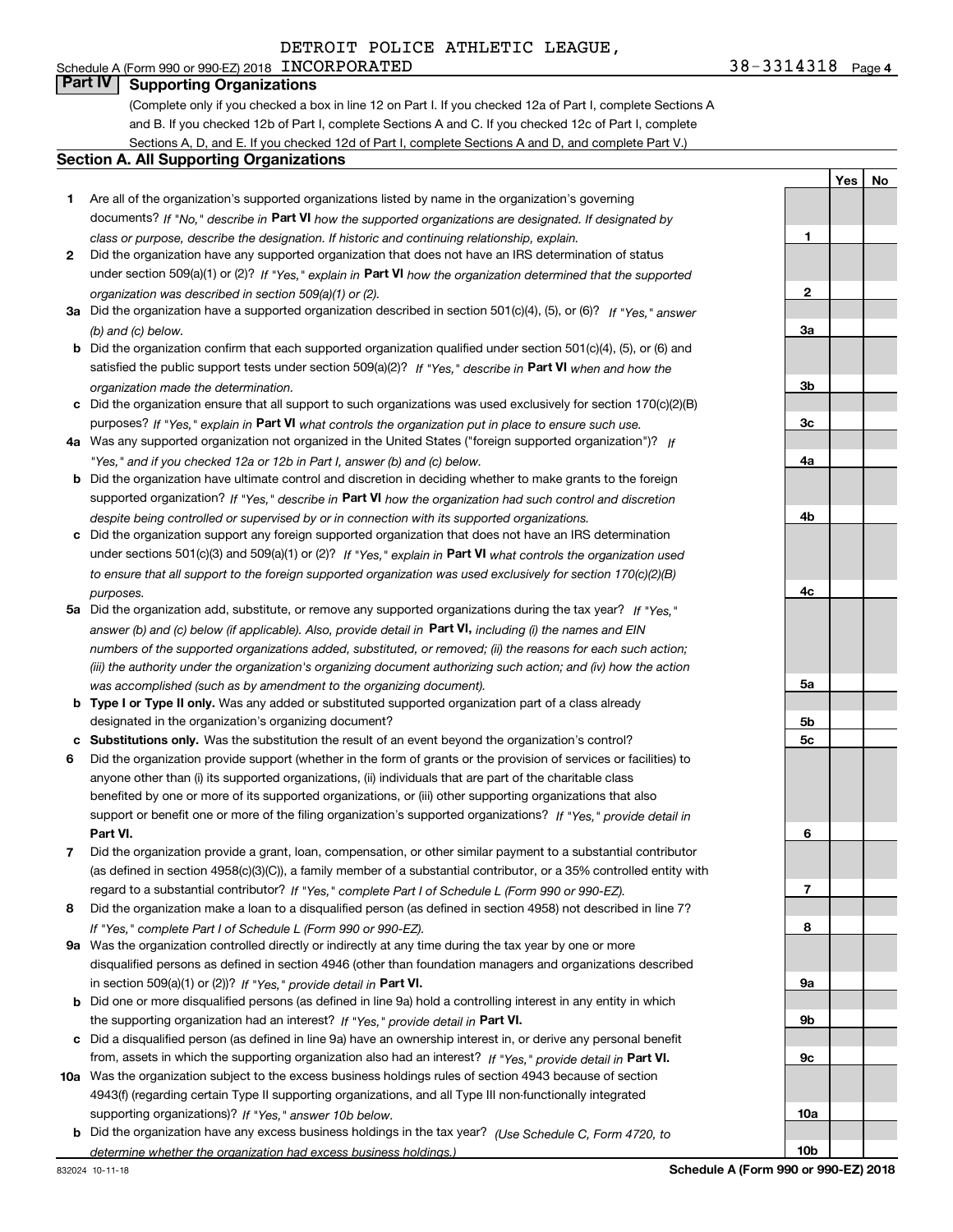|  | Schedule A (Form 990 or 990-EZ) 2018 $\,$ $\,$ $\rm{INCORPORTED}$ |  | 38-3314318 | Page 5 |
|--|-------------------------------------------------------------------|--|------------|--------|
|--|-------------------------------------------------------------------|--|------------|--------|

|              | Part IV<br><b>Supporting Organizations (continued)</b>                                                                                                                                                        |                 |     |    |
|--------------|---------------------------------------------------------------------------------------------------------------------------------------------------------------------------------------------------------------|-----------------|-----|----|
|              |                                                                                                                                                                                                               |                 | Yes | No |
| 11           | Has the organization accepted a gift or contribution from any of the following persons?                                                                                                                       |                 |     |    |
|              | a A person who directly or indirectly controls, either alone or together with persons described in (b) and (c)                                                                                                |                 |     |    |
|              | below, the governing body of a supported organization?                                                                                                                                                        | 11a             |     |    |
|              | <b>b</b> A family member of a person described in (a) above?                                                                                                                                                  | 11 <sub>b</sub> |     |    |
|              | c A 35% controlled entity of a person described in (a) or (b) above? If "Yes" to a, b, or c, provide detail in Part VI.                                                                                       | 11c             |     |    |
|              | <b>Section B. Type I Supporting Organizations</b>                                                                                                                                                             |                 |     |    |
|              |                                                                                                                                                                                                               |                 | Yes | No |
| 1            | Did the directors, trustees, or membership of one or more supported organizations have the power to                                                                                                           |                 |     |    |
|              | regularly appoint or elect at least a majority of the organization's directors or trustees at all times during the                                                                                            |                 |     |    |
|              | tax year? If "No," describe in Part VI how the supported organization(s) effectively operated, supervised, or                                                                                                 |                 |     |    |
|              | controlled the organization's activities. If the organization had more than one supported organization,                                                                                                       |                 |     |    |
|              |                                                                                                                                                                                                               |                 |     |    |
|              | describe how the powers to appoint and/or remove directors or trustees were allocated among the supported                                                                                                     | 1               |     |    |
| $\mathbf{2}$ | organizations and what conditions or restrictions, if any, applied to such powers during the tax year.<br>Did the organization operate for the benefit of any supported organization other than the supported |                 |     |    |
|              |                                                                                                                                                                                                               |                 |     |    |
|              | organization(s) that operated, supervised, or controlled the supporting organization? If "Yes," explain in                                                                                                    |                 |     |    |
|              | Part VI how providing such benefit carried out the purposes of the supported organization(s) that operated,                                                                                                   |                 |     |    |
|              | supervised, or controlled the supporting organization.                                                                                                                                                        | $\mathbf{2}$    |     |    |
|              | <b>Section C. Type II Supporting Organizations</b>                                                                                                                                                            |                 |     |    |
|              |                                                                                                                                                                                                               |                 | Yes | No |
| 1            | Were a majority of the organization's directors or trustees during the tax year also a majority of the directors                                                                                              |                 |     |    |
|              | or trustees of each of the organization's supported organization(s)? If "No," describe in Part VI how control                                                                                                 |                 |     |    |
|              | or management of the supporting organization was vested in the same persons that controlled or managed                                                                                                        |                 |     |    |
|              | the supported organization(s).                                                                                                                                                                                | 1               |     |    |
|              | <b>Section D. All Type III Supporting Organizations</b>                                                                                                                                                       |                 |     |    |
|              |                                                                                                                                                                                                               |                 | Yes | No |
| 1            | Did the organization provide to each of its supported organizations, by the last day of the fifth month of the                                                                                                |                 |     |    |
|              | organization's tax year, (i) a written notice describing the type and amount of support provided during the prior tax                                                                                         |                 |     |    |
|              | year, (ii) a copy of the Form 990 that was most recently filed as of the date of notification, and (iii) copies of the                                                                                        |                 |     |    |
|              | organization's governing documents in effect on the date of notification, to the extent not previously provided?                                                                                              | 1               |     |    |
| 2            | Were any of the organization's officers, directors, or trustees either (i) appointed or elected by the supported                                                                                              |                 |     |    |
|              | organization(s) or (ii) serving on the governing body of a supported organization? If "No," explain in Part VI how                                                                                            |                 |     |    |
|              | the organization maintained a close and continuous working relationship with the supported organization(s).                                                                                                   | $\mathbf{2}$    |     |    |
| 3            | By reason of the relationship described in (2), did the organization's supported organizations have a                                                                                                         |                 |     |    |
|              | significant voice in the organization's investment policies and in directing the use of the organization's                                                                                                    |                 |     |    |
|              | income or assets at all times during the tax year? If "Yes," describe in Part VI the role the organization's                                                                                                  |                 |     |    |
|              | supported organizations played in this regard.                                                                                                                                                                | 3               |     |    |
|              | Section E. Type III Functionally Integrated Supporting Organizations                                                                                                                                          |                 |     |    |
| 1            | Check the box next to the method that the organization used to satisfy the Integral Part Test during the year (see instructions).                                                                             |                 |     |    |
| a            | The organization satisfied the Activities Test. Complete line 2 below.                                                                                                                                        |                 |     |    |
| b            | The organization is the parent of each of its supported organizations. Complete line 3 below.                                                                                                                 |                 |     |    |
| c            | The organization supported a governmental entity. Describe in Part VI how you supported a government entity (see instructions),                                                                               |                 |     |    |
| 2            | Activities Test. Answer (a) and (b) below.                                                                                                                                                                    |                 | Yes | No |
| а            | Did substantially all of the organization's activities during the tax year directly further the exempt purposes of                                                                                            |                 |     |    |
|              | the supported organization(s) to which the organization was responsive? If "Yes," then in Part VI identify                                                                                                    |                 |     |    |
|              | those supported organizations and explain how these activities directly furthered their exempt purposes,                                                                                                      |                 |     |    |
|              |                                                                                                                                                                                                               |                 |     |    |
|              | how the organization was responsive to those supported organizations, and how the organization determined                                                                                                     |                 |     |    |
|              | that these activities constituted substantially all of its activities.                                                                                                                                        | 2a              |     |    |
|              | <b>b</b> Did the activities described in (a) constitute activities that, but for the organization's involvement, one or more                                                                                  |                 |     |    |
|              | of the organization's supported organization(s) would have been engaged in? If "Yes," explain in Part VI the                                                                                                  |                 |     |    |
|              | reasons for the organization's position that its supported organization(s) would have engaged in these                                                                                                        |                 |     |    |
|              | activities but for the organization's involvement.                                                                                                                                                            | 2b              |     |    |
| з            | Parent of Supported Organizations. Answer (a) and (b) below.                                                                                                                                                  |                 |     |    |
| а            | Did the organization have the power to regularly appoint or elect a majority of the officers, directors, or                                                                                                   |                 |     |    |
|              | trustees of each of the supported organizations? Provide details in Part VI.                                                                                                                                  | За              |     |    |
|              | <b>b</b> Did the organization exercise a substantial degree of direction over the policies, programs, and activities of each                                                                                  |                 |     |    |
|              | of its supported organizations? If "Yes." describe in Part VI the role played by the organization in this regard.                                                                                             | 3b              |     |    |

**Schedule A (Form 990 or 990-EZ) 2018**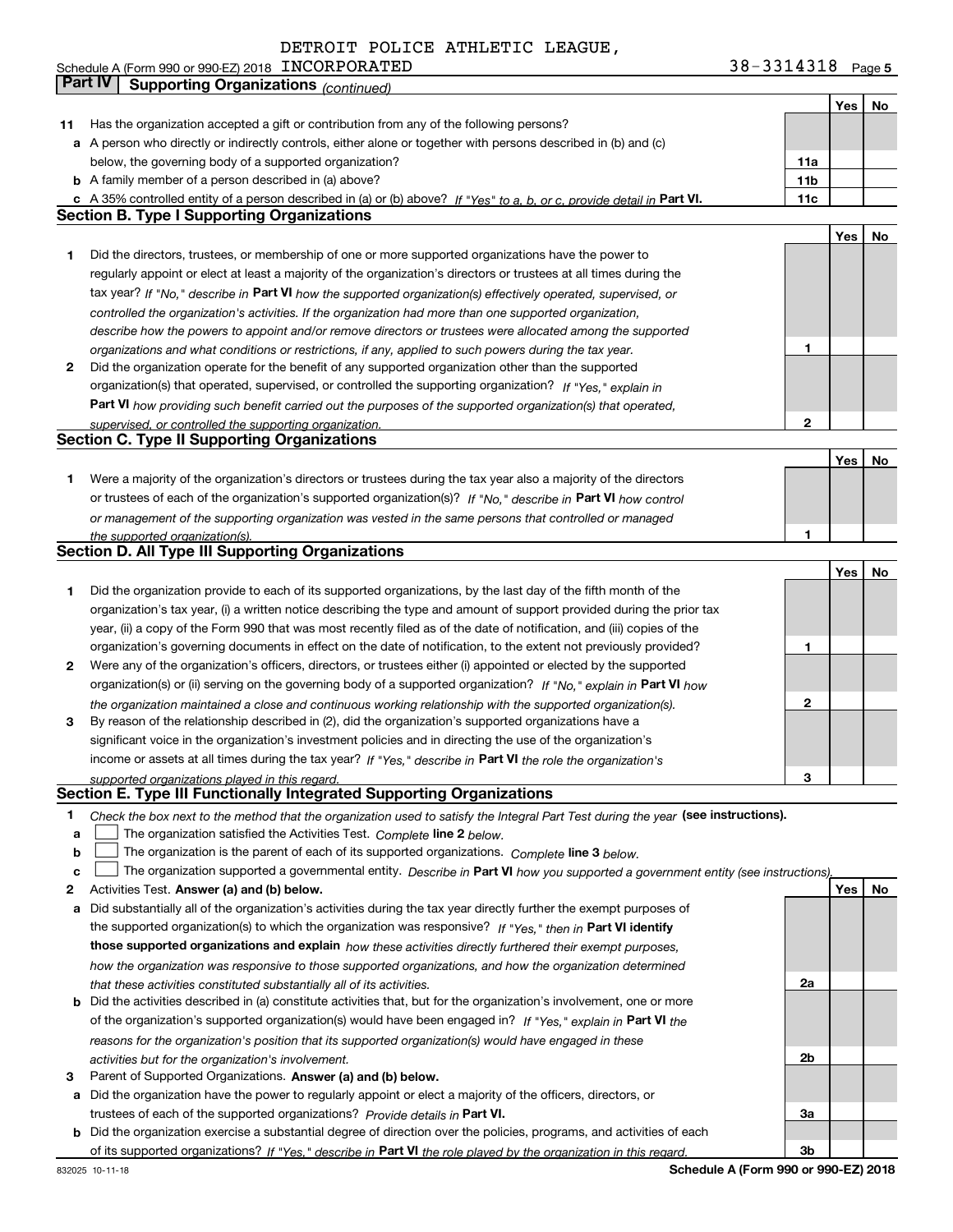#### **1SEP 10. See instructions.** All antegral Part Test as a qualifying trust on Nov. 20, 1970 (explain in Part VI.) See instructions. All **Section A - Adjusted Net Income 123** Other gross income (see instructions) **4**Add lines 1 through 3 **56** Portion of operating expenses paid or incurred for production or **7**Other expenses (see instructions) **8** Adjusted Net Income (subtract lines 5, 6, and 7 from line 4) **8 8 1234567Section B - Minimum Asset Amount 1**Aggregate fair market value of all non-exempt-use assets (see **2**Acquisition indebtedness applicable to non-exempt-use assets **3** Subtract line 2 from line 1d **4**Cash deemed held for exempt use. Enter 1-1/2% of line 3 (for greater amount, **5** Net value of non-exempt-use assets (subtract line 4 from line 3) **678a** Average monthly value of securities **b** Average monthly cash balances **c**Fair market value of other non-exempt-use assets **dTotal**  (add lines 1a, 1b, and 1c) **eDiscount** claimed for blockage or other **1a1b1c1d2345678**factors (explain in detail in **Part VI**): **Minimum Asset Amount**  (add line 7 to line 6) **Section C - Distributable Amount 123456123456Distributable Amount.** Subtract line 5 from line 4, unless subject to Schedule A (Form 990 or 990-EZ) 2018 Page INCORPORATED 38-3314318 other Type III non-functionally integrated supporting organizations must complete Sections A through E. (B) Current Year (optional)(A) Prior Year Net short-term capital gain Recoveries of prior-year distributions Depreciation and depletion collection of gross income or for management, conservation, or maintenance of property held for production of income (see instructions) (B) Current Year (optional)(A) Prior Year instructions for short tax year or assets held for part of year): see instructions) Multiply line 5 by .035 Recoveries of prior-year distributions Current Year Adjusted net income for prior year (from Section A, line 8, Column A) Enter 85% of line 1 Minimum asset amount for prior year (from Section B, line 8, Column A) Enter greater of line 2 or line 3 Income tax imposed in prior year **Part V** Type III Non-Functionally Integrated 509(a)(3) Supporting Organizations  $\mathcal{L}^{\text{max}}$

emergency temporary reduction (see instructions)

**7**Check here if the current year is the organization's first as a non-functionally integrated Type III supporting organization (see instructions). $\mathcal{L}^{\text{max}}$ 

**Schedule A (Form 990 or 990-EZ) 2018**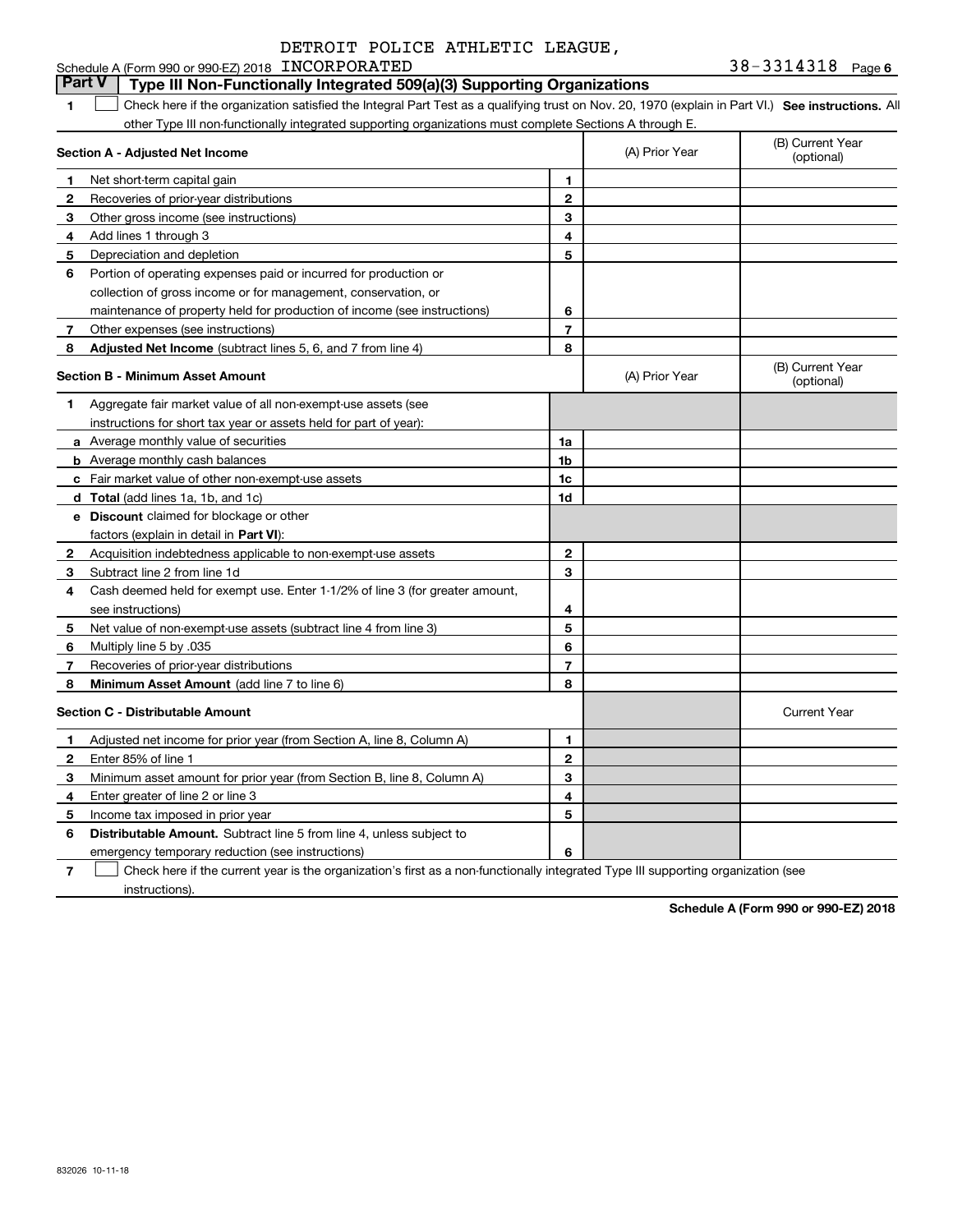|               | Schedule A (Form 990 or 990-EZ) 2018 INCORPORATED                                          |                                    |                                               | $38 - 3314318$ Page 7                            |
|---------------|--------------------------------------------------------------------------------------------|------------------------------------|-----------------------------------------------|--------------------------------------------------|
| <b>Part V</b> | Type III Non-Functionally Integrated 509(a)(3) Supporting Organizations                    |                                    | (continued)                                   |                                                  |
|               | <b>Section D - Distributions</b>                                                           |                                    |                                               | <b>Current Year</b>                              |
| 1             | Amounts paid to supported organizations to accomplish exempt purposes                      |                                    |                                               |                                                  |
| 2             | Amounts paid to perform activity that directly furthers exempt purposes of supported       |                                    |                                               |                                                  |
|               | organizations, in excess of income from activity                                           |                                    |                                               |                                                  |
| 3             | Administrative expenses paid to accomplish exempt purposes of supported organizations      |                                    |                                               |                                                  |
| 4             | Amounts paid to acquire exempt-use assets                                                  |                                    |                                               |                                                  |
| 5             | Qualified set-aside amounts (prior IRS approval required)                                  |                                    |                                               |                                                  |
| 6             | Other distributions (describe in Part VI). See instructions.                               |                                    |                                               |                                                  |
| 7             | Total annual distributions. Add lines 1 through 6.                                         |                                    |                                               |                                                  |
| 8             | Distributions to attentive supported organizations to which the organization is responsive |                                    |                                               |                                                  |
|               | (provide details in Part VI). See instructions.                                            |                                    |                                               |                                                  |
| 9             | Distributable amount for 2018 from Section C, line 6                                       |                                    |                                               |                                                  |
| 10            | Line 8 amount divided by line 9 amount                                                     |                                    |                                               |                                                  |
|               | <b>Section E - Distribution Allocations</b> (see instructions)                             | (i)<br><b>Excess Distributions</b> | (ii)<br><b>Underdistributions</b><br>Pre-2018 | (iii)<br><b>Distributable</b><br>Amount for 2018 |
| 1             | Distributable amount for 2018 from Section C, line 6                                       |                                    |                                               |                                                  |
| 2             | Underdistributions, if any, for years prior to 2018 (reason-                               |                                    |                                               |                                                  |
|               | able cause required-explain in Part VI). See instructions.                                 |                                    |                                               |                                                  |
| 3             | Excess distributions carryover, if any, to 2018                                            |                                    |                                               |                                                  |
|               | <b>a</b> From 2013                                                                         |                                    |                                               |                                                  |
|               | $b$ From 2014                                                                              |                                    |                                               |                                                  |
|               | $c$ From 2015                                                                              |                                    |                                               |                                                  |
|               | d From 2016                                                                                |                                    |                                               |                                                  |
|               | e From 2017                                                                                |                                    |                                               |                                                  |
|               | f Total of lines 3a through e                                                              |                                    |                                               |                                                  |
|               | g Applied to underdistributions of prior years                                             |                                    |                                               |                                                  |
|               | <b>h</b> Applied to 2018 distributable amount                                              |                                    |                                               |                                                  |
|               | Carryover from 2013 not applied (see instructions)                                         |                                    |                                               |                                                  |
|               | Remainder. Subtract lines 3g, 3h, and 3i from 3f.                                          |                                    |                                               |                                                  |
| 4             | Distributions for 2018 from Section D.                                                     |                                    |                                               |                                                  |
|               | \$<br>line $7:$                                                                            |                                    |                                               |                                                  |
|               | a Applied to underdistributions of prior years                                             |                                    |                                               |                                                  |
|               | <b>b</b> Applied to 2018 distributable amount                                              |                                    |                                               |                                                  |
|               | <b>c</b> Remainder. Subtract lines 4a and 4b from 4.                                       |                                    |                                               |                                                  |
|               | Remaining underdistributions for years prior to 2018, if                                   |                                    |                                               |                                                  |
|               | any. Subtract lines 3q and 4a from line 2. For result greater                              |                                    |                                               |                                                  |
|               | than zero, explain in Part VI. See instructions.                                           |                                    |                                               |                                                  |
| 6             | Remaining underdistributions for 2018. Subtract lines 3h                                   |                                    |                                               |                                                  |
|               | and 4b from line 1. For result greater than zero, explain in                               |                                    |                                               |                                                  |
|               | Part VI. See instructions.                                                                 |                                    |                                               |                                                  |
| 7             | Excess distributions carryover to 2019. Add lines 3j                                       |                                    |                                               |                                                  |
|               | and 4c.                                                                                    |                                    |                                               |                                                  |
| 8             | Breakdown of line 7:                                                                       |                                    |                                               |                                                  |
|               | a Excess from 2014                                                                         |                                    |                                               |                                                  |
|               | <b>b</b> Excess from 2015                                                                  |                                    |                                               |                                                  |
|               | c Excess from 2016                                                                         |                                    |                                               |                                                  |
|               | d Excess from 2017                                                                         |                                    |                                               |                                                  |
|               | e Excess from 2018                                                                         |                                    |                                               |                                                  |

**Schedule A (Form 990 or 990-EZ) 2018**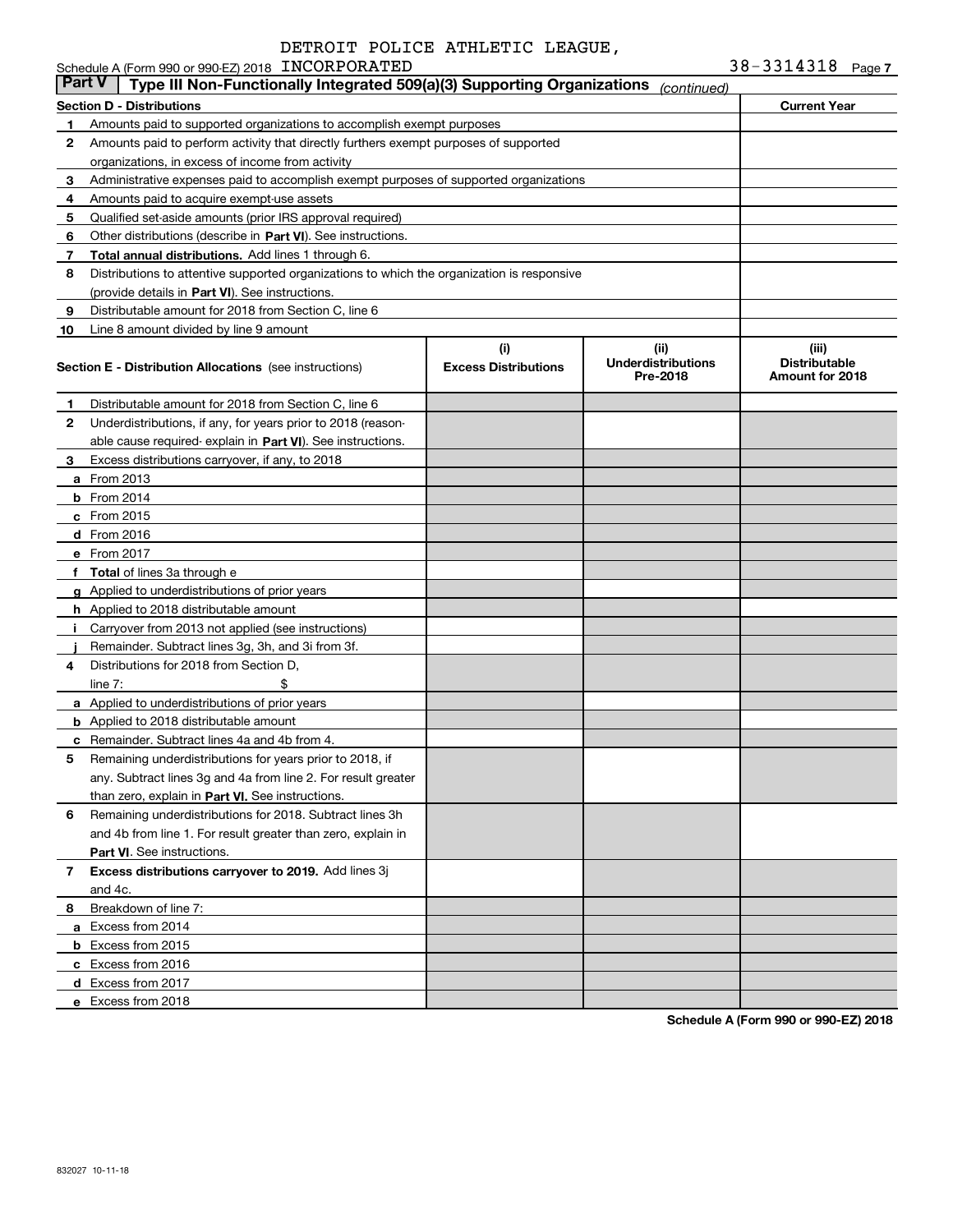Part VI | Supplemental Information. Provide the explanations required by Part II, line 10; Part II, line 17a or 17b; Part III, line 12; Part IV, Section A, lines 1, 2, 3b, 3c, 4b, 4c, 5a, 6, 9a, 9b, 9c, 11a, 11b, and 11c; Part IV, Section B, lines 1 and 2; Part IV, Section C, line 1; Part IV, Section D, lines 2 and 3; Part IV, Section E, lines 1c, 2a, 2b, 3a, and 3b; Part V, line 1; Part V, Section B, line 1e; Part V, Section D, lines 5, 6, and 8; and Part V, Section E, lines 2, 5, and 6. Also complete this part for any additional information. (See instructions.)

#### SCHEDULE A, PART II, LINE 10, EXPLANATION FOR OTHER INCOME:

| MISCELLANEOUS INCOME    |  |          |  |  |  |
|-------------------------|--|----------|--|--|--|
| 2014 AMOUNT: \$ 39,228. |  |          |  |  |  |
| 2015 AMOUNT: \$ 14,318. |  |          |  |  |  |
| 2016 AMOUNT: \$         |  | 30, 237. |  |  |  |
| 2017 AMOUNT: \$ 6,159.  |  |          |  |  |  |
| 2018 AMOUNT: \$ 23,646. |  |          |  |  |  |
|                         |  |          |  |  |  |
|                         |  |          |  |  |  |
|                         |  |          |  |  |  |
|                         |  |          |  |  |  |
|                         |  |          |  |  |  |
|                         |  |          |  |  |  |
|                         |  |          |  |  |  |
|                         |  |          |  |  |  |
|                         |  |          |  |  |  |
|                         |  |          |  |  |  |
|                         |  |          |  |  |  |
|                         |  |          |  |  |  |
|                         |  |          |  |  |  |
|                         |  |          |  |  |  |
|                         |  |          |  |  |  |
|                         |  |          |  |  |  |
|                         |  |          |  |  |  |
|                         |  |          |  |  |  |
|                         |  |          |  |  |  |
|                         |  |          |  |  |  |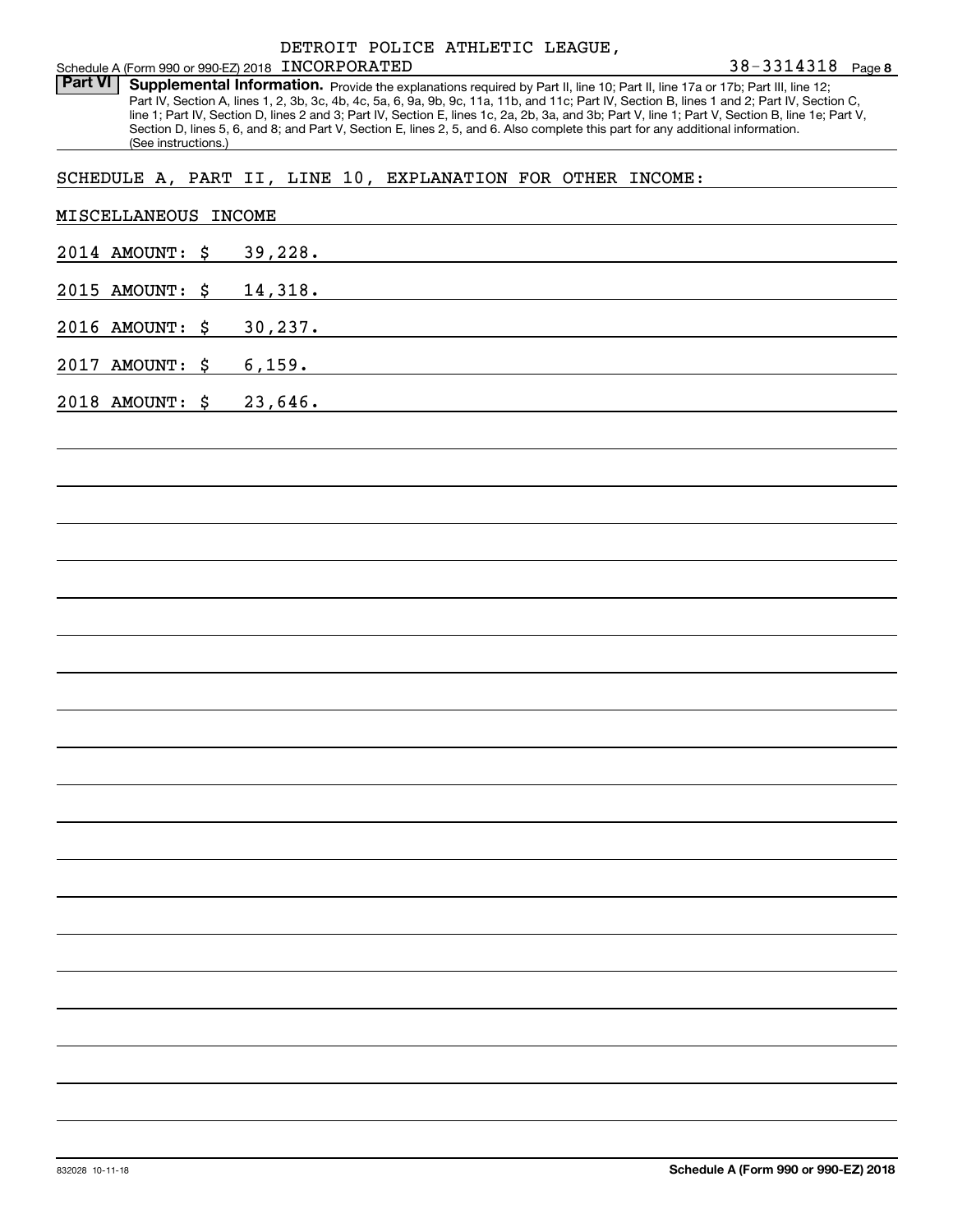| OMB No. 1545-0047<br><b>Supplemental Financial Statements</b> |                                                      |                                                                                                        |                                                                                                                                                            |    |                                       |  |
|---------------------------------------------------------------|------------------------------------------------------|--------------------------------------------------------------------------------------------------------|------------------------------------------------------------------------------------------------------------------------------------------------------------|----|---------------------------------------|--|
|                                                               | <b>SCHEDULE D</b>                                    |                                                                                                        |                                                                                                                                                            |    |                                       |  |
|                                                               | (Form 990)                                           |                                                                                                        | Complete if the organization answered "Yes" on Form 990,<br>Part IV, line 6, 7, 8, 9, 10, 11a, 11b, 11c, 11d, 11e, 11f, 12a, or 12b.                       |    |                                       |  |
|                                                               | Department of the Treasury                           |                                                                                                        | Attach to Form 990.<br>Go to www.irs.gov/Form990 for instructions and the latest information.                                                              |    | <b>Open to Public</b><br>Inspection   |  |
|                                                               | Internal Revenue Service<br>Name of the organization | DETROIT POLICE ATHLETIC LEAGUE,                                                                        |                                                                                                                                                            |    | <b>Employer identification number</b> |  |
|                                                               |                                                      | <b>INCORPORATED</b>                                                                                    |                                                                                                                                                            |    | 38-3314318                            |  |
| Part I                                                        |                                                      |                                                                                                        | Organizations Maintaining Donor Advised Funds or Other Similar Funds or Accounts. Complete if the                                                          |    |                                       |  |
|                                                               |                                                      | organization answered "Yes" on Form 990, Part IV, line 6.                                              |                                                                                                                                                            |    |                                       |  |
|                                                               |                                                      |                                                                                                        | (a) Donor advised funds                                                                                                                                    |    | (b) Funds and other accounts          |  |
| 1                                                             |                                                      |                                                                                                        |                                                                                                                                                            |    |                                       |  |
| 2                                                             |                                                      | Aggregate value of contributions to (during year)                                                      |                                                                                                                                                            |    |                                       |  |
| З                                                             |                                                      |                                                                                                        |                                                                                                                                                            |    |                                       |  |
| 4                                                             |                                                      |                                                                                                        |                                                                                                                                                            |    |                                       |  |
| 5                                                             |                                                      |                                                                                                        | Did the organization inform all donors and donor advisors in writing that the assets held in donor advised funds                                           |    |                                       |  |
|                                                               |                                                      |                                                                                                        |                                                                                                                                                            |    | Yes<br>No                             |  |
| 6                                                             |                                                      |                                                                                                        | Did the organization inform all grantees, donors, and donor advisors in writing that grant funds can be used only                                          |    |                                       |  |
|                                                               |                                                      |                                                                                                        | for charitable purposes and not for the benefit of the donor or donor advisor, or for any other purpose conferring                                         |    |                                       |  |
| Part II                                                       | impermissible private benefit?                       |                                                                                                        |                                                                                                                                                            |    | Yes<br>No                             |  |
|                                                               |                                                      |                                                                                                        | Conservation Easements. Complete if the organization answered "Yes" on Form 990, Part IV, line 7.                                                          |    |                                       |  |
| 1.                                                            |                                                      | Purpose(s) of conservation easements held by the organization (check all that apply).                  |                                                                                                                                                            |    |                                       |  |
|                                                               |                                                      | Preservation of land for public use (e.g., recreation or education)                                    | Preservation of a historically important land area<br>Preservation of a certified historic structure                                                       |    |                                       |  |
|                                                               |                                                      | Protection of natural habitat<br>Preservation of open space                                            |                                                                                                                                                            |    |                                       |  |
| 2                                                             |                                                      |                                                                                                        | Complete lines 2a through 2d if the organization held a qualified conservation contribution in the form of a conservation easement on the last             |    |                                       |  |
|                                                               | day of the tax year.                                 |                                                                                                        | Held at the End of the Tax Year                                                                                                                            |    |                                       |  |
| a                                                             |                                                      | Total number of conservation easements                                                                 |                                                                                                                                                            | 2a |                                       |  |
| b                                                             |                                                      | Total acreage restricted by conservation easements                                                     |                                                                                                                                                            | 2b |                                       |  |
| c                                                             |                                                      |                                                                                                        |                                                                                                                                                            | 2c |                                       |  |
| d                                                             |                                                      |                                                                                                        | Number of conservation easements included in (c) acquired after 7/25/06, and not on a historic structure                                                   |    |                                       |  |
|                                                               |                                                      |                                                                                                        | listed in the National Register [11, 11] The Marian Community of the National Property of the National Register                                            | 2d |                                       |  |
| з                                                             |                                                      |                                                                                                        | Number of conservation easements modified, transferred, released, extinguished, or terminated by the organization during the tax                           |    |                                       |  |
|                                                               | vear                                                 |                                                                                                        |                                                                                                                                                            |    |                                       |  |
| 4                                                             |                                                      | Number of states where property subject to conservation easement is located >                          |                                                                                                                                                            |    |                                       |  |
| 5                                                             |                                                      | Does the organization have a written policy regarding the periodic monitoring, inspection, handling of |                                                                                                                                                            |    |                                       |  |
|                                                               |                                                      | violations, and enforcement of the conservation easements it holds?                                    |                                                                                                                                                            |    | Yes<br>No                             |  |
| 6                                                             |                                                      |                                                                                                        | Staff and volunteer hours devoted to monitoring, inspecting, handling of violations, and enforcing conservation easements during the year                  |    |                                       |  |
|                                                               |                                                      |                                                                                                        |                                                                                                                                                            |    |                                       |  |
| 7                                                             |                                                      |                                                                                                        | Amount of expenses incurred in monitoring, inspecting, handling of violations, and enforcing conservation easements during the year                        |    |                                       |  |
|                                                               | ▶ \$                                                 |                                                                                                        |                                                                                                                                                            |    |                                       |  |
| 8                                                             |                                                      |                                                                                                        | Does each conservation easement reported on line 2(d) above satisfy the requirements of section 170(h)(4)(B)(i)                                            |    |                                       |  |
|                                                               | and section $170(h)(4)(B)(ii)?$                      |                                                                                                        |                                                                                                                                                            |    | Yes<br>No                             |  |
| 9                                                             |                                                      |                                                                                                        | In Part XIII, describe how the organization reports conservation easements in its revenue and expense statement, and balance sheet, and                    |    |                                       |  |
|                                                               |                                                      |                                                                                                        | include, if applicable, the text of the footnote to the organization's financial statements that describes the organization's accounting for               |    |                                       |  |
|                                                               | conservation easements.                              |                                                                                                        |                                                                                                                                                            |    |                                       |  |
|                                                               | Part III                                             |                                                                                                        | Organizations Maintaining Collections of Art, Historical Treasures, or Other Similar Assets.                                                               |    |                                       |  |
|                                                               |                                                      | Complete if the organization answered "Yes" on Form 990, Part IV, line 8.                              |                                                                                                                                                            |    |                                       |  |
|                                                               |                                                      |                                                                                                        | 1a If the organization elected, as permitted under SFAS 116 (ASC 958), not to report in its revenue statement and balance sheet works of art,              |    |                                       |  |
|                                                               |                                                      |                                                                                                        | historical treasures, or other similar assets held for public exhibition, education, or research in furtherance of public service, provide, in Part XIII,  |    |                                       |  |
|                                                               |                                                      | the text of the footnote to its financial statements that describes these items.                       |                                                                                                                                                            |    |                                       |  |
|                                                               |                                                      |                                                                                                        | <b>b</b> If the organization elected, as permitted under SFAS 116 (ASC 958), to report in its revenue statement and balance sheet works of art, historical |    |                                       |  |
|                                                               |                                                      |                                                                                                        | treasures, or other similar assets held for public exhibition, education, or research in furtherance of public service, provide the following amounts      |    |                                       |  |
|                                                               | relating to these items:                             |                                                                                                        |                                                                                                                                                            |    |                                       |  |
|                                                               |                                                      |                                                                                                        |                                                                                                                                                            |    |                                       |  |
|                                                               |                                                      |                                                                                                        |                                                                                                                                                            |    | $\blacktriangleright$ \$              |  |
| 2                                                             |                                                      |                                                                                                        | If the organization received or held works of art, historical treasures, or other similar assets for financial gain, provide                               |    |                                       |  |
|                                                               |                                                      | the following amounts required to be reported under SFAS 116 (ASC 958) relating to these items:        |                                                                                                                                                            |    |                                       |  |
| а                                                             |                                                      |                                                                                                        |                                                                                                                                                            |    |                                       |  |
|                                                               | $\blacktriangleright$ s                              |                                                                                                        |                                                                                                                                                            |    |                                       |  |

|  | Schedule D (Form 990) 2018 |
|--|----------------------------|
|--|----------------------------|

| ichedule D (Form 990) 2018 |  |  |  |
|----------------------------|--|--|--|
|                            |  |  |  |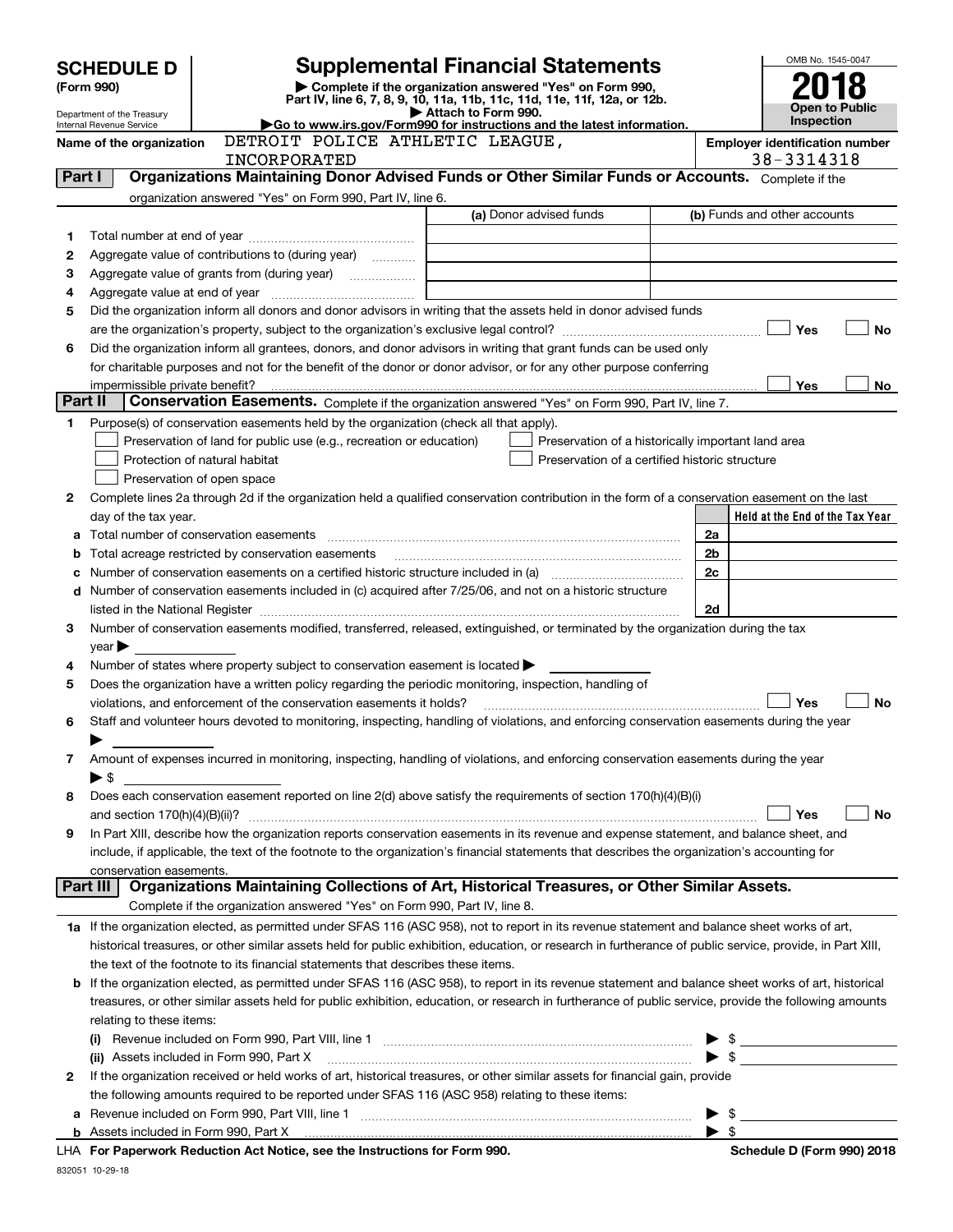|    |                                                                                                                                                                                                                                       | DETROIT POLICE ATHLETIC LEAGUE, |                |                                                                                                                                                                                                                                |         |                      |         |                             |                       |
|----|---------------------------------------------------------------------------------------------------------------------------------------------------------------------------------------------------------------------------------------|---------------------------------|----------------|--------------------------------------------------------------------------------------------------------------------------------------------------------------------------------------------------------------------------------|---------|----------------------|---------|-----------------------------|-----------------------|
|    | INCORPORATED<br>Schedule D (Form 990) 2018                                                                                                                                                                                            |                                 |                |                                                                                                                                                                                                                                |         |                      |         |                             | $38 - 3314318$ Page 2 |
|    | Part III<br>Organizations Maintaining Collections of Art, Historical Treasures, or Other Similar Assets (continued)                                                                                                                   |                                 |                |                                                                                                                                                                                                                                |         |                      |         |                             |                       |
| 3  | Using the organization's acquisition, accession, and other records, check any of the following that are a significant use of its collection items<br>(check all that apply):                                                          |                                 |                |                                                                                                                                                                                                                                |         |                      |         |                             |                       |
|    | Public exhibition                                                                                                                                                                                                                     |                                 |                |                                                                                                                                                                                                                                |         |                      |         |                             |                       |
| a  |                                                                                                                                                                                                                                       |                                 |                | Loan or exchange programs                                                                                                                                                                                                      |         |                      |         |                             |                       |
| b  | Scholarly research                                                                                                                                                                                                                    | е                               |                | Other the contract of the contract of the contract of the contract of the contract of the contract of the contract of the contract of the contract of the contract of the contract of the contract of the contract of the cont |         |                      |         |                             |                       |
| с  | Preservation for future generations                                                                                                                                                                                                   |                                 |                |                                                                                                                                                                                                                                |         |                      |         |                             |                       |
| 4  | Provide a description of the organization's collections and explain how they further the organization's exempt purpose in Part XIII.                                                                                                  |                                 |                |                                                                                                                                                                                                                                |         |                      |         |                             |                       |
| 5  | During the year, did the organization solicit or receive donations of art, historical treasures, or other similar assets                                                                                                              |                                 |                |                                                                                                                                                                                                                                |         |                      |         | Yes                         | No                    |
|    | to be sold to raise funds rather than to be maintained as part of the organization's collection?<br><b>Part IV</b><br>Escrow and Custodial Arrangements. Complete if the organization answered "Yes" on Form 990, Part IV, line 9, or |                                 |                |                                                                                                                                                                                                                                |         |                      |         |                             |                       |
|    | reported an amount on Form 990, Part X, line 21.                                                                                                                                                                                      |                                 |                |                                                                                                                                                                                                                                |         |                      |         |                             |                       |
|    | 1a Is the organization an agent, trustee, custodian or other intermediary for contributions or other assets not included                                                                                                              |                                 |                |                                                                                                                                                                                                                                |         |                      |         |                             |                       |
|    |                                                                                                                                                                                                                                       |                                 |                |                                                                                                                                                                                                                                |         |                      |         | Yes                         | <b>No</b>             |
|    | b If "Yes," explain the arrangement in Part XIII and complete the following table:                                                                                                                                                    |                                 |                |                                                                                                                                                                                                                                |         |                      |         |                             |                       |
|    |                                                                                                                                                                                                                                       |                                 |                |                                                                                                                                                                                                                                |         |                      |         | Amount                      |                       |
|    | c Beginning balance measurements and the contract of Beginning balance measurements are all the contract of the contract of the contract of the contract of the contract of the contract of the contract of the contract of th        |                                 |                |                                                                                                                                                                                                                                |         | 1c                   |         |                             |                       |
|    | d Additions during the year manufactured and an account of the year manufactured and account of the year manufactured and account of the year manufactured and account of the year manufactured and account of the year manufa        |                                 |                |                                                                                                                                                                                                                                |         | 1d                   |         |                             |                       |
|    | e Distributions during the year manufactured and continuum and contact the control of the Distributions during the year                                                                                                               |                                 |                |                                                                                                                                                                                                                                |         | 1e                   |         |                             |                       |
| f  |                                                                                                                                                                                                                                       |                                 |                |                                                                                                                                                                                                                                |         | 1f                   |         |                             |                       |
|    | 2a Did the organization include an amount on Form 990, Part X, line 21, for escrow or custodial account liability?                                                                                                                    |                                 |                |                                                                                                                                                                                                                                |         |                      |         | Yes                         | No                    |
|    | <b>b</b> If "Yes," explain the arrangement in Part XIII. Check here if the explanation has been provided on Part XIII                                                                                                                 |                                 |                |                                                                                                                                                                                                                                |         |                      |         |                             |                       |
|    | <b>Part V</b><br>Endowment Funds. Complete if the organization answered "Yes" on Form 990, Part IV, line 10.                                                                                                                          |                                 |                |                                                                                                                                                                                                                                |         |                      |         |                             |                       |
|    |                                                                                                                                                                                                                                       | (a) Current year                | (b) Prior year | (c) Two years back                                                                                                                                                                                                             |         | (d) Three years back |         |                             | (e) Four years back   |
| 1a | Beginning of year balance <i>manumman</i>                                                                                                                                                                                             | 28,146.                         | 25,608.        |                                                                                                                                                                                                                                | 25,130. |                      | 27,327. |                             | 27,688.               |
| b  |                                                                                                                                                                                                                                       |                                 |                |                                                                                                                                                                                                                                |         |                      |         |                             |                       |
| с  | Net investment earnings, gains, and losses                                                                                                                                                                                            | $-1,228.$                       | 4,032.         |                                                                                                                                                                                                                                | 2,027.  |                      | $-722.$ |                             | 1,106.                |
| d  | Grants or scholarships [ <i>[[[[[[[[[[[[[[[[[[[[[[[[[[[[[[[[[]]]]</i>                                                                                                                                                                 | 1,184.                          | 1,193.         |                                                                                                                                                                                                                                | 1,276.  |                      | 1,255.  |                             | 1,249.                |
|    | e Other expenditures for facilities                                                                                                                                                                                                   |                                 |                |                                                                                                                                                                                                                                |         |                      |         |                             |                       |
|    | and programs                                                                                                                                                                                                                          |                                 |                |                                                                                                                                                                                                                                |         |                      |         |                             |                       |
|    | f Administrative expenses <i></i>                                                                                                                                                                                                     | 266.                            | 301.           |                                                                                                                                                                                                                                | 273.    |                      | 220.    |                             | 218.                  |
| g  | End of year balance                                                                                                                                                                                                                   | 25,468.                         | 28,146.        |                                                                                                                                                                                                                                | 25,608. |                      | 25,130. |                             | 27,327.               |
| 2  | Provide the estimated percentage of the current year end balance (line 1g, column (a)) held as:                                                                                                                                       |                                 |                |                                                                                                                                                                                                                                |         |                      |         |                             |                       |
| a  | Board designated or quasi-endowment                                                                                                                                                                                                   | %                               |                |                                                                                                                                                                                                                                |         |                      |         |                             |                       |
|    | Permanent endowment $\triangleright$ 98.00                                                                                                                                                                                            | %                               |                |                                                                                                                                                                                                                                |         |                      |         |                             |                       |
|    | <b>c</b> Temporarily restricted endowment $\blacktriangleright$                                                                                                                                                                       | 2.00<br>%                       |                |                                                                                                                                                                                                                                |         |                      |         |                             |                       |
|    | The percentages on lines 2a, 2b, and 2c should equal 100%.                                                                                                                                                                            |                                 |                |                                                                                                                                                                                                                                |         |                      |         |                             |                       |
|    | 3a Are there endowment funds not in the possession of the organization that are held and administered for the organization                                                                                                            |                                 |                |                                                                                                                                                                                                                                |         |                      |         |                             |                       |
|    | by:                                                                                                                                                                                                                                   |                                 |                |                                                                                                                                                                                                                                |         |                      |         |                             | Yes<br>No             |
|    | (i)                                                                                                                                                                                                                                   |                                 |                |                                                                                                                                                                                                                                |         |                      |         | 3a(i)                       | X                     |
|    |                                                                                                                                                                                                                                       |                                 |                |                                                                                                                                                                                                                                |         |                      |         | 3a(ii)                      | x                     |
|    |                                                                                                                                                                                                                                       |                                 |                |                                                                                                                                                                                                                                |         |                      |         | 3b                          |                       |
| 4  | Describe in Part XIII the intended uses of the organization's endowment funds.                                                                                                                                                        |                                 |                |                                                                                                                                                                                                                                |         |                      |         |                             |                       |
|    | <b>Part VI</b><br>Land, Buildings, and Equipment.                                                                                                                                                                                     |                                 |                |                                                                                                                                                                                                                                |         |                      |         |                             |                       |
|    | Complete if the organization answered "Yes" on Form 990, Part IV, line 11a. See Form 990, Part X, line 10.                                                                                                                            |                                 |                |                                                                                                                                                                                                                                |         |                      |         |                             |                       |
|    | Description of property                                                                                                                                                                                                               | (a) Cost or other               |                | (b) Cost or other                                                                                                                                                                                                              |         | (c) Accumulated      |         |                             |                       |
|    |                                                                                                                                                                                                                                       | basis (investment)              | basis (other)  |                                                                                                                                                                                                                                |         | depreciation         |         | (d) Book value              |                       |
|    |                                                                                                                                                                                                                                       |                                 |                |                                                                                                                                                                                                                                |         |                      |         |                             |                       |
| 1a |                                                                                                                                                                                                                                       |                                 |                | 15,751,660.                                                                                                                                                                                                                    |         | 291,130.             |         | 15,460,530.                 |                       |
| b  |                                                                                                                                                                                                                                       |                                 |                |                                                                                                                                                                                                                                |         |                      |         |                             |                       |
| с  |                                                                                                                                                                                                                                       |                                 |                | 362,323.                                                                                                                                                                                                                       |         | 97,082.              |         |                             | 265, 241.             |
| d  |                                                                                                                                                                                                                                       |                                 |                | 160, 331.                                                                                                                                                                                                                      |         | 70,965.              |         |                             | 89,366.               |
|    |                                                                                                                                                                                                                                       |                                 |                |                                                                                                                                                                                                                                |         |                      |         | $\overline{15}$ , 815, 137. |                       |
|    |                                                                                                                                                                                                                                       |                                 |                |                                                                                                                                                                                                                                |         |                      |         |                             |                       |

**Schedule D (Form 990) 2018**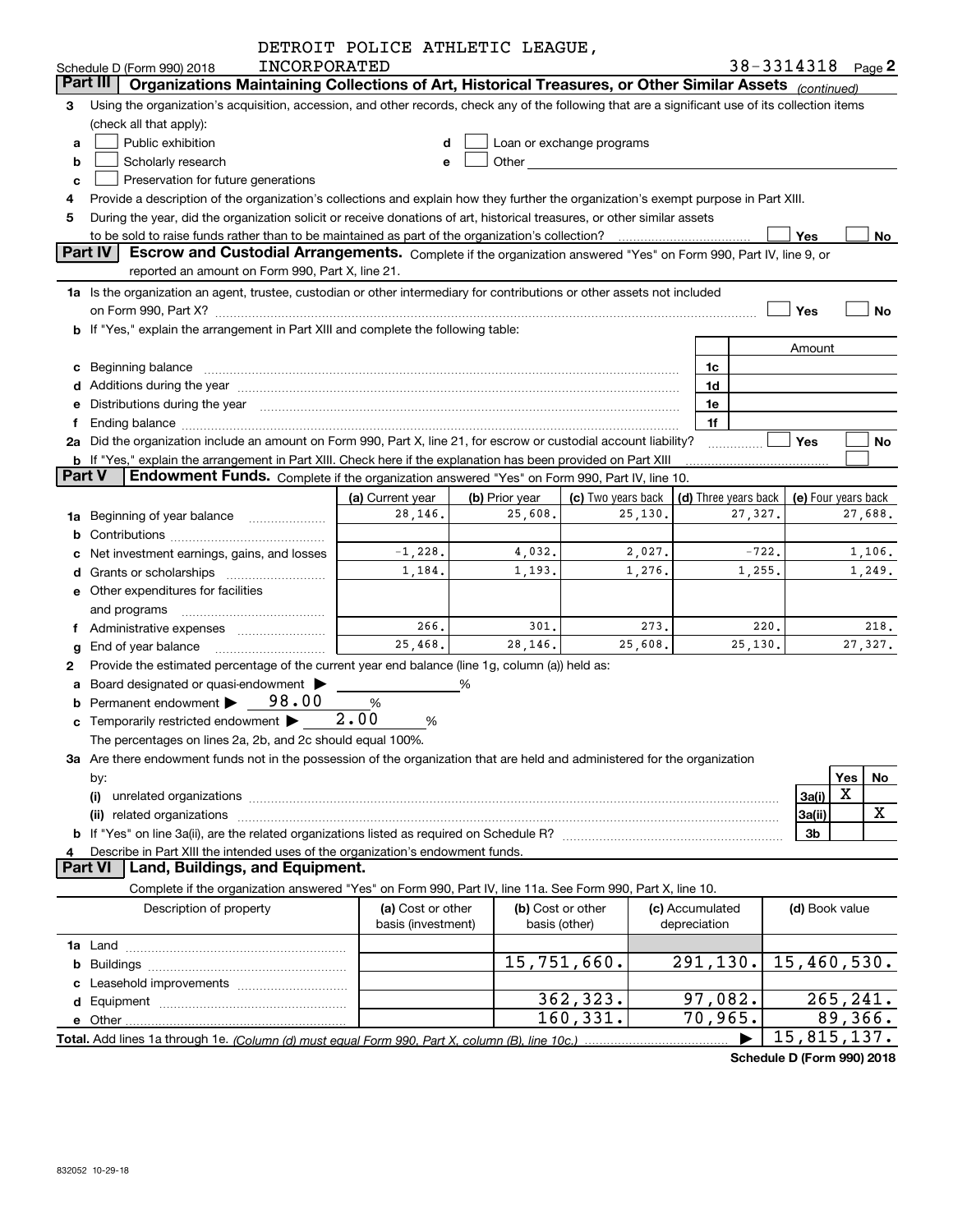| DETROIT POLICE ATHLETIC LEAGUE, |  |
|---------------------------------|--|
|---------------------------------|--|

#### Schedule D (Form 990) 2018 TNCORPORATED 38 - 3314318 Page 3 **Part VII Investments - Other Securities.** INCORPORATED

Complete if the organization answered "Yes" on Form 990, Part IV, line 11b. See Form 990, Part X, line 12.

| (a) Description of security or category (including name of security)                   | (b) Book value | (c) Method of valuation: Cost or end-of-year market value |
|----------------------------------------------------------------------------------------|----------------|-----------------------------------------------------------|
| (1) Financial derivatives                                                              |                |                                                           |
| (2) Closely-held equity interests                                                      |                |                                                           |
| $(3)$ Other                                                                            |                |                                                           |
| (A)                                                                                    |                |                                                           |
| (B)                                                                                    |                |                                                           |
| (C)                                                                                    |                |                                                           |
| (D)                                                                                    |                |                                                           |
| (E)                                                                                    |                |                                                           |
| (F)                                                                                    |                |                                                           |
| (G)                                                                                    |                |                                                           |
| (H)                                                                                    |                |                                                           |
| Total. (Col. (b) must equal Form 990, Part X, col. (B) line 12.) $\blacktriangleright$ |                |                                                           |

#### **Part VIII Investments - Program Related.**

Complete if the organization answered "Yes" on Form 990, Part IV, line 11c. See Form 990, Part X, line 13.

| (a) Description of investment                                    | (b) Book value | (c) Method of valuation: Cost or end-of-year market value |
|------------------------------------------------------------------|----------------|-----------------------------------------------------------|
| (1)                                                              |                |                                                           |
| (2)                                                              |                |                                                           |
| $\frac{1}{2}$                                                    |                |                                                           |
| (4)                                                              |                |                                                           |
| $\frac{1}{2}$                                                    |                |                                                           |
| (6)                                                              |                |                                                           |
| $\sqrt{(7)}$                                                     |                |                                                           |
| (8)                                                              |                |                                                           |
| (9)                                                              |                |                                                           |
| Total. (Col. (b) must equal Form 990, Part X, col. (B) line 13.) |                |                                                           |

#### **Part IX Other Assets.**

Complete if the organization answered "Yes" on Form 990, Part IV, line 11d. See Form 990, Part X, line 15.

| (a) Description | (b) Book value |
|-----------------|----------------|
| (1)             |                |
| (2)             |                |
| $\frac{1}{2}$   |                |
| (4)             |                |
| $\frac{1}{2}$   |                |
| (6)             |                |
| (7)             |                |
| (8)             |                |
| (9)             |                |
|                 |                |

**Part X Other Liabilities.**

Complete if the organization answered "Yes" on Form 990, Part IV, line 11e or 11f. See Form 990, Part X, line 25.

| 1.  | (a) Description of liability | (b) Book value |
|-----|------------------------------|----------------|
| (1) | Federal income taxes         |                |
| (2) |                              |                |
| (3) |                              |                |
| (4) |                              |                |
| (5) |                              |                |
| (6) |                              |                |
| (7) |                              |                |
| (8) |                              |                |
| (9) |                              |                |
|     | Total (O <sub>2</sub> )      |                |

**Total.**  *(Column (b) must equal Form 990, Part X, col. (B) line 25.)* …. ▶

**2.** Liability for uncertain tax positions. In Part XIII, provide the text of the footnote to the organization's financial statements that reports the organization's liability for uncertain tax positions under FIN 48 (ASC 740). Check here if the text of the footnote has been provided in Part XIII  $~\boxed{\rm X}$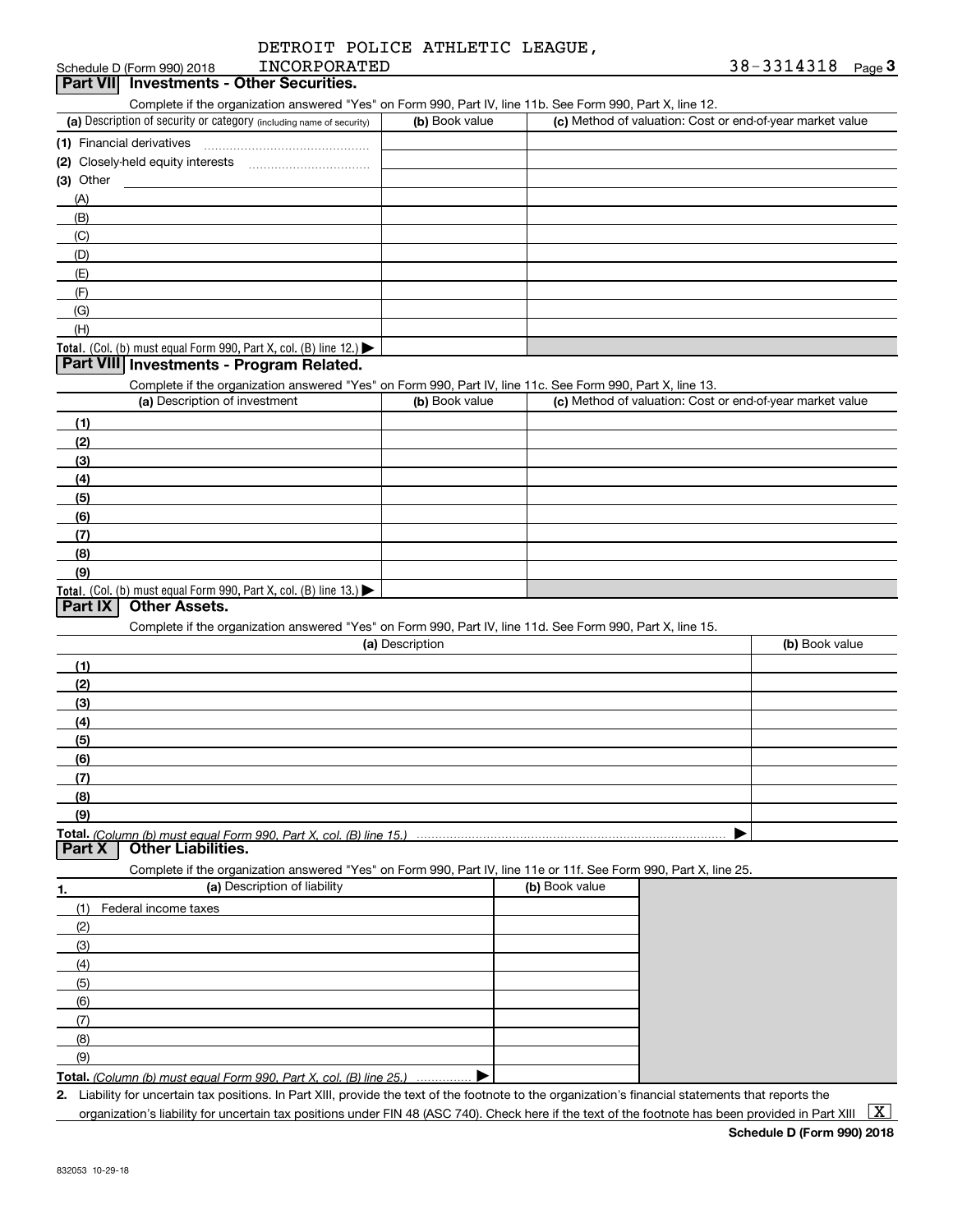| DETROIT POLICE ATHLETIC LEAGUE,                   |                                                                                                                                                                                                                                     |                |             |              |                                |                   |  |
|---------------------------------------------------|-------------------------------------------------------------------------------------------------------------------------------------------------------------------------------------------------------------------------------------|----------------|-------------|--------------|--------------------------------|-------------------|--|
| <b>INCORPORATED</b><br>Schedule D (Form 990) 2018 |                                                                                                                                                                                                                                     |                |             |              |                                | 38-3314318 Page 4 |  |
|                                                   | Reconciliation of Revenue per Audited Financial Statements With Revenue per Return.<br><b>Part XI</b>                                                                                                                               |                |             |              |                                |                   |  |
|                                                   | Complete if the organization answered "Yes" on Form 990, Part IV, line 12a.                                                                                                                                                         |                |             |              |                                |                   |  |
| 1                                                 | Total revenue, gains, and other support per audited financial statements                                                                                                                                                            |                |             | $\mathbf{1}$ | 5,102,350.                     |                   |  |
| $\mathbf{2}$                                      | Amounts included on line 1 but not on Form 990, Part VIII, line 12:                                                                                                                                                                 |                |             |              |                                |                   |  |
| a                                                 | Net unrealized gains (losses) on investments [11] matter contracts and the unrealized gains (losses) on investments                                                                                                                 | 2a             | $-1,228.$   |              |                                |                   |  |
| b                                                 |                                                                                                                                                                                                                                     | 2 <sub>b</sub> | 311,043.    |              |                                |                   |  |
| с                                                 |                                                                                                                                                                                                                                     | 2c             |             |              |                                |                   |  |
| d                                                 | Other (Describe in Part XIII.)                                                                                                                                                                                                      | 2d             | 160,972.    |              |                                |                   |  |
| е                                                 | Add lines 2a through 2d                                                                                                                                                                                                             |                |             | 2е           |                                | 470,787.          |  |
| 3                                                 |                                                                                                                                                                                                                                     |                |             | 3            | 4,631,563.                     |                   |  |
| 4                                                 | Amounts included on Form 990, Part VIII, line 12, but not on line 1:                                                                                                                                                                |                |             |              |                                |                   |  |
| a                                                 | Investment expenses not included on Form 990, Part VIII, line 7b [1000000000000000000000000000000000                                                                                                                                | 4a             |             |              |                                |                   |  |
| b                                                 | Other (Describe in Part XIII.) <b>Construction Contract Construction</b> Chern Construction Chern Chern Chern Chern Chern Chern Chern Chern Chern Chern Chern Chern Chern Chern Chern Chern Chern Chern Chern Chern Chern Chern Che | 4 <sub>h</sub> | $-151,814.$ |              |                                |                   |  |
|                                                   | Add lines 4a and 4b                                                                                                                                                                                                                 |                |             | 4с           | $\frac{-151,814.}{4,479,749.}$ |                   |  |
| 5                                                 |                                                                                                                                                                                                                                     |                |             |              |                                |                   |  |
|                                                   | Part XII   Reconciliation of Expenses per Audited Financial Statements With Expenses per Return.                                                                                                                                    |                |             |              |                                |                   |  |
|                                                   | Complete if the organization answered "Yes" on Form 990, Part IV, line 12a.                                                                                                                                                         |                |             |              |                                |                   |  |
| 1                                                 | Total expenses and losses per audited financial statements [11] [12] manuscription and the statements [13] Total expenses and losses per audited financial statements [13] manuscription and the statements [13] manuscription      |                |             | $\mathbf{1}$ | 5,236,798.                     |                   |  |
| 2                                                 | Amounts included on line 1 but not on Form 990, Part IX, line 25:                                                                                                                                                                   |                |             |              |                                |                   |  |
| a                                                 |                                                                                                                                                                                                                                     | 2a             | 311,043.    |              |                                |                   |  |
| b                                                 |                                                                                                                                                                                                                                     | 2 <sub>b</sub> |             |              |                                |                   |  |
|                                                   |                                                                                                                                                                                                                                     | 2c             |             |              |                                |                   |  |
| d                                                 |                                                                                                                                                                                                                                     | 2d             | 312,786.    |              |                                |                   |  |
| e                                                 | Add lines 2a through 2d <b>manufactures</b> and contained the state of the state of the state of the state of the state of the state of the state of the state of the state of the state of the state of the state of the state of  |                |             | 2e           |                                | 623,829.          |  |
| 3                                                 |                                                                                                                                                                                                                                     |                |             | 3            | $\overline{4,612,969}$ .       |                   |  |
| 4                                                 | Amounts included on Form 990, Part IX, line 25, but not on line 1:                                                                                                                                                                  |                |             |              |                                |                   |  |
| a                                                 | Investment expenses not included on Form 990, Part VIII, line 7b                                                                                                                                                                    | 4a             |             |              |                                |                   |  |
| b                                                 | Other (Describe in Part XIII.) [100] [100] [100] [100] [100] [100] [100] [100] [100] [100] [100] [100] [100] [                                                                                                                      | 4 <sub>h</sub> |             |              |                                |                   |  |
| c.                                                | Add lines 4a and 4b                                                                                                                                                                                                                 |                |             | 4с           |                                | $0 \cdot$         |  |
|                                                   |                                                                                                                                                                                                                                     |                |             | 5            | 4,612,969.                     |                   |  |
|                                                   | Part XIII Supplemental Information.                                                                                                                                                                                                 |                |             |              |                                |                   |  |

Provide the descriptions required for Part II, lines 3, 5, and 9; Part III, lines 1a and 4; Part IV, lines 1b and 2b; Part V, line 4; Part X, line 2; Part XI, lines 2d and 4b; and Part XII, lines 2d and 4b. Also complete this part to provide any additional information.

#### PART X, LINE 2:

| DETROIT POLICE ATHLETIC LEAGUE, INC. AND DETROIT PAL FUNDRAISING           |
|----------------------------------------------------------------------------|
| FOUNDATION HAVE RECEIVED NOTIFICATIONS THAT THEY QUALIFY AS TAX-EXEMPT     |
| ORGANIZATIONS UNDER SECTION $501(C)(3)$ OF THE U.S. INTERNAL REVENUE CODE  |
| AND CORRESPONDING PROVISIONS OF STATE LAW AND, ACCORDINGLY, ARE NOT        |
| SUBJECT TO FEDERAL OR STATE INCOME TAXES. NET INCOME FROM ACTIVITIES       |
| UNRELATED TO THE ORGANIZATION'S TAX-EXEMPT PURPOSE IS SUBJECT TO TAXATION. |
| TAXES ON UNRELATED BUSINESS INCOME ARE NOT MATERIAL TO THE CONSOLIDATED    |
| FINANCIAL STATEMENTS.                                                      |

PART XI, LINE 2D - OTHER ADJUSTMENTS:

#### SPECIAL EVENT EXPENSES 160,972.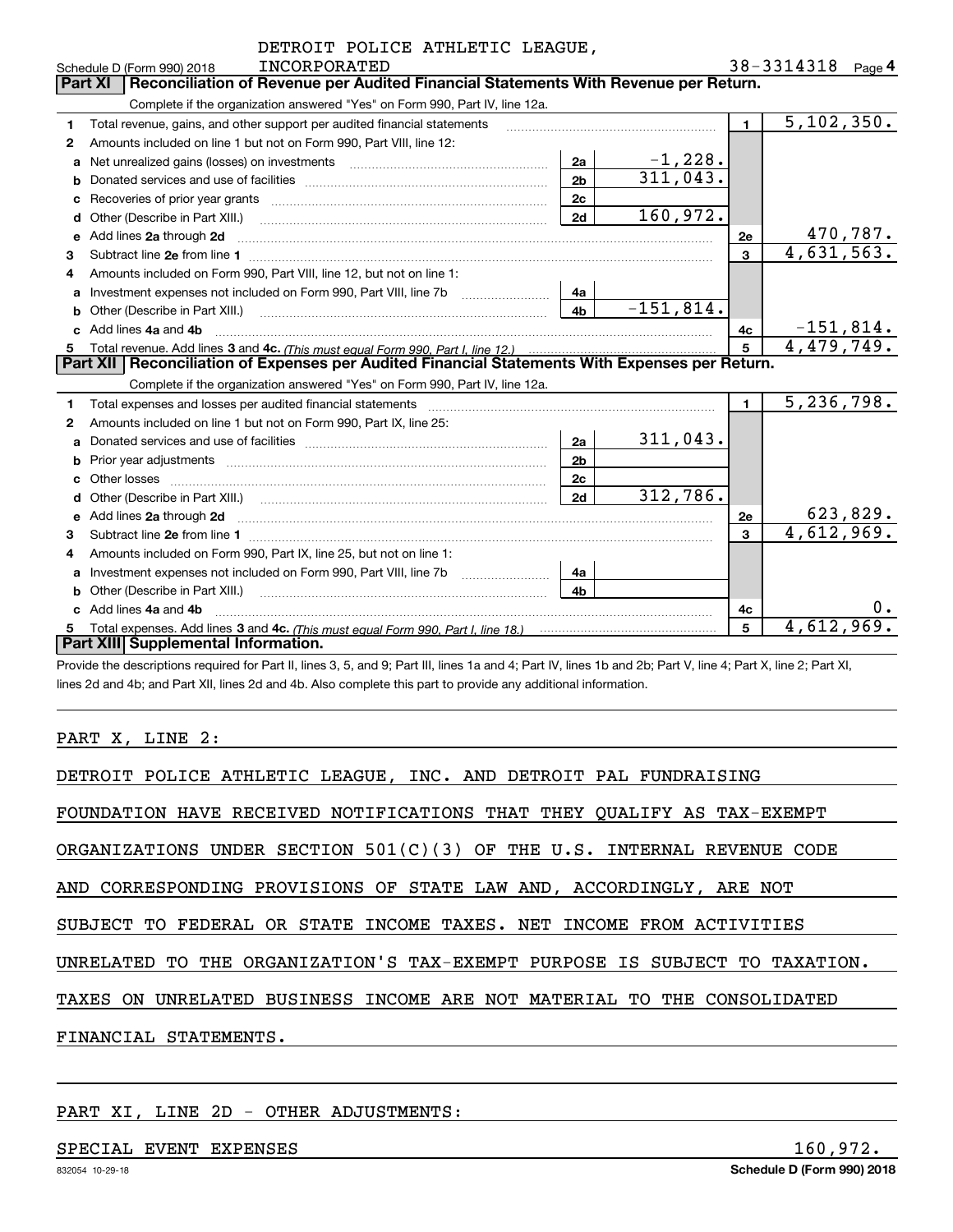| INCORPORATED                           | 38-3314318 Page 5                                                                                                               |
|----------------------------------------|---------------------------------------------------------------------------------------------------------------------------------|
|                                        |                                                                                                                                 |
|                                        |                                                                                                                                 |
| PART XI, LINE 4B - OTHER ADJUSTMENTS:  |                                                                                                                                 |
| RENTAL EXPENSES                        | $-151,814.$                                                                                                                     |
|                                        |                                                                                                                                 |
| PART XII, LINE 2D - OTHER ADJUSTMENTS: |                                                                                                                                 |
| SPECIAL EVENT EXPENSES                 | 160,972.                                                                                                                        |
| RENTAL EXPENSES                        | <u>151,814.</u>                                                                                                                 |
| TOTAL TO SCHEDULE D, PART XII, LINE 2D | 312,786.<br><u> 1989 - Johann Barn, mars ann an t-Amhain an t-Amhain an t-Amhain an t-Amhain an t-Amhain an t-Amhain an t-A</u> |
|                                        |                                                                                                                                 |
|                                        |                                                                                                                                 |
|                                        |                                                                                                                                 |
|                                        |                                                                                                                                 |
|                                        |                                                                                                                                 |
|                                        |                                                                                                                                 |
|                                        |                                                                                                                                 |
|                                        |                                                                                                                                 |
|                                        |                                                                                                                                 |
|                                        |                                                                                                                                 |
|                                        |                                                                                                                                 |
|                                        |                                                                                                                                 |
|                                        |                                                                                                                                 |
|                                        |                                                                                                                                 |
|                                        |                                                                                                                                 |
|                                        |                                                                                                                                 |
|                                        |                                                                                                                                 |
|                                        |                                                                                                                                 |
|                                        |                                                                                                                                 |
|                                        |                                                                                                                                 |
|                                        |                                                                                                                                 |
|                                        |                                                                                                                                 |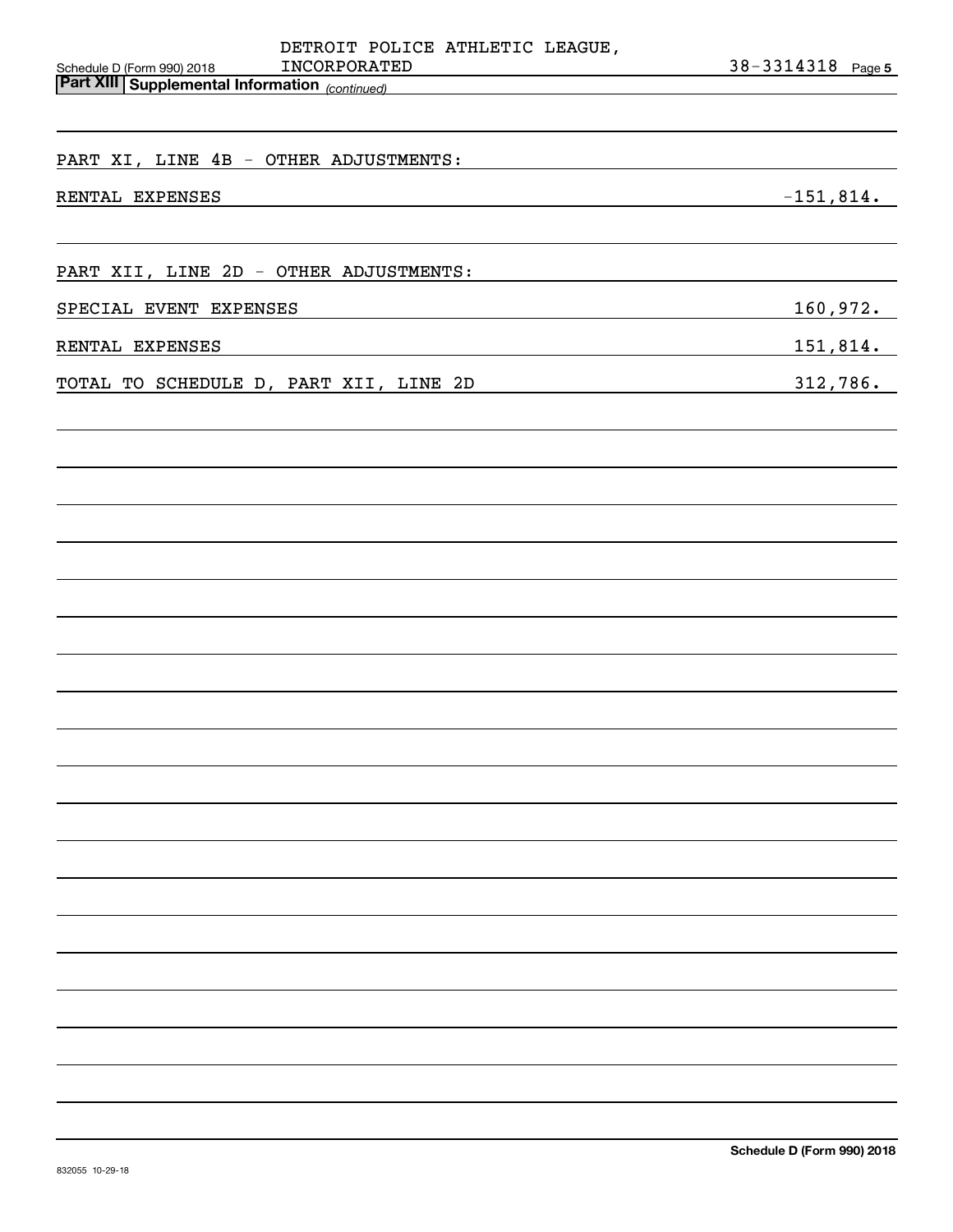| <b>SCHEDULE G</b>                                                                                                                                                                   |                                                                                                                                                                     | <b>Supplemental Information Regarding Fundraising or Gaming Activities</b>                                                                         |                            |                                         |                                   |  |                                        | OMB No. 1545-0047                       |
|-------------------------------------------------------------------------------------------------------------------------------------------------------------------------------------|---------------------------------------------------------------------------------------------------------------------------------------------------------------------|----------------------------------------------------------------------------------------------------------------------------------------------------|----------------------------|-----------------------------------------|-----------------------------------|--|----------------------------------------|-----------------------------------------|
| (Form 990 or 990-EZ)                                                                                                                                                                | Complete if the organization answered "Yes" on Form 990, Part IV, line 17, 18, or 19, or if the<br>organization entered more than \$15,000 on Form 990-EZ, line 6a. |                                                                                                                                                    |                            |                                         |                                   |  |                                        | 2018                                    |
| Department of the Treasury                                                                                                                                                          | Attach to Form 990 or Form 990-EZ.                                                                                                                                  |                                                                                                                                                    |                            |                                         |                                   |  |                                        | <b>Open to Public</b>                   |
| Internal Revenue Service                                                                                                                                                            | Go to www.irs.gov/Form990 for instructions and the latest information.                                                                                              |                                                                                                                                                    |                            |                                         |                                   |  |                                        | Inspection                              |
| Name of the organization                                                                                                                                                            |                                                                                                                                                                     | DETROIT POLICE ATHLETIC LEAGUE,                                                                                                                    |                            |                                         |                                   |  |                                        | <b>Employer identification number</b>   |
|                                                                                                                                                                                     | <b>INCORPORATED</b>                                                                                                                                                 |                                                                                                                                                    |                            |                                         |                                   |  | 38-3314318                             |                                         |
| Part I                                                                                                                                                                              |                                                                                                                                                                     | Fundraising Activities. Complete if the organization answered "Yes" on Form 990, Part IV, line 17. Form 990-EZ filers are not                      |                            |                                         |                                   |  |                                        |                                         |
| required to complete this part.                                                                                                                                                     |                                                                                                                                                                     |                                                                                                                                                    |                            |                                         |                                   |  |                                        |                                         |
| 1 Indicate whether the organization raised funds through any of the following activities. Check all that apply.<br>Mail solicitations<br>Solicitation of non-government grants<br>e |                                                                                                                                                                     |                                                                                                                                                    |                            |                                         |                                   |  |                                        |                                         |
| a<br>b                                                                                                                                                                              | Internet and email solicitations                                                                                                                                    |                                                                                                                                                    |                            |                                         | Solicitation of government grants |  |                                        |                                         |
| Phone solicitations<br>с                                                                                                                                                            |                                                                                                                                                                     | g                                                                                                                                                  | Special fundraising events |                                         |                                   |  |                                        |                                         |
| In-person solicitations<br>d                                                                                                                                                        |                                                                                                                                                                     |                                                                                                                                                    |                            |                                         |                                   |  |                                        |                                         |
|                                                                                                                                                                                     |                                                                                                                                                                     | 2 a Did the organization have a written or oral agreement with any individual (including officers, directors, trustees, or                         |                            |                                         |                                   |  |                                        |                                         |
|                                                                                                                                                                                     |                                                                                                                                                                     | key employees listed in Form 990, Part VII) or entity in connection with professional fundraising services?                                        |                            |                                         |                                   |  |                                        | <b>Yes</b><br>No                        |
|                                                                                                                                                                                     |                                                                                                                                                                     | b If "Yes," list the 10 highest paid individuals or entities (fundraisers) pursuant to agreements under which the fundraiser is to be              |                            |                                         |                                   |  |                                        |                                         |
| compensated at least \$5,000 by the organization.                                                                                                                                   |                                                                                                                                                                     |                                                                                                                                                    |                            |                                         |                                   |  |                                        |                                         |
| (i) Name and address of individual                                                                                                                                                  |                                                                                                                                                                     | (ii) Activity                                                                                                                                      |                            | (iii) Did<br>fundraiser<br>have custody | (iv) Gross receipts               |  | (v) Amount paid<br>to (or retained by) | (vi) Amount paid<br>to (or retained by) |
| or entity (fundraiser)                                                                                                                                                              |                                                                                                                                                                     |                                                                                                                                                    |                            | or control of<br>contributions?         | from activity                     |  | fundraiser<br>listed in col. (i)       | organization                            |
|                                                                                                                                                                                     |                                                                                                                                                                     |                                                                                                                                                    | Yes                        | <b>No</b>                               |                                   |  |                                        |                                         |
|                                                                                                                                                                                     |                                                                                                                                                                     |                                                                                                                                                    |                            |                                         |                                   |  |                                        |                                         |
|                                                                                                                                                                                     |                                                                                                                                                                     |                                                                                                                                                    |                            |                                         |                                   |  |                                        |                                         |
|                                                                                                                                                                                     |                                                                                                                                                                     |                                                                                                                                                    |                            |                                         |                                   |  |                                        |                                         |
|                                                                                                                                                                                     |                                                                                                                                                                     |                                                                                                                                                    |                            |                                         |                                   |  |                                        |                                         |
|                                                                                                                                                                                     |                                                                                                                                                                     |                                                                                                                                                    |                            |                                         |                                   |  |                                        |                                         |
|                                                                                                                                                                                     |                                                                                                                                                                     |                                                                                                                                                    |                            |                                         |                                   |  |                                        |                                         |
|                                                                                                                                                                                     |                                                                                                                                                                     |                                                                                                                                                    |                            |                                         |                                   |  |                                        |                                         |
|                                                                                                                                                                                     |                                                                                                                                                                     |                                                                                                                                                    |                            |                                         |                                   |  |                                        |                                         |
|                                                                                                                                                                                     |                                                                                                                                                                     |                                                                                                                                                    |                            |                                         |                                   |  |                                        |                                         |
|                                                                                                                                                                                     |                                                                                                                                                                     |                                                                                                                                                    |                            |                                         |                                   |  |                                        |                                         |
|                                                                                                                                                                                     |                                                                                                                                                                     |                                                                                                                                                    |                            |                                         |                                   |  |                                        |                                         |
|                                                                                                                                                                                     |                                                                                                                                                                     |                                                                                                                                                    |                            |                                         |                                   |  |                                        |                                         |
|                                                                                                                                                                                     |                                                                                                                                                                     |                                                                                                                                                    |                            |                                         |                                   |  |                                        |                                         |
| Total                                                                                                                                                                               |                                                                                                                                                                     |                                                                                                                                                    |                            |                                         |                                   |  |                                        |                                         |
| or licensing.                                                                                                                                                                       |                                                                                                                                                                     | 3 List all states in which the organization is registered or licensed to solicit contributions or has been notified it is exempt from registration |                            |                                         |                                   |  |                                        |                                         |
|                                                                                                                                                                                     |                                                                                                                                                                     |                                                                                                                                                    |                            |                                         |                                   |  |                                        |                                         |
|                                                                                                                                                                                     |                                                                                                                                                                     |                                                                                                                                                    |                            |                                         |                                   |  |                                        |                                         |
|                                                                                                                                                                                     |                                                                                                                                                                     |                                                                                                                                                    |                            |                                         |                                   |  |                                        |                                         |
|                                                                                                                                                                                     |                                                                                                                                                                     |                                                                                                                                                    |                            |                                         |                                   |  |                                        |                                         |
|                                                                                                                                                                                     |                                                                                                                                                                     |                                                                                                                                                    |                            |                                         |                                   |  |                                        |                                         |

LHA For Paperwork Reduction Act Notice, see the Instructions for Form 990 or 990-EZ. Schedule G (Form 990 or 990-EZ) 2018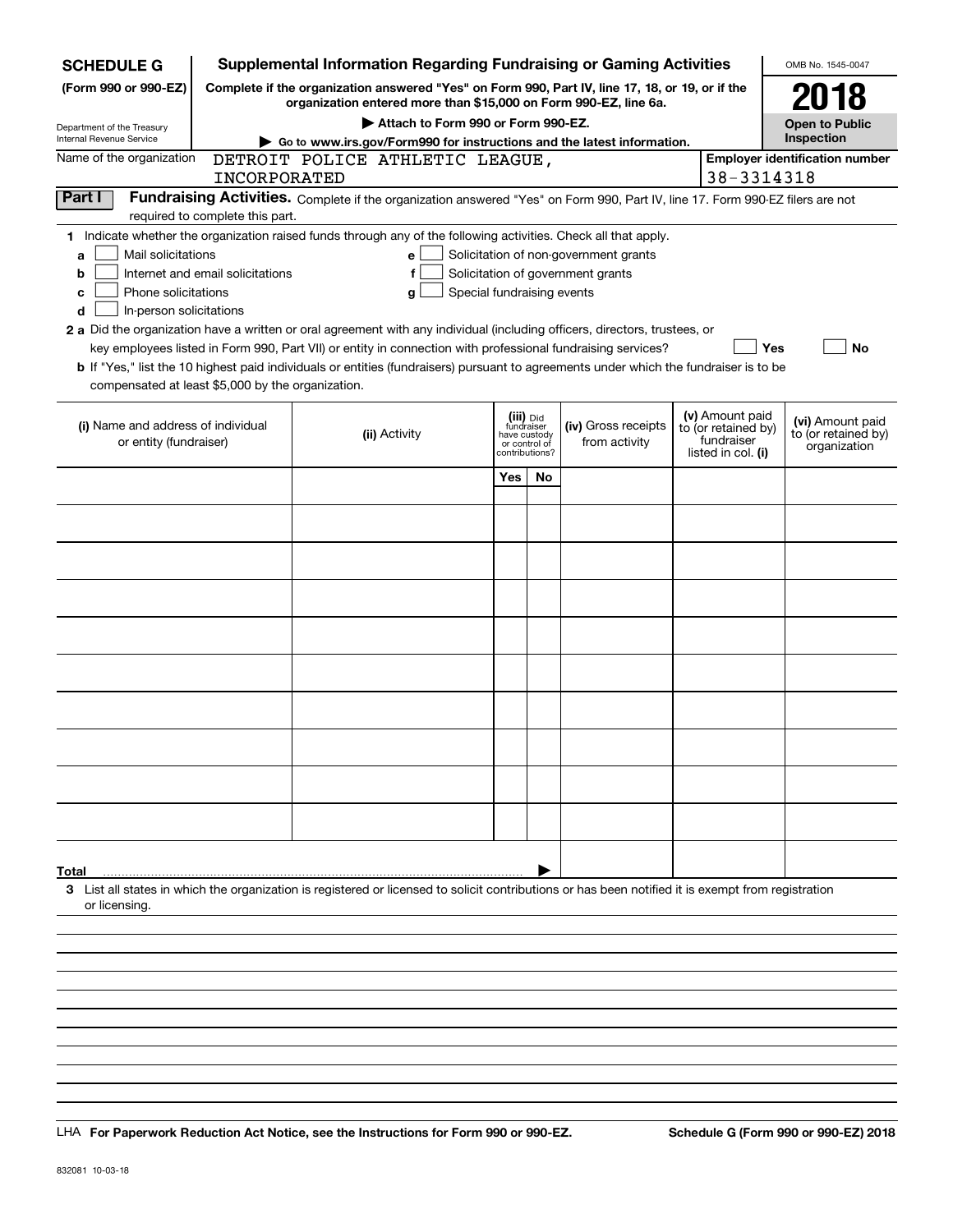#### 38-3314318 Page 2

**(d)**  Total events (add col. **(a)** through col. **(c)**) **(a)** Event  $#1$  **(b)** Event  $#2$ Schedule G (Form 990 or 990-EZ) 2018 Page INCORPORATED 38-3314318 **Part II** | Fundraising Events. Complete if the organization answered "Yes" on Form 990, Part IV, line 18, or reported more than \$15,000 of fundraising event contributions and gross income on Form 990-EZ, lines 1 and 6b. List events with gross receipts greater than \$5,000. (c) Other events GOLF OUTING PREVIEW PAUL SMITH CHARITY 9

|                 |                                                                                                                      |                                                              | (event type) | (event type) | (total number) | <b>UUI. (UJ)</b> |  |  |
|-----------------|----------------------------------------------------------------------------------------------------------------------|--------------------------------------------------------------|--------------|--------------|----------------|------------------|--|--|
| Revenue         |                                                                                                                      |                                                              | 441,915.     | 214,586.     | 308,035.       | 964,536.         |  |  |
|                 | 2                                                                                                                    | Less: Contributions                                          | 897.         |              | 15,753.        | 16,650.          |  |  |
|                 | 3.                                                                                                                   | Gross income (line 1 minus line 2)                           | 441,018.     | 214,586.     | 292,282.       | 947,886.         |  |  |
|                 | 4                                                                                                                    | Cash prizes                                                  |              |              |                |                  |  |  |
| Direct Expenses | 5                                                                                                                    | Noncash prizes                                               |              |              |                |                  |  |  |
|                 | 6                                                                                                                    |                                                              | 69,252.      |              |                | 69,252.          |  |  |
|                 |                                                                                                                      | Food and beverages                                           |              |              |                |                  |  |  |
|                 | 8                                                                                                                    | Entertainment                                                |              |              |                |                  |  |  |
|                 | 9                                                                                                                    | Other direct expenses                                        | 1,801.       |              | 89,919.        | 91,720.          |  |  |
|                 | 10                                                                                                                   | Direct expense summary. Add lines 4 through 9 in column (d)  |              |              |                | 160,972.         |  |  |
|                 | 11                                                                                                                   | Net income summary. Subtract line 10 from line 3, column (d) |              |              |                | 786,914.         |  |  |
|                 | Part III<br>Gaming. Complete if the organization answered "Yes" on Form 990, Part IV, line 19, or reported more than |                                                              |              |              |                |                  |  |  |

\$15,000 on Form 990-EZ, line 6a.

| Revenue         |    |                                                                                                                                              | (a) Bingo            | (b) Pull tabs/instant<br>bingo/progressive bingo | (c) Other gaming | (d) Total gaming (add<br>col. (a) through col. (c)) |
|-----------------|----|----------------------------------------------------------------------------------------------------------------------------------------------|----------------------|--------------------------------------------------|------------------|-----------------------------------------------------|
|                 | п. |                                                                                                                                              |                      |                                                  |                  |                                                     |
|                 | 2  |                                                                                                                                              |                      |                                                  |                  |                                                     |
| Direct Expenses | 3  |                                                                                                                                              |                      |                                                  |                  |                                                     |
|                 | 4  |                                                                                                                                              |                      |                                                  |                  |                                                     |
|                 |    |                                                                                                                                              |                      |                                                  |                  |                                                     |
|                 | 6  |                                                                                                                                              | $Yes$ %<br><b>No</b> | $Yes$ %<br><b>No</b>                             | %<br><b>No</b>   |                                                     |
|                 | 7  | Direct expense summary. Add lines 2 through 5 in column (d) [11] manuscription contract expense summary. Add lines 2 through 5 in column (d) |                      |                                                  | ▶                |                                                     |
|                 |    |                                                                                                                                              |                      |                                                  |                  |                                                     |
| 9               |    | Enter the state(s) in which the organization conducts gaming activities:<br>                                                                 |                      |                                                  |                  |                                                     |
|                 |    |                                                                                                                                              |                      |                                                  |                  | Yes<br><b>No</b>                                    |
|                 |    |                                                                                                                                              |                      |                                                  |                  |                                                     |
|                 |    |                                                                                                                                              |                      |                                                  |                  | Yes<br><b>No</b>                                    |
|                 |    |                                                                                                                                              |                      |                                                  |                  |                                                     |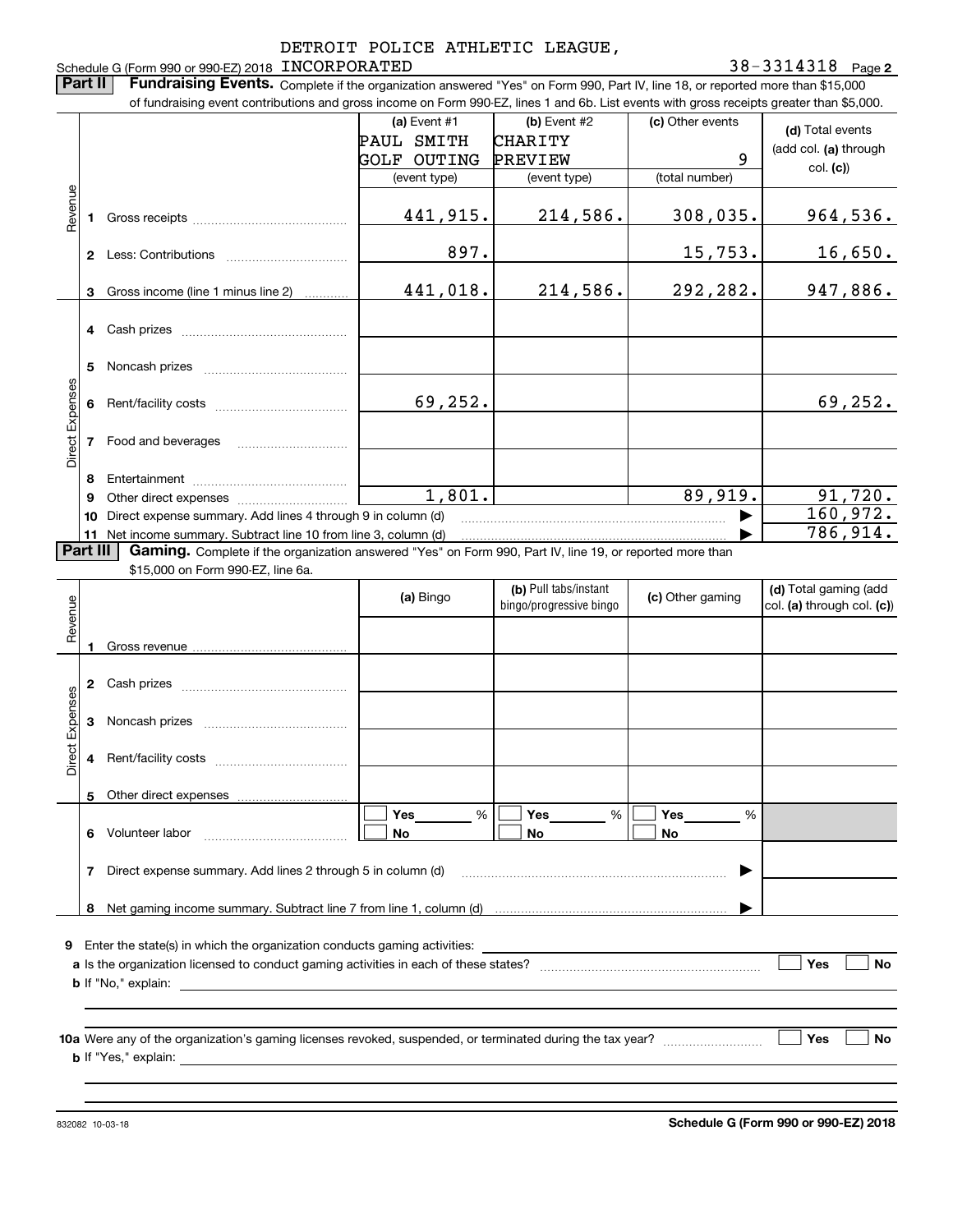| DETROIT POLICE ATHLETIC LEAGUE, |  |  |  |  |
|---------------------------------|--|--|--|--|
|---------------------------------|--|--|--|--|

| Schedule G (Form 990 or 990-EZ) 2018 INCORPORATED                                                                                                                                                                                                                  | 38-3314318      |     | Page 3               |
|--------------------------------------------------------------------------------------------------------------------------------------------------------------------------------------------------------------------------------------------------------------------|-----------------|-----|----------------------|
|                                                                                                                                                                                                                                                                    |                 | Yes | No                   |
| 12 Is the organization a grantor, beneficiary or trustee of a trust, or a member of a partnership or other entity formed                                                                                                                                           |                 |     |                      |
|                                                                                                                                                                                                                                                                    |                 | Yes | No                   |
| 13 Indicate the percentage of gaming activity conducted in:                                                                                                                                                                                                        |                 |     |                      |
|                                                                                                                                                                                                                                                                    |                 |     |                      |
|                                                                                                                                                                                                                                                                    | 13а             |     | %                    |
| <b>b</b> An outside facility <b>contained and the contract of the contract of the contract of the contract of the contract of the contract of the contract of the contract of the contract of the contract of the contract of the con</b>                          | 13 <sub>b</sub> |     | %                    |
| 14 Enter the name and address of the person who prepares the organization's gaming/special events books and records:                                                                                                                                               |                 |     |                      |
| Name $\blacktriangleright$<br><u> 1989 - John Harry Harry Harry Harry Harry Harry Harry Harry Harry Harry Harry Harry Harry Harry Harry Harry H</u>                                                                                                                |                 |     |                      |
|                                                                                                                                                                                                                                                                    |                 |     |                      |
|                                                                                                                                                                                                                                                                    |                 | Yes | No                   |
| b If "Yes," enter the amount of gaming revenue received by the organization > \$ ___________________ and the amount                                                                                                                                                |                 |     |                      |
| of gaming revenue retained by the third party $\triangleright$ \$ $\_\_\_\_\_\_\_\_\_\_\_\_\_\_\_\_\_\_\_\_\_\_\_\_\_\_\_$                                                                                                                                         |                 |     |                      |
| c If "Yes," enter name and address of the third party:                                                                                                                                                                                                             |                 |     |                      |
|                                                                                                                                                                                                                                                                    |                 |     |                      |
| Name $\blacktriangleright$<br><u>state and the state of the state of the state of the state of the state of the state of the state of the state of the state of the state of the state of the state of the state of the state of the state of the state of the</u> |                 |     |                      |
|                                                                                                                                                                                                                                                                    |                 |     |                      |
| <b>16</b> Gaming manager information:                                                                                                                                                                                                                              |                 |     |                      |
| Name $\blacktriangleright$<br><u> 1990 - John Barn Barn, amerikan bandar bandar bandar bandar bandar bandar bandar bandar bandar bandar bandar</u>                                                                                                                 |                 |     |                      |
| Gaming manager compensation > \$                                                                                                                                                                                                                                   |                 |     |                      |
|                                                                                                                                                                                                                                                                    |                 |     |                      |
|                                                                                                                                                                                                                                                                    |                 |     |                      |
|                                                                                                                                                                                                                                                                    |                 |     |                      |
|                                                                                                                                                                                                                                                                    |                 |     |                      |
|                                                                                                                                                                                                                                                                    |                 |     |                      |
| Director/officer<br>Employee<br>Independent contractor                                                                                                                                                                                                             |                 |     |                      |
|                                                                                                                                                                                                                                                                    |                 |     |                      |
| <b>17</b> Mandatory distributions:                                                                                                                                                                                                                                 |                 |     |                      |
| <b>a</b> Is the organization required under state law to make charitable distributions from the gaming proceeds to                                                                                                                                                 |                 |     |                      |
| retain the state gaming license?                                                                                                                                                                                                                                   |                 |     | $\Box$ Yes $\Box$ No |
| <b>b</b> Enter the amount of distributions required under state law to be distributed to other exempt organizations or spent in the                                                                                                                                |                 |     |                      |
| organization's own exempt activities during the tax year $\triangleright$ \$                                                                                                                                                                                       |                 |     |                      |
| <b>Part IV</b><br>Supplemental Information. Provide the explanations required by Part I, line 2b, columns (iii) and (v); and Part III, lines 9, 9b, 10b,                                                                                                           |                 |     |                      |
| 15b, 15c, 16, and 17b, as applicable. Also provide any additional information. See instructions.                                                                                                                                                                   |                 |     |                      |
|                                                                                                                                                                                                                                                                    |                 |     |                      |
|                                                                                                                                                                                                                                                                    |                 |     |                      |
|                                                                                                                                                                                                                                                                    |                 |     |                      |
|                                                                                                                                                                                                                                                                    |                 |     |                      |
|                                                                                                                                                                                                                                                                    |                 |     |                      |
|                                                                                                                                                                                                                                                                    |                 |     |                      |
|                                                                                                                                                                                                                                                                    |                 |     |                      |
|                                                                                                                                                                                                                                                                    |                 |     |                      |
|                                                                                                                                                                                                                                                                    |                 |     |                      |
|                                                                                                                                                                                                                                                                    |                 |     |                      |
|                                                                                                                                                                                                                                                                    |                 |     |                      |
|                                                                                                                                                                                                                                                                    |                 |     |                      |
|                                                                                                                                                                                                                                                                    |                 |     |                      |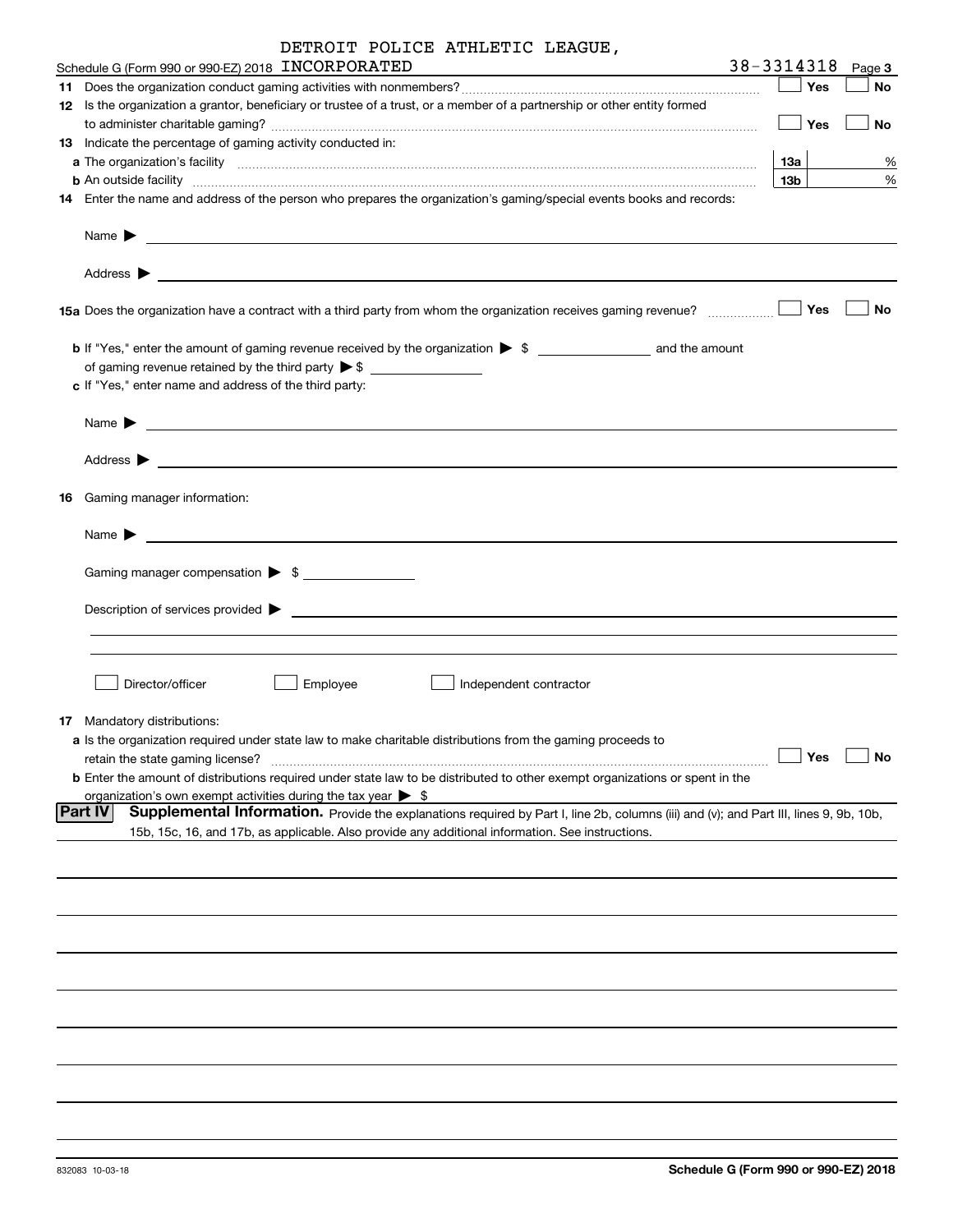|                                 | DETROIT POLICE ATHLETIC LEAGUE. |  |                       |  |
|---------------------------------|---------------------------------|--|-----------------------|--|
| Schedule G (Form 990 or 990-EZ) | INCORPORATED                    |  | $38 - 3314318$ Page 4 |  |
|                                 |                                 |  |                       |  |

| <b>Part IV   Supplemental Information</b> (continued) |  |
|-------------------------------------------------------|--|
|                                                       |  |
|                                                       |  |
|                                                       |  |
|                                                       |  |
|                                                       |  |
|                                                       |  |
|                                                       |  |
|                                                       |  |
|                                                       |  |
|                                                       |  |
|                                                       |  |
|                                                       |  |
|                                                       |  |
|                                                       |  |
|                                                       |  |
|                                                       |  |
|                                                       |  |
|                                                       |  |
|                                                       |  |
|                                                       |  |
|                                                       |  |
|                                                       |  |
|                                                       |  |
|                                                       |  |
|                                                       |  |
|                                                       |  |
|                                                       |  |
|                                                       |  |
|                                                       |  |
|                                                       |  |
|                                                       |  |
|                                                       |  |
|                                                       |  |
|                                                       |  |
|                                                       |  |
|                                                       |  |
|                                                       |  |
|                                                       |  |
|                                                       |  |
|                                                       |  |
|                                                       |  |
|                                                       |  |
|                                                       |  |
|                                                       |  |
|                                                       |  |
|                                                       |  |
|                                                       |  |
|                                                       |  |
|                                                       |  |
|                                                       |  |
|                                                       |  |
|                                                       |  |
|                                                       |  |
|                                                       |  |
|                                                       |  |
|                                                       |  |
|                                                       |  |
|                                                       |  |
|                                                       |  |
|                                                       |  |
|                                                       |  |
|                                                       |  |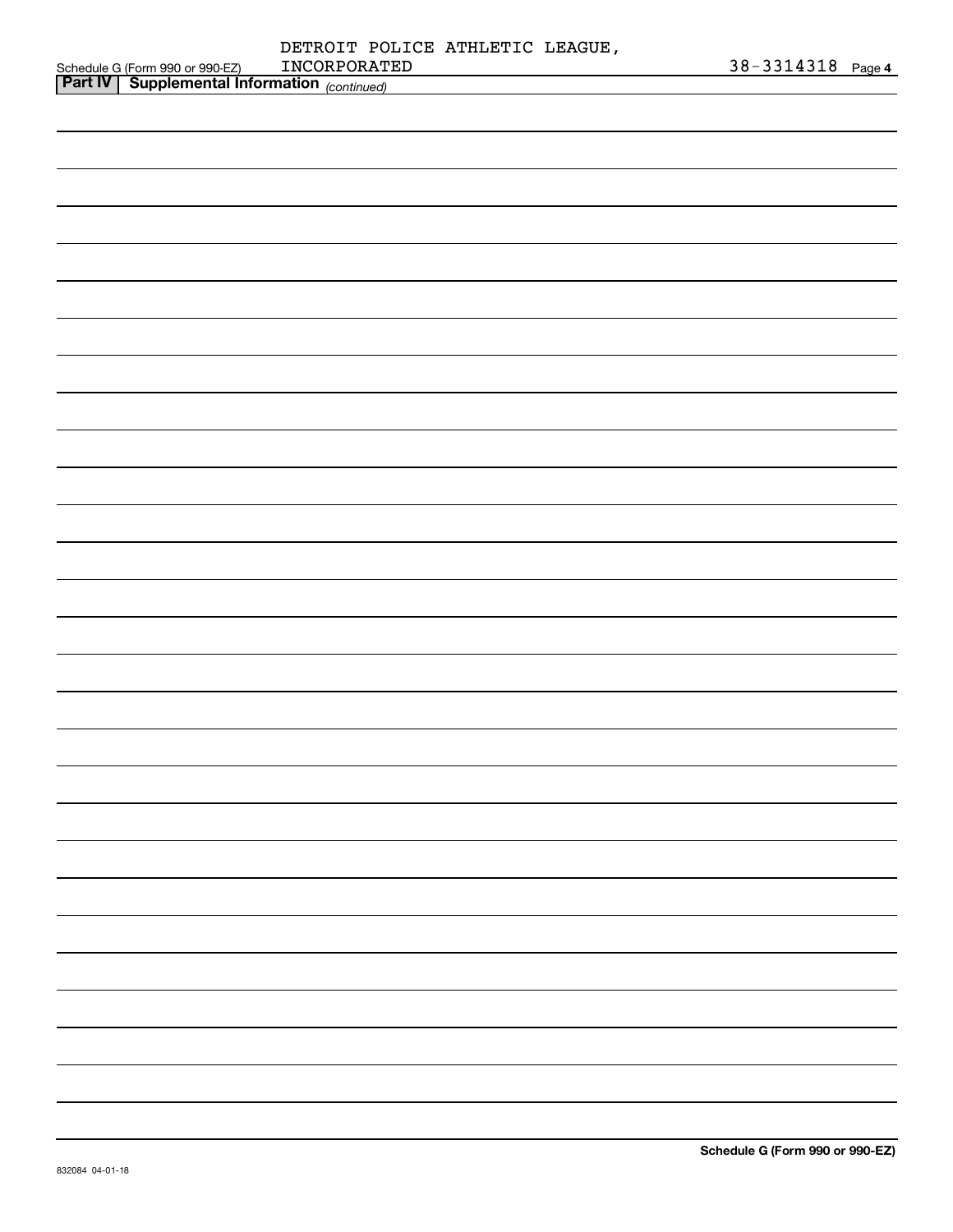| <b>SCHEDULE L</b>                                                                                                    |                                                                            | <b>Transactions With Interested Persons</b>           |    |                           |                                    |                                                                                                                                    |          |          |                                       | OMB No. 1545-0047                   |            |                |
|----------------------------------------------------------------------------------------------------------------------|----------------------------------------------------------------------------|-------------------------------------------------------|----|---------------------------|------------------------------------|------------------------------------------------------------------------------------------------------------------------------------|----------|----------|---------------------------------------|-------------------------------------|------------|----------------|
| (Form 990 or 990-EZ)   Complete if the organization answered "Yes" on Form 990, Part IV, line 25a, 25b, 26, 27, 28a, |                                                                            |                                                       |    |                           |                                    |                                                                                                                                    |          |          |                                       | 2018                                |            |                |
|                                                                                                                      |                                                                            | 28b, or 28c, or Form 990-EZ, Part V, line 38a or 40b. |    |                           | Attach to Form 990 or Form 990-EZ. |                                                                                                                                    |          |          |                                       |                                     |            |                |
| Department of the Treasury<br>Internal Revenue Service                                                               |                                                                            |                                                       |    |                           |                                    | Go to www.irs.gov/Form990 for instructions and the latest information.                                                             |          |          |                                       | <b>Open To Public</b><br>Inspection |            |                |
| Name of the organization                                                                                             |                                                                            | DETROIT POLICE ATHLETIC LEAGUE,                       |    |                           |                                    |                                                                                                                                    |          |          | <b>Employer identification number</b> |                                     |            |                |
|                                                                                                                      | INCORPORATED                                                               |                                                       |    |                           |                                    |                                                                                                                                    |          |          | 38-3314318                            |                                     |            |                |
| Part I                                                                                                               |                                                                            |                                                       |    |                           |                                    | Excess Benefit Transactions (section 501(c)(3), section 501(c)(4), and 501(c)(29) organizations only).                             |          |          |                                       |                                     |            |                |
|                                                                                                                      |                                                                            |                                                       |    |                           |                                    | Complete if the organization answered "Yes" on Form 990, Part IV, line 25a or 25b, or Form 990-EZ, Part V, line 40b.               |          |          |                                       |                                     |            |                |
| 1<br>(a) Name of disqualified person                                                                                 |                                                                            | (b) Relationship between disqualified                 |    |                           |                                    | (c) Description of transaction                                                                                                     |          |          |                                       |                                     |            | (d) Corrected? |
|                                                                                                                      |                                                                            | person and organization                               |    |                           |                                    |                                                                                                                                    |          |          |                                       |                                     | Yes        | No             |
|                                                                                                                      |                                                                            |                                                       |    |                           |                                    |                                                                                                                                    |          |          |                                       |                                     |            |                |
|                                                                                                                      |                                                                            |                                                       |    |                           |                                    |                                                                                                                                    |          |          |                                       |                                     |            |                |
|                                                                                                                      |                                                                            |                                                       |    |                           |                                    |                                                                                                                                    |          |          |                                       |                                     |            |                |
|                                                                                                                      |                                                                            |                                                       |    |                           |                                    |                                                                                                                                    |          |          |                                       |                                     |            |                |
|                                                                                                                      |                                                                            |                                                       |    |                           |                                    |                                                                                                                                    |          |          |                                       |                                     |            |                |
| 2 Enter the amount of tax incurred by the organization managers or disqualified persons during the year under        |                                                                            |                                                       |    |                           |                                    |                                                                                                                                    |          |          |                                       |                                     |            |                |
| section 4958                                                                                                         |                                                                            |                                                       |    |                           |                                    |                                                                                                                                    |          |          | $\triangleright$ \$                   |                                     |            |                |
| 3 Enter the amount of tax, if any, on line 2, above, reimbursed by the organization                                  |                                                                            |                                                       |    |                           |                                    |                                                                                                                                    |          |          | $\blacktriangleright$ \$              |                                     |            |                |
| Part II                                                                                                              | Loans to and/or From Interested Persons.                                   |                                                       |    |                           |                                    |                                                                                                                                    |          |          |                                       |                                     |            |                |
|                                                                                                                      |                                                                            |                                                       |    |                           |                                    | Complete if the organization answered "Yes" on Form 990-EZ, Part V, line 38a or Form 990, Part IV, line 26; or if the organization |          |          |                                       |                                     |            |                |
|                                                                                                                      | reported an amount on Form 990, Part X, line 5, 6, or 22.                  |                                                       |    |                           |                                    |                                                                                                                                    |          |          |                                       |                                     |            |                |
| (a) Name of                                                                                                          | (b) Relationship                                                           | (c) Purpose                                           |    | (d) Loan to or            | (e) Original                       | (f) Balance due                                                                                                                    |          | $(g)$ In | (h) Approved                          |                                     |            | (i) Written    |
| interested person                                                                                                    | with organization                                                          | of Ioan                                               |    | from the<br>organization? | principal amount                   |                                                                                                                                    | default? |          | by board or<br>committee?             |                                     | agreement? |                |
|                                                                                                                      |                                                                            |                                                       | To | From                      |                                    |                                                                                                                                    | Yes      | No       | Yes                                   | No.                                 | Yes        | No.            |
|                                                                                                                      |                                                                            |                                                       |    |                           |                                    |                                                                                                                                    |          |          |                                       |                                     |            |                |
|                                                                                                                      |                                                                            |                                                       |    |                           |                                    |                                                                                                                                    |          |          |                                       |                                     |            |                |
|                                                                                                                      |                                                                            |                                                       |    |                           |                                    |                                                                                                                                    |          |          |                                       |                                     |            |                |
|                                                                                                                      |                                                                            |                                                       |    |                           |                                    |                                                                                                                                    |          |          |                                       |                                     |            |                |
|                                                                                                                      |                                                                            |                                                       |    |                           |                                    |                                                                                                                                    |          |          |                                       |                                     |            |                |
|                                                                                                                      |                                                                            |                                                       |    |                           |                                    |                                                                                                                                    |          |          |                                       |                                     |            |                |
|                                                                                                                      |                                                                            |                                                       |    |                           |                                    |                                                                                                                                    |          |          |                                       |                                     |            |                |
|                                                                                                                      |                                                                            |                                                       |    |                           |                                    |                                                                                                                                    |          |          |                                       |                                     |            |                |
|                                                                                                                      |                                                                            |                                                       |    |                           |                                    |                                                                                                                                    |          |          |                                       |                                     |            |                |
| Total                                                                                                                |                                                                            |                                                       |    |                           | \$                                 |                                                                                                                                    |          |          |                                       |                                     |            |                |
| Part III                                                                                                             | <b>Grants or Assistance Benefiting Interested Persons.</b>                 |                                                       |    |                           |                                    |                                                                                                                                    |          |          |                                       |                                     |            |                |
|                                                                                                                      | Complete if the organization answered "Yes" on Form 990, Part IV, line 27. |                                                       |    |                           |                                    |                                                                                                                                    |          |          |                                       |                                     |            |                |
| (a) Name of interested person                                                                                        |                                                                            | (b) Relationship between<br>interested person and     |    |                           | (c) Amount of<br>assistance        | (d) Type of<br>assistance                                                                                                          |          |          |                                       | (e) Purpose of<br>assistance        |            |                |
|                                                                                                                      |                                                                            | the organization                                      |    |                           |                                    |                                                                                                                                    |          |          |                                       |                                     |            |                |
|                                                                                                                      |                                                                            |                                                       |    |                           |                                    |                                                                                                                                    |          |          |                                       |                                     |            |                |
|                                                                                                                      |                                                                            |                                                       |    |                           |                                    |                                                                                                                                    |          |          |                                       |                                     |            |                |
|                                                                                                                      |                                                                            |                                                       |    |                           |                                    |                                                                                                                                    |          |          |                                       |                                     |            |                |
|                                                                                                                      |                                                                            |                                                       |    |                           |                                    |                                                                                                                                    |          |          |                                       |                                     |            |                |
|                                                                                                                      |                                                                            |                                                       |    |                           |                                    |                                                                                                                                    |          |          |                                       |                                     |            |                |
|                                                                                                                      |                                                                            |                                                       |    |                           |                                    |                                                                                                                                    |          |          |                                       |                                     |            |                |
|                                                                                                                      |                                                                            |                                                       |    |                           |                                    |                                                                                                                                    |          |          |                                       |                                     |            |                |
|                                                                                                                      |                                                                            |                                                       |    |                           |                                    |                                                                                                                                    |          |          |                                       |                                     |            |                |
|                                                                                                                      |                                                                            |                                                       |    |                           |                                    |                                                                                                                                    |          |          |                                       |                                     |            |                |
|                                                                                                                      |                                                                            |                                                       |    |                           |                                    |                                                                                                                                    |          |          |                                       |                                     |            |                |

LHA For Paperwork Reduction Act Notice, see the Instructions for Form 990 or 990-EZ. Schedule L (Form 990 or 990-EZ) 2018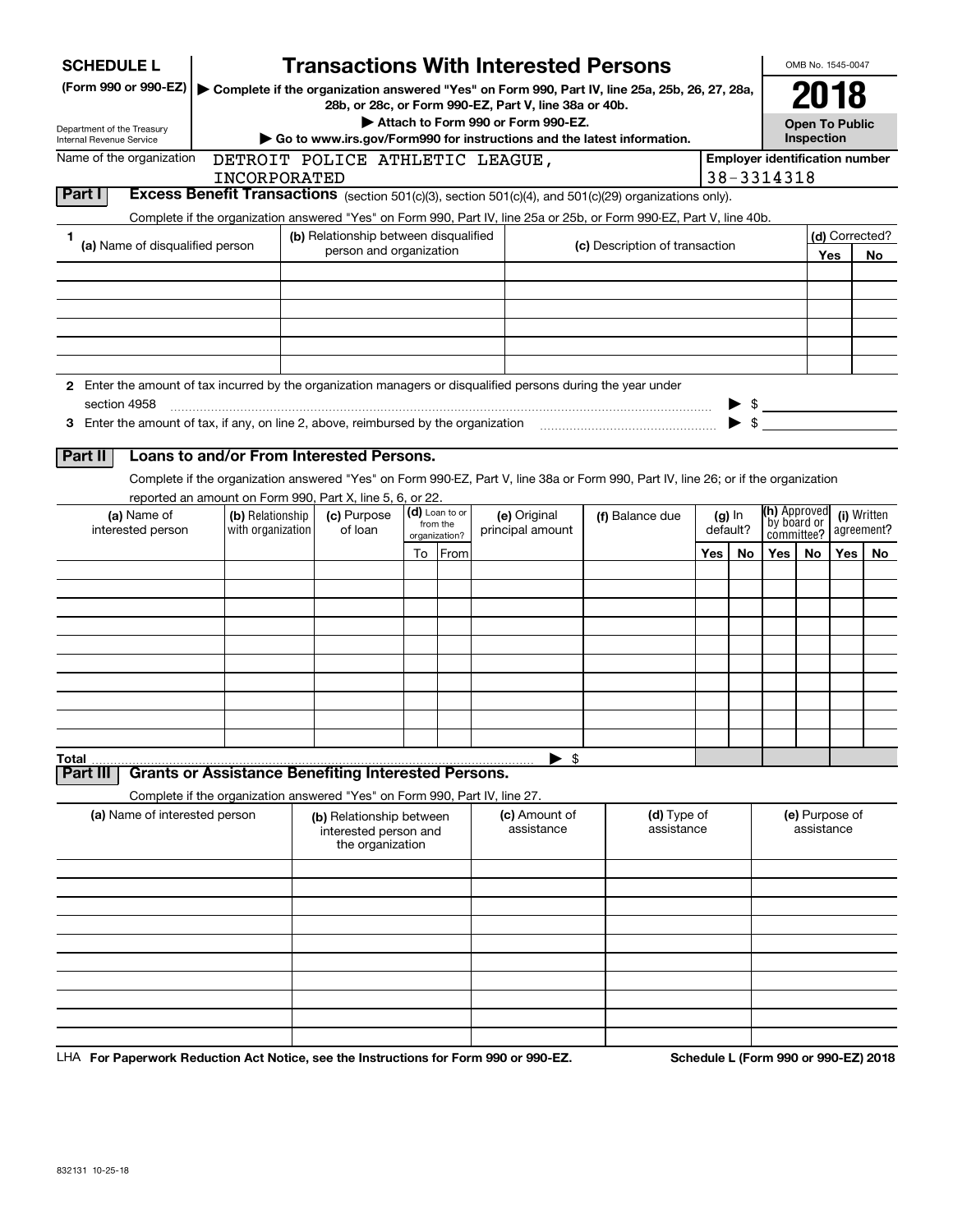#### Schedule L (Form 990 or 990-EZ) 2018 Page INCORPORATED**Part IV** Business Transactions Involving Interested Persons.

Complete if the organization answered "Yes" on Form 990, Part IV, line 28a, 28b, or 28c.

| (a) Name of interested person | (b) Relationship between interested<br>person and the organization |  | (d) Description of<br>transaction | (e) Sharing of<br>organization's<br>revenues? |    |
|-------------------------------|--------------------------------------------------------------------|--|-----------------------------------|-----------------------------------------------|----|
|                               |                                                                    |  |                                   | <b>Yes</b>                                    | No |
| DAMON TOOLES                  | <b>BOARD</b><br>MEMBER                                             |  | 4,406,078. THE BOARD M            |                                               | X  |
|                               |                                                                    |  |                                   |                                               |    |
|                               |                                                                    |  |                                   |                                               |    |
|                               |                                                                    |  |                                   |                                               |    |
|                               |                                                                    |  |                                   |                                               |    |
|                               |                                                                    |  |                                   |                                               |    |
|                               |                                                                    |  |                                   |                                               |    |
|                               |                                                                    |  |                                   |                                               |    |
|                               |                                                                    |  |                                   |                                               |    |
|                               |                                                                    |  |                                   |                                               |    |

#### **Part V** Supplemental Information.

Provide additional information for responses to questions on Schedule L (see instructions).

#### SCH L, PART IV, BUSINESS TRANSACTIONS INVOLVING INTERESTED PERSONS:

(A) NAME OF PERSON: DAMON TOOLES

(D) DESCRIPTION OF TRANSACTION: THE BOARD MEMBER OWNS THE CONSTRUCTION

#### COMPANY MANAGING CONSTRUCTION FOR THE ORGANIZATION.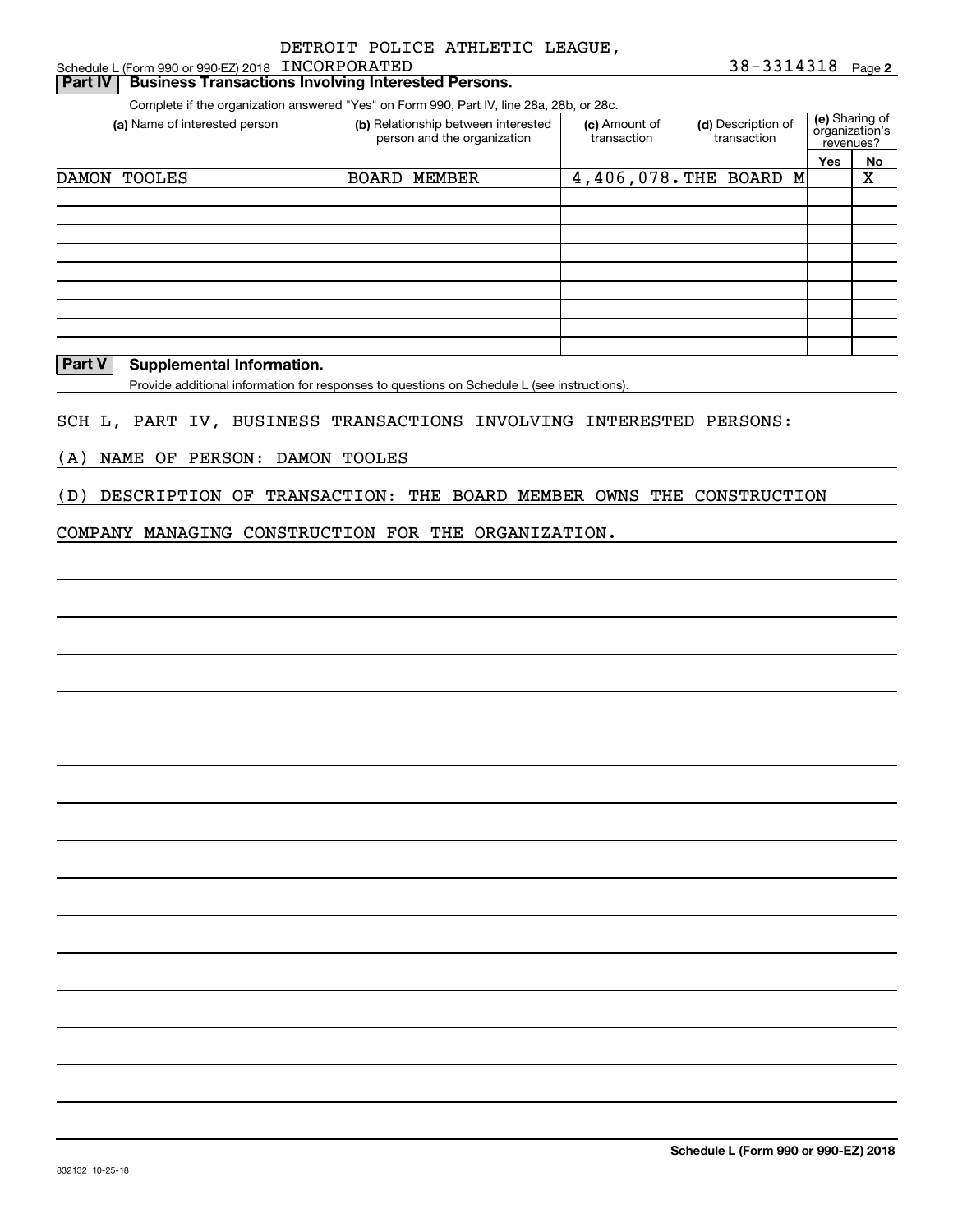| <b>SCHEDULE M</b> |  |
|-------------------|--|
| (Form 990)        |  |

## **Noncash Contributions**

OMB No. 1545-0047

| Department of the Treasury |
|----------------------------|
| Internal Revenue Service   |

**Complete if the organizations answered "Yes" on Form 990, Part IV, lines 29 or 30.** <sup>J</sup>**2018 Attach to Form 990.** J

**Open to Public Inspection**

 **Go to www.irs.gov/Form990 for instructions and the latest information.** J DETROIT POLICE ATH

| HLETIC LEAGUE, |  |
|----------------|--|
|                |  |

| <b>Employer identification number</b> |
|---------------------------------------|
| 38-3314318                            |

**Part I Types of Property** INCORPORATED

|    |                                                                                                                                | (a)<br>Check if<br>applicable | (b)<br>Number of<br>contributions or | (c)<br>Noncash contribution<br>amounts reported on<br>litems contributed Form 990, Part VIII, line 1g | (d)<br>Method of determining<br>noncash contribution amounts |     |     |    |
|----|--------------------------------------------------------------------------------------------------------------------------------|-------------------------------|--------------------------------------|-------------------------------------------------------------------------------------------------------|--------------------------------------------------------------|-----|-----|----|
| 1. |                                                                                                                                |                               |                                      |                                                                                                       |                                                              |     |     |    |
| 2  | Art - Historical treasures                                                                                                     |                               |                                      |                                                                                                       |                                                              |     |     |    |
| з  | Art - Fractional interests                                                                                                     |                               |                                      |                                                                                                       |                                                              |     |     |    |
| 4  | Books and publications                                                                                                         |                               |                                      |                                                                                                       |                                                              |     |     |    |
| 5  | Clothing and household goods                                                                                                   |                               |                                      |                                                                                                       |                                                              |     |     |    |
| 6  |                                                                                                                                |                               |                                      |                                                                                                       |                                                              |     |     |    |
| 7  |                                                                                                                                |                               |                                      |                                                                                                       |                                                              |     |     |    |
| 8  | Intellectual property                                                                                                          |                               |                                      |                                                                                                       |                                                              |     |     |    |
| 9  | Securities - Publicly traded                                                                                                   |                               |                                      |                                                                                                       |                                                              |     |     |    |
| 10 | Securities - Closely held stock                                                                                                |                               |                                      |                                                                                                       |                                                              |     |     |    |
| 11 | Securities - Partnership, LLC, or                                                                                              |                               |                                      |                                                                                                       |                                                              |     |     |    |
|    | trust interests                                                                                                                |                               |                                      |                                                                                                       |                                                              |     |     |    |
| 12 | Securities - Miscellaneous                                                                                                     |                               |                                      |                                                                                                       |                                                              |     |     |    |
| 13 | Qualified conservation contribution                                                                                            |                               |                                      |                                                                                                       |                                                              |     |     |    |
|    | Historic structures                                                                                                            |                               |                                      |                                                                                                       |                                                              |     |     |    |
| 14 | Qualified conservation contribution - Other                                                                                    |                               |                                      |                                                                                                       |                                                              |     |     |    |
| 15 | Real estate - Residential                                                                                                      |                               |                                      |                                                                                                       |                                                              |     |     |    |
| 16 | Real estate - Commercial                                                                                                       |                               |                                      |                                                                                                       |                                                              |     |     |    |
| 17 |                                                                                                                                |                               |                                      |                                                                                                       |                                                              |     |     |    |
| 18 |                                                                                                                                |                               |                                      |                                                                                                       |                                                              |     |     |    |
| 19 |                                                                                                                                |                               |                                      |                                                                                                       |                                                              |     |     |    |
| 20 | Drugs and medical supplies                                                                                                     |                               |                                      |                                                                                                       |                                                              |     |     |    |
| 21 |                                                                                                                                |                               |                                      |                                                                                                       |                                                              |     |     |    |
| 22 | Historical artifacts                                                                                                           |                               |                                      |                                                                                                       |                                                              |     |     |    |
| 23 |                                                                                                                                |                               |                                      |                                                                                                       |                                                              |     |     |    |
| 24 | Archeological artifacts                                                                                                        |                               |                                      |                                                                                                       |                                                              |     |     |    |
| 25 | (VARIOUS TICKE)<br>Other $\blacktriangleright$                                                                                 | х                             | 9                                    | 34,342.FMV                                                                                            |                                                              |     |     |    |
| 26 | (BLEACHERS<br>Other $\blacktriangleright$                                                                                      | X                             | $\overline{1}$                       | 20,300.FMV                                                                                            |                                                              |     |     |    |
| 27 | Other $\blacktriangleright$                                                                                                    |                               |                                      |                                                                                                       |                                                              |     |     |    |
| 28 | Other $\blacktriangleright$                                                                                                    |                               |                                      |                                                                                                       |                                                              |     |     |    |
| 29 | Number of Forms 8283 received by the organization during the tax year for contributions                                        |                               |                                      |                                                                                                       |                                                              |     |     |    |
|    | for which the organization completed Form 8283, Part IV, Donee Acknowledgement                                                 |                               |                                      | 29<br>.                                                                                               |                                                              |     |     |    |
|    |                                                                                                                                |                               |                                      |                                                                                                       |                                                              |     | Yes | No |
|    | 30a During the year, did the organization receive by contribution any property reported in Part I, lines 1 through 28, that it |                               |                                      |                                                                                                       |                                                              |     |     |    |
|    | must hold for at least three years from the date of the initial contribution, and which isn't required to be used for          |                               |                                      |                                                                                                       |                                                              |     |     |    |
|    | exempt purposes for the entire holding period?                                                                                 |                               |                                      |                                                                                                       |                                                              | 30a |     | x  |
|    | <b>b</b> If "Yes," describe the arrangement in Part II.                                                                        |                               |                                      |                                                                                                       |                                                              |     |     |    |
| 31 | Does the organization have a gift acceptance policy that requires the review of any nonstandard contributions?                 |                               |                                      |                                                                                                       |                                                              | 31  |     | x  |
|    | 32a Does the organization hire or use third parties or related organizations to solicit, process, or sell noncash              |                               |                                      |                                                                                                       |                                                              |     |     |    |
|    | contributions?                                                                                                                 |                               |                                      |                                                                                                       |                                                              | 32a |     | x  |
|    | <b>b</b> If "Yes," describe in Part II.                                                                                        |                               |                                      |                                                                                                       |                                                              |     |     |    |
| 33 | If the organization didn't report an amount in column (c) for a type of property for which column (a) is checked,              |                               |                                      |                                                                                                       |                                                              |     |     |    |
|    | describe in Part II.                                                                                                           |                               |                                      |                                                                                                       |                                                              |     |     |    |

For Paperwork Reduction Act Notice, see the Instructions for Form 990. **Schedule M (Form 990) 2018** LHA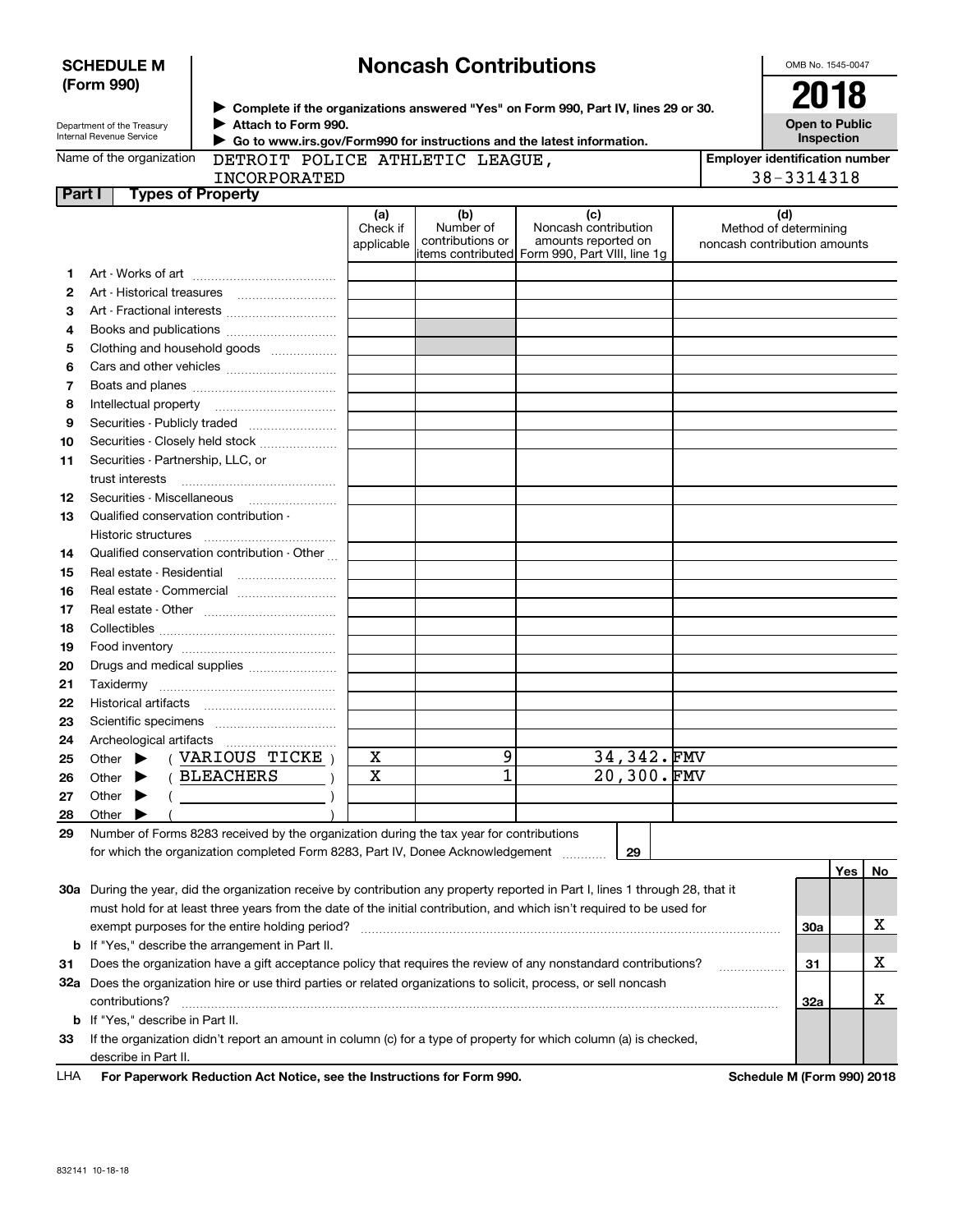|                |                            |              | DETROIT POLICE ATHLETIC LEAGUE, |  |                                                                                                                                                                                                                                     |        |
|----------------|----------------------------|--------------|---------------------------------|--|-------------------------------------------------------------------------------------------------------------------------------------------------------------------------------------------------------------------------------------|--------|
|                | Schedule M (Form 990) 2018 | INCORPORATED |                                 |  | 38-3314318                                                                                                                                                                                                                          | Page 2 |
| <b>Part II</b> |                            |              |                                 |  | <b>Supplemental Information.</b> Provide the information required by Part I, lines 30b, 32b, and 33, and whether the organization is reporting in Part I, column (b), the number of contributions, the number of items received, or |        |
|                |                            |              |                                 |  |                                                                                                                                                                                                                                     |        |
|                |                            |              |                                 |  |                                                                                                                                                                                                                                     |        |
|                |                            |              |                                 |  |                                                                                                                                                                                                                                     |        |
|                |                            |              |                                 |  |                                                                                                                                                                                                                                     |        |
|                |                            |              |                                 |  |                                                                                                                                                                                                                                     |        |
|                |                            |              |                                 |  |                                                                                                                                                                                                                                     |        |
|                |                            |              |                                 |  |                                                                                                                                                                                                                                     |        |
|                |                            |              |                                 |  |                                                                                                                                                                                                                                     |        |
|                |                            |              |                                 |  |                                                                                                                                                                                                                                     |        |
|                |                            |              |                                 |  |                                                                                                                                                                                                                                     |        |
|                |                            |              |                                 |  |                                                                                                                                                                                                                                     |        |
|                |                            |              |                                 |  |                                                                                                                                                                                                                                     |        |
|                |                            |              |                                 |  |                                                                                                                                                                                                                                     |        |
|                |                            |              |                                 |  |                                                                                                                                                                                                                                     |        |
|                |                            |              |                                 |  |                                                                                                                                                                                                                                     |        |
|                |                            |              |                                 |  |                                                                                                                                                                                                                                     |        |
|                |                            |              |                                 |  |                                                                                                                                                                                                                                     |        |
|                |                            |              |                                 |  |                                                                                                                                                                                                                                     |        |
|                |                            |              |                                 |  |                                                                                                                                                                                                                                     |        |
|                |                            |              |                                 |  |                                                                                                                                                                                                                                     |        |
|                |                            |              |                                 |  |                                                                                                                                                                                                                                     |        |
|                |                            |              |                                 |  |                                                                                                                                                                                                                                     |        |
|                |                            |              |                                 |  |                                                                                                                                                                                                                                     |        |
|                |                            |              |                                 |  |                                                                                                                                                                                                                                     |        |
|                |                            |              |                                 |  |                                                                                                                                                                                                                                     |        |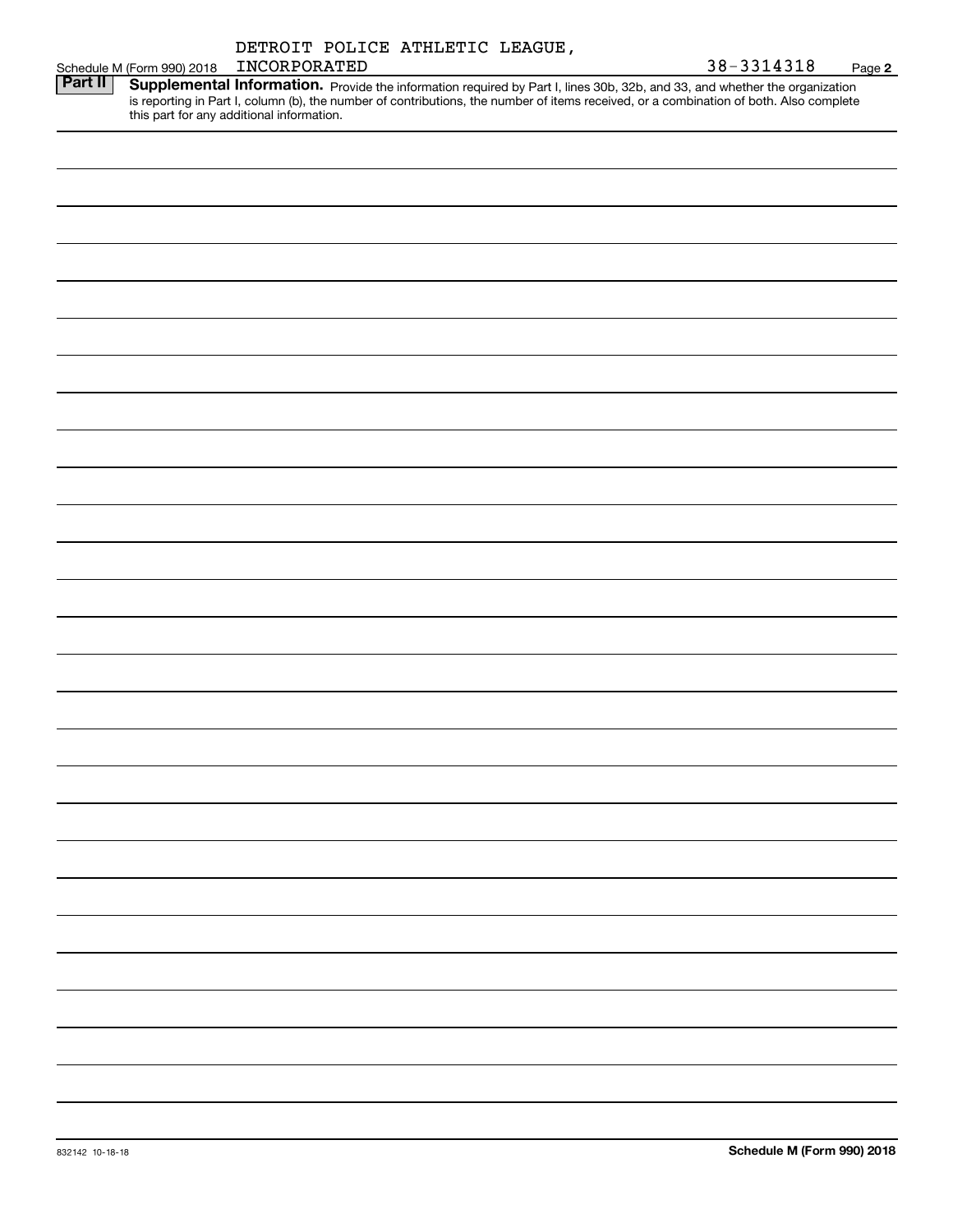**(Form 990 or 990-EZ)**

Department of the Treasury Internal Revenue Service Name of the organization

### **Complete to provide information for responses to specific questions on SCHEDULE O Supplemental Information to Form 990 or 990-EZ**

**Form 990 or 990-EZ or to provide any additional information. | Attach to Form 990 or 990-EZ. | Go to www.irs.gov/Form990 for the latest information.** DETROIT POLICE ATHLETIC LEAGUE,



INCORPORATED 38-3314318

FORM 990, PART I, LINE 1, DESCRIPTION OF ORGANIZATION MISSION:

ORGANIZATION THAT OFFERS SIGNIFICANT LEADERSHIP DEVELOPMENT

OPPORTUNITIES THROUGH COACH AND MENTOR RELATIONSHIPS AND PEER-TO-PEER

ENGAGEMENT. DETROIT PAL OPERATES CITY-WIDE, YEAR-ROUND YOUTH LEAGUES,

CAMPS, AND ACADEMIES IN 12 DIFFERENT SPORTS THAT FOCUS ON CHARACTER

DEVELOPMENT, AS WELL AS HEALTHY AND ACTIVE LIFESTYLES. DETROIT PAL'S

CUSTOM VOLUNTEER TRAINING ENSURES THAT VOLUNTEER COACHES AND MENTORS

ARE EFFECTIVELY USING THE VEHICLE OF YOUTH SPORTS TO CREATE POSITIVE

DEVELOPMENTAL OUTCOMES FOR CHILDREN. EACH YEAR, DETROIT PAL

STRENGTHENS THE BODIES, MINDS, AND SPIRITS OF OVER 12,000 DETROIT

YOUTHS, AGES 4 THROUGH 19, WITH THE ASSISTANCE OF OVER 2,000

VOLUNTEERS.

FORM 990, PART III, LINE 1, DESCRIPTION OF ORGANIZATION MISSION: POTENTIAL AS ADULTS. AS THE LEADING YOUTH ATHLETICS ORGANIZATION IN THE CITY OF DETROIT AND ONE OF THE LARGEST OF THE KIND IN THE NATION, DETROIT PAL HARNESSES THE POWERFUL DRAW OF SPORTS PARTICIPATION TO ENGAGE CHILDREN IN POSITIVE YOUTH DEVELOPMENT EXPERIENCES WHILE CREATING OPPORTUNITIES FOR STAFF AND VOLUNTEERS TO ENCOURAGE THEIR GENERAL HEALTH, SCHOOL SUCCESS, AND CHARACTER DEVELOPMENT. WITH A STAFF OF 41 MEMBERS, INCLUDING TWO DETROIT POLICE OFFICERS, YET WITH THOUSANDS OF YOUTH TO SERVE, DETROIT PAL RELIES ON A CORPS OF TRAINED VOLUNTEERS TO USE EVERY "COACHABLE MOMENT" AS AN OPPORTUNITY TO BUILD THE CHARACTER OF PARTICIPATING CHILDREN.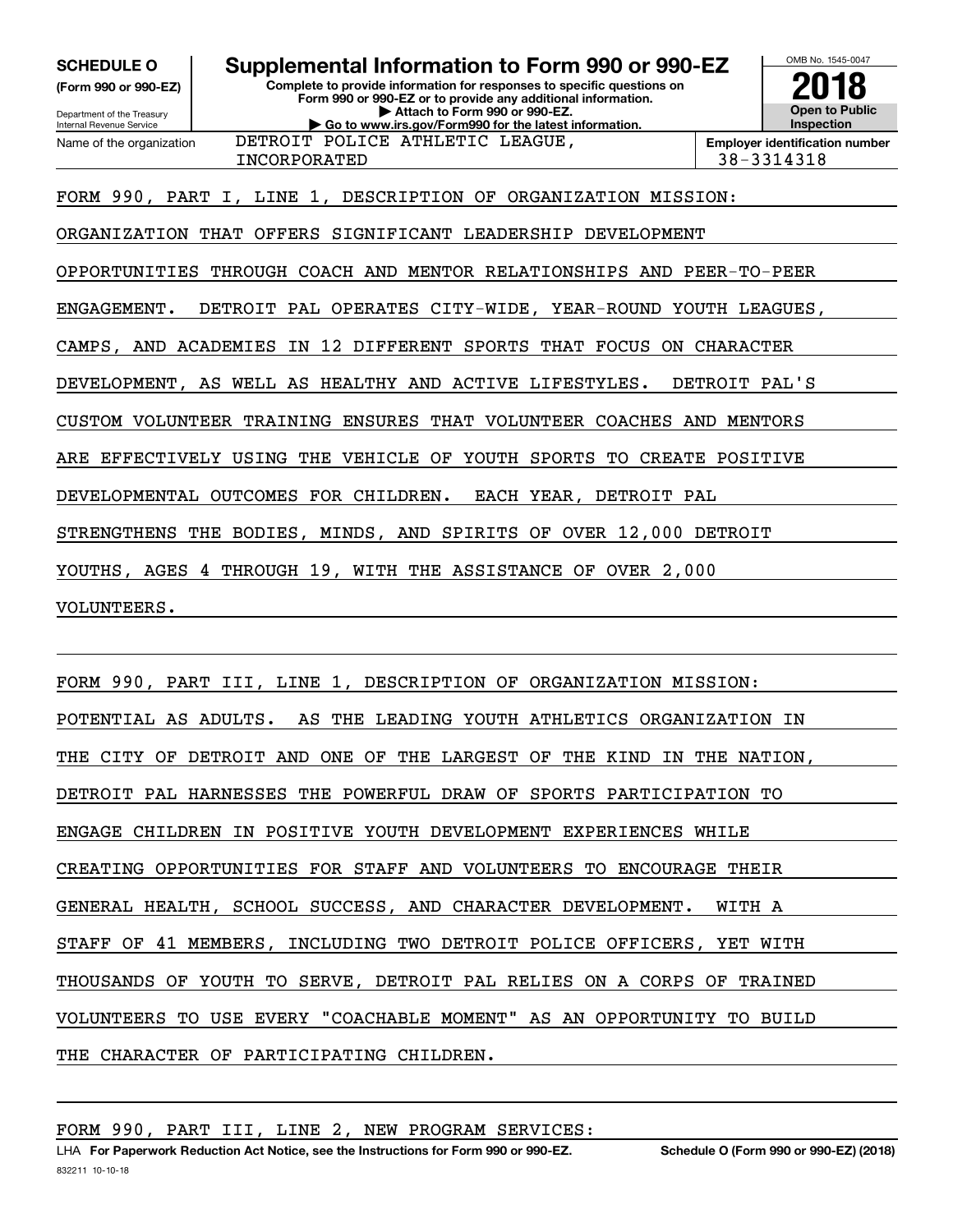| Schedule O (Form 990 or 990-EZ) (2018)                   |                                                                    | Page 2 |
|----------------------------------------------------------|--------------------------------------------------------------------|--------|
| Name of the organization DETROIT POLICE ATHLETIC LEAGUE, | <b>Employer identification number</b><br>38-3314318                |        |
|                                                          | DETROIT PAL'S NEW HEADQUARTERS, BALLFIELD AND BANQUET FACILITY WAS |        |

CONSTRUCTED IN 2018 AT THE FORMER SITE FOR TIGER STADIUM.

FORM 990, PART III, LINE 4A, PROGRAM SERVICE ACCOMPLISHMENTS: DETROIT PAL'S SECOND LARGEST PROGRAM IS ITS IMPACT COACH TRAINING PROGRAM CONDUCTED EACH YEAR FOR THE ORGANIZATION'S 1,800 VOLUNTEER COACHES. IMPACT, WHICH STANDS OF "I MUST PREPARE, ALLOW , COMMIT, AND TRANSFER", WAS DEVELOPED IN PARTNERSHIP WITH THE INSTITUTE FOR THE STUDY OF YOUTH SPORTS AT MICHIGAN STATE UNIVERSITY. THE INSTITUTE AND ITS DIRECTOR, DR. DANIEL GOULD, ARE EXPERTS IN THE FIELD OF YOUTH SPORTS AND ITS INTERSECTION WITH YOUTH DEVELOPMENT. THE IMPACT COACH TRAINING PROGRAM INCLUDES THREE LEVELS OF CURRICULUM THAT VERY VOLUNTEER COACH MUST COMPLETE IN ORDER TO PARTICIPATE AS A DETROIT PAL COACH.

THE IMPACT CURRICULUM IS DESIGNED TO PREPARE VOLUNTEER COACHES FOR SERVING AS YOUTH ATHLETIC COACHES AND TO PROVIDE THEM WITH TIPS AND TOOLS FOR DEVELOPING CHARACTER AND ENSURING A POSITIVE EXPERIENCE FOR KIDS THROUGH SPORTS. ALL THREE LEVELS OF IMPACT ARE OFFERED AT LEAST ONE TIME EACH MONTH DURING THE YEAR AND MULTIPLE TIMES EACH MONTH DURING THE BUSIEST SEASONS. ADDITIONALLY, DETROIT PAL OFFERS CONTINUED IMPACT EDUCATION FOR ALL VOLUNTEER COACHES THAT HAVE GONE THROUGH ALL THREE LEVELS.

DETROIT PAL PROVIDES CUSTOMIZED YOUTH DEVELOPMENT TRAINING TO THOUGHTS OF VOLUNTEERS ANNUALLY. THE IMPACT TRAINING COURSE, DESIGNED BY DETROIT PAL, IS MANDATORY FOR ALL VOLUNTEERS AND PROVIDES THEM WITH PROVEN TECHNIQUES AND STRATEGIES FOR ENSUING THAT POSITIVE YOUTH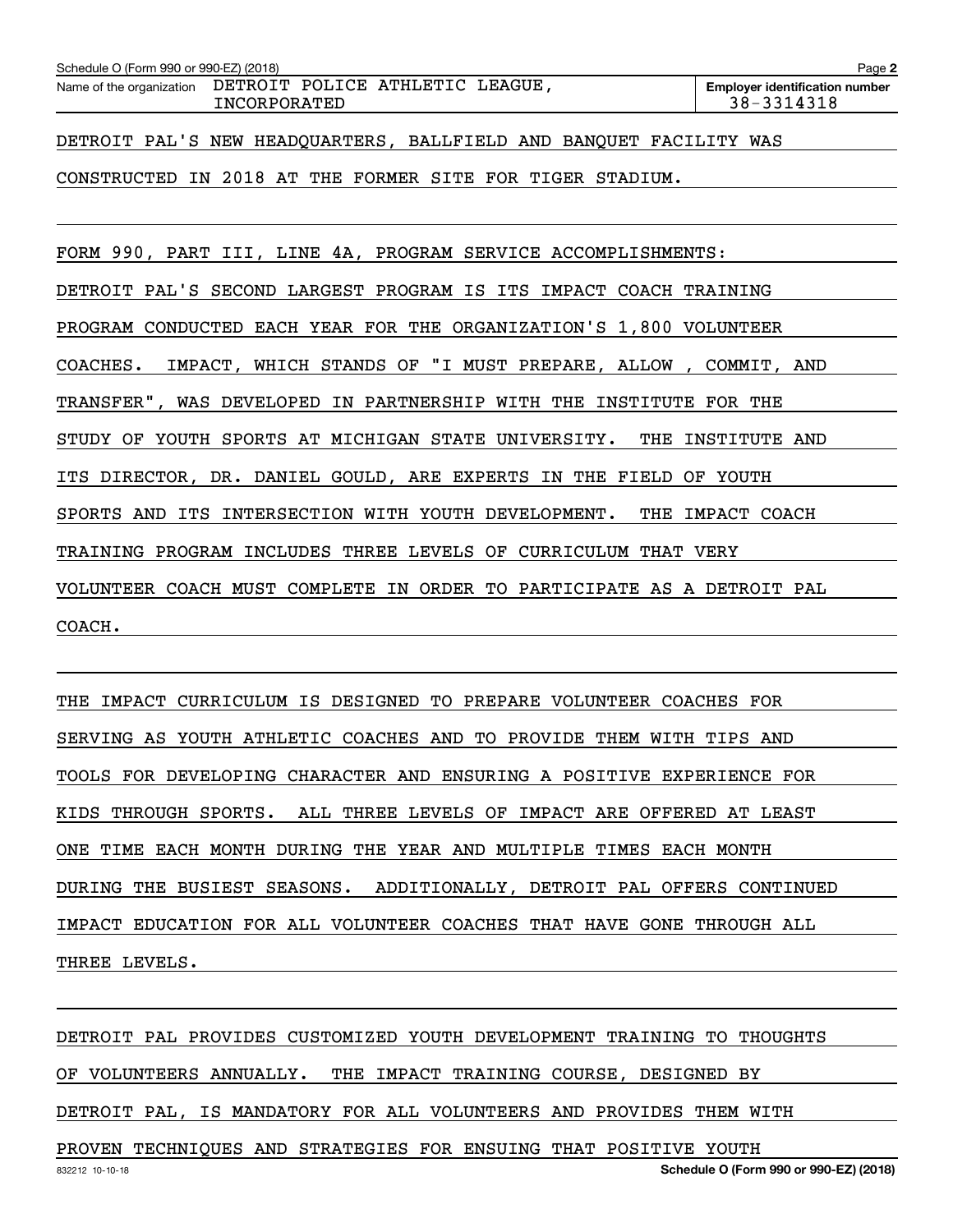| Schedule O (Form 990 or 990-EZ) (2018)                   |              |  |  | Page 2                                              |
|----------------------------------------------------------|--------------|--|--|-----------------------------------------------------|
| Name of the organization DETROIT POLICE ATHLETIC LEAGUE, | INCORPORATED |  |  | <b>Employer identification number</b><br>38-3314318 |

DEVELOPMENT TAKES PLACE AS A RESULT OF THE YOUTH SPORTS PROGRAM. IN

2018 2,401 VOLUNTEERS COMPLETED IMPACT TRAINING.

FORM 990, PART VI, SECTION A, LINE 1:

THE EXECUTIVE COMMITTEE IS COMPRISED OF THE CEO, CHAIRMAN, VICE CHAIRMAN,

TREASURER, SECRETARY AND THE CHAIRMAN OF THE EACH OF THE COMMITEES

(FINANCE/AUDIT, NOMINATING, DEVELOPMENT AND PUBLIC RELATIONS).

FORM 990, PART VI, SECTION B, LINE 11B:

THE DIRECTOR OF FINANCE, THE CHIEF EXECUTIVE OFFICER AND THE AUDIT

COMMITTEE REVIEW FORM 990 BEFORE IT IS FILED WITH THE INTERNAL REVENUE

SERVICE.

FORM 990, PART VI, SECTION B, LINE 15:

THE EXECUTIVE COMMITTEE OF THE BOARD OF DIRECTORS IS PROVIDED WITH COMPARABLE COMPENSATION RATES FOR CHIEF EXECUTIVES OF COMPARABLY SIZED NONPROFIT ORGANIZATIONS IN METROPOLITAN DETROIT. BASED ON THOSE RECORDS, AS WELL AS THE ANNUAL REVIEW OF THE CHIEF EXECUTIVE OFFICER'S PERFORMANCE, PERFORMED ANNUALLY BY THE CHAIR OF THE BOARD OF DIRECTORS, THE EXECUTIVE COMMITTEE SETS A COMPENSATION RATE. IF A CHANGE IN COMPENSATION IS APPROVED, THE CHAIR NOTIFIES THE DIRECTOR OF FINANCE.

THE CHIEF EXECUTIVE OFFICERS SETS THE COMPENSATION RANGES FOR ALL OTHER EMPLOYEES AT THE ORGANIZATION, BASED ON THE BI-ANNUAL COMPENSATION SURVEY OF MICHIGAN NONPROFIT ORGANIZATIONS PERFORMED BY THE MICHIGAN NONPROFIT ASSOCIATION. ACTUAL COMPENSATION RATES ARE SET BASED ON THE FINANCIAL HEALTH OF THE ORGANIZATION , AS WELL AS THE RESULTS OF SEMI-ANNUAL EMPLOYEE

PERFORMANCE REVIEWS.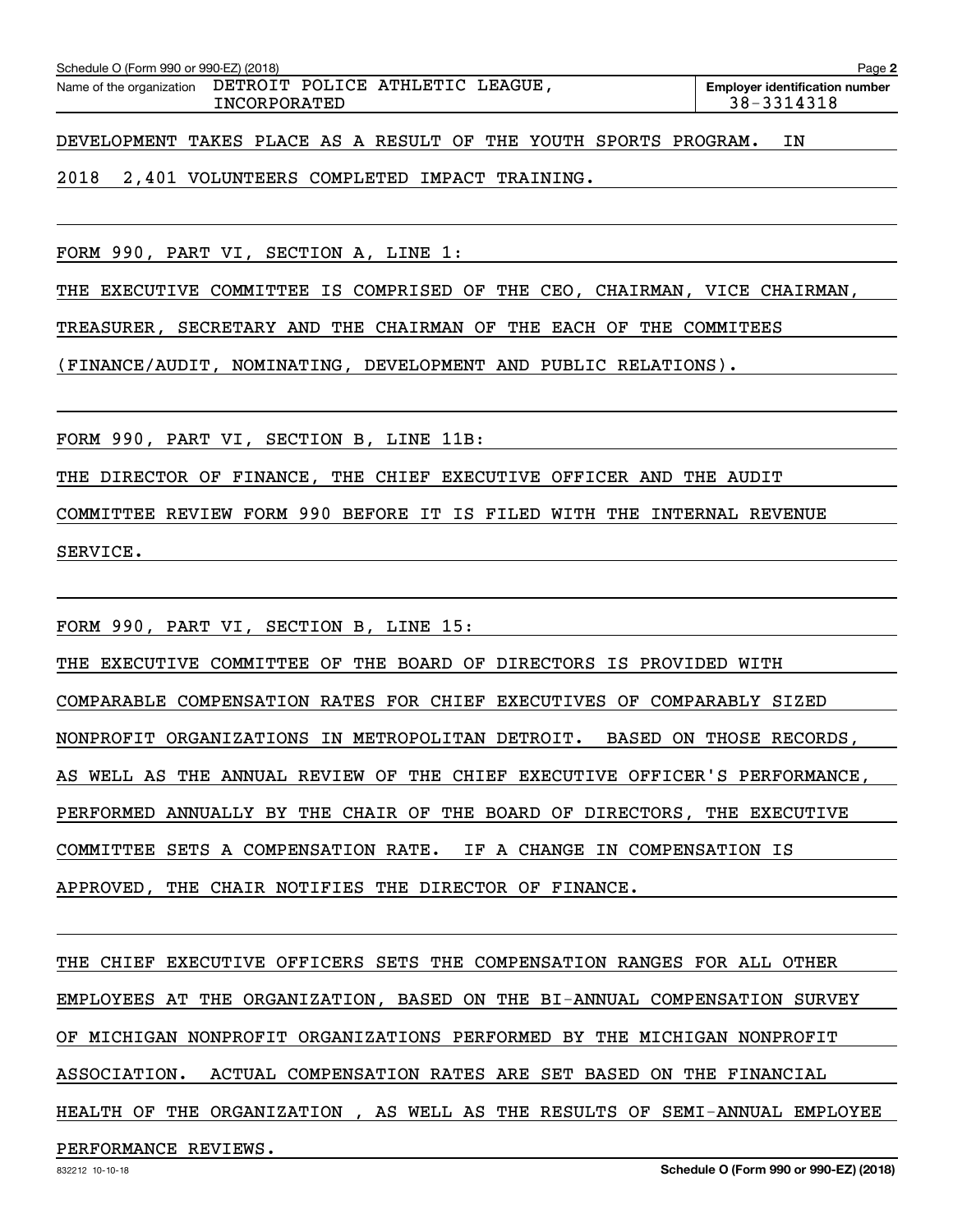| Name of the organization | DETROIT POLICE ATHLETIC LEAGUE,<br><b>INCORPORATED</b> | <b>Employer identification number</b><br>38-3314318                   |
|--------------------------|--------------------------------------------------------|-----------------------------------------------------------------------|
|                          |                                                        |                                                                       |
|                          | FORM 990, PART VI, SECTION C, LINE 19:                 |                                                                       |
|                          |                                                        | THE ORGANIZATION MAKES IT'S GOVERNING DOCUMENTS, CONFLICT OF INTEREST |

## POLICY, AND FINANCIAL STATEMENTS AVAILABLE TO THE PUBLIC UPON REQUEST.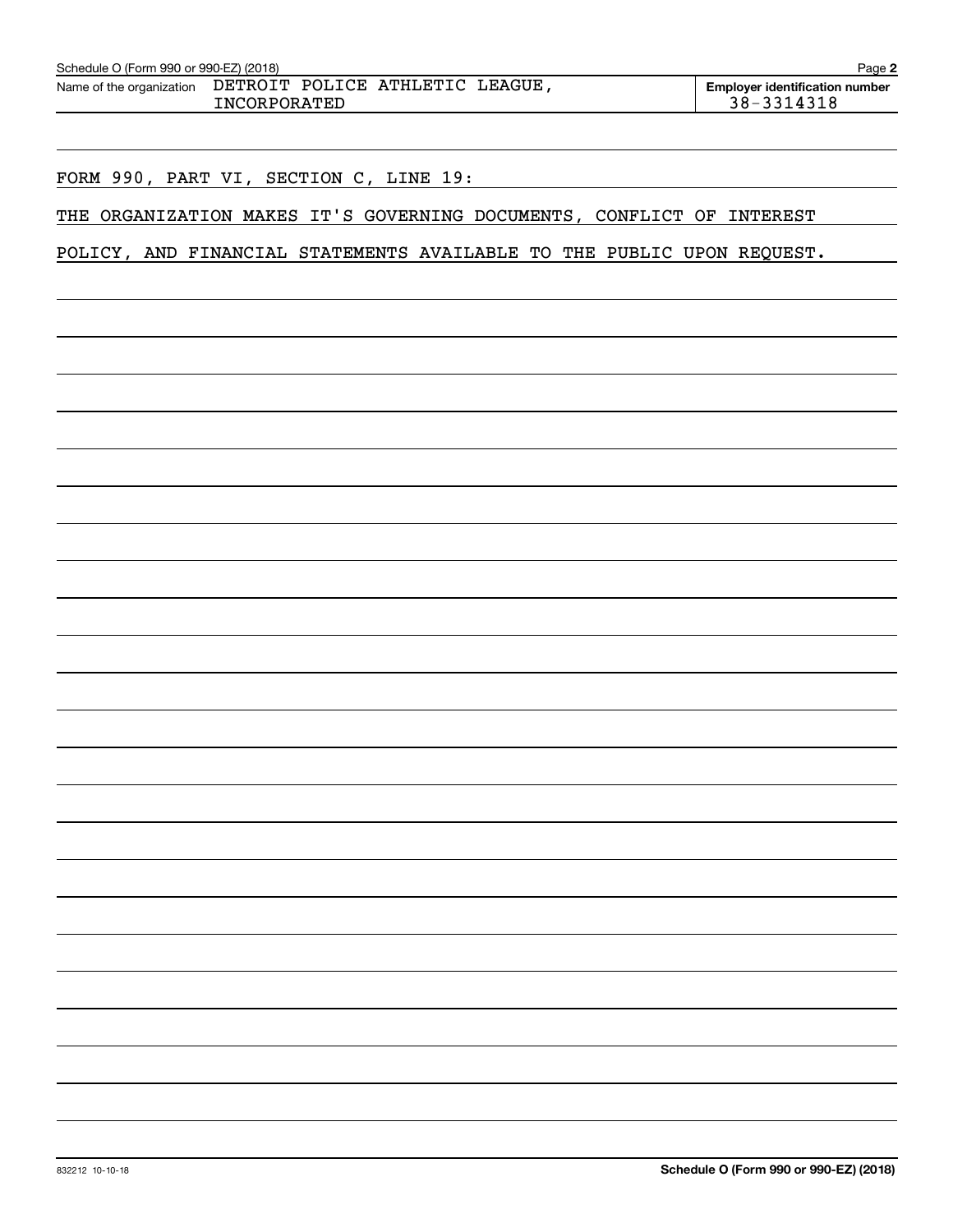| <b>SCHEDULE R</b><br>(Form 990)                                                    |                                                                                                                                                                                                                    | <b>Related Organizations and Unrelated Partnerships</b><br>> Complete if the organization answered "Yes" on Form 990, Part IV, line 33, 34, 35b, 36, or 37. | OMB No. 1545-0047<br>2018                                              |                               |                                      |                              |                                                     |                             |
|------------------------------------------------------------------------------------|--------------------------------------------------------------------------------------------------------------------------------------------------------------------------------------------------------------------|-------------------------------------------------------------------------------------------------------------------------------------------------------------|------------------------------------------------------------------------|-------------------------------|--------------------------------------|------------------------------|-----------------------------------------------------|-----------------------------|
|                                                                                    |                                                                                                                                                                                                                    |                                                                                                                                                             | Attach to Form 990.                                                    |                               |                                      |                              | Open to Public                                      |                             |
| Department of the Treasury<br>Internal Revenue Service<br>Name of the organization |                                                                                                                                                                                                                    | DETROIT POLICE ATHLETIC LEAGUE,                                                                                                                             | Go to www.irs.gov/Form990 for instructions and the latest information. |                               |                                      |                              | Inspection<br><b>Employer identification number</b> |                             |
|                                                                                    | INCORPORATED                                                                                                                                                                                                       |                                                                                                                                                             |                                                                        |                               |                                      |                              | 38-3314318                                          |                             |
| Part I                                                                             | Identification of Disregarded Entities. Complete if the organization answered "Yes" on Form 990, Part IV, line 33.                                                                                                 |                                                                                                                                                             |                                                                        |                               |                                      |                              |                                                     |                             |
|                                                                                    | (a)                                                                                                                                                                                                                | (b)                                                                                                                                                         | (c)                                                                    | (d)                           | (e)                                  |                              | (f)                                                 |                             |
|                                                                                    | Name, address, and EIN (if applicable)<br>of disregarded entity                                                                                                                                                    | Primary activity<br>Legal domicile (state or<br>foreign country)                                                                                            |                                                                        | Total income                  | End-of-year assets                   |                              | Direct controlling<br>entity                        |                             |
|                                                                                    |                                                                                                                                                                                                                    |                                                                                                                                                             |                                                                        |                               |                                      |                              |                                                     |                             |
|                                                                                    |                                                                                                                                                                                                                    |                                                                                                                                                             |                                                                        |                               |                                      |                              |                                                     |                             |
|                                                                                    |                                                                                                                                                                                                                    |                                                                                                                                                             |                                                                        |                               |                                      |                              |                                                     |                             |
|                                                                                    |                                                                                                                                                                                                                    |                                                                                                                                                             |                                                                        |                               |                                      |                              |                                                     |                             |
|                                                                                    |                                                                                                                                                                                                                    |                                                                                                                                                             |                                                                        |                               |                                      |                              |                                                     |                             |
| Part II                                                                            | Identification of Related Tax-Exempt Organizations. Complete if the organization answered "Yes" on Form 990, Part IV, line 34, because it had one or more related tax-exempt<br>organizations during the tax year. |                                                                                                                                                             |                                                                        |                               |                                      |                              |                                                     |                             |
|                                                                                    | (a)                                                                                                                                                                                                                | (b)                                                                                                                                                         | (c)                                                                    | (d)                           | (e)                                  | (f)                          |                                                     | $(g)$<br>Section 512(b)(13) |
|                                                                                    | Name, address, and EIN<br>of related organization                                                                                                                                                                  | Primary activity                                                                                                                                            | Legal domicile (state or                                               | <b>Exempt Code</b><br>section | Public charity<br>status (if section | Direct controlling<br>entity |                                                     | controlled<br>entity?       |
|                                                                                    |                                                                                                                                                                                                                    |                                                                                                                                                             | foreign country)                                                       |                               | 501(c)(3)                            |                              | <b>Yes</b>                                          | No                          |
|                                                                                    | DETROIT PAL FUNDRAISING FOUNDATION -                                                                                                                                                                               |                                                                                                                                                             |                                                                        |                               |                                      | DETROIT POLICE               |                                                     |                             |
|                                                                                    | 81-1513695, 1680 MICHIGAN AVENUE, DETROIT                                                                                                                                                                          |                                                                                                                                                             |                                                                        |                               |                                      | ATHLETIC LEAGUE,             |                                                     |                             |
| MI 48216                                                                           |                                                                                                                                                                                                                    | FUNDRAISING SUPPORT                                                                                                                                         | MICHIGAN                                                               | 501(C)(3)                     | LINE 7                               | INCORPORATED                 | X                                                   |                             |
|                                                                                    |                                                                                                                                                                                                                    |                                                                                                                                                             |                                                                        |                               |                                      |                              |                                                     |                             |
|                                                                                    |                                                                                                                                                                                                                    |                                                                                                                                                             |                                                                        |                               |                                      |                              |                                                     |                             |
|                                                                                    |                                                                                                                                                                                                                    |                                                                                                                                                             |                                                                        |                               |                                      |                              |                                                     |                             |
|                                                                                    |                                                                                                                                                                                                                    |                                                                                                                                                             |                                                                        |                               |                                      |                              |                                                     |                             |
|                                                                                    |                                                                                                                                                                                                                    |                                                                                                                                                             |                                                                        |                               |                                      |                              |                                                     |                             |
|                                                                                    |                                                                                                                                                                                                                    |                                                                                                                                                             |                                                                        |                               |                                      |                              |                                                     |                             |

**For Paperwork Reduction Act Notice, see the Instructions for Form 990. Schedule R (Form 990) 2018**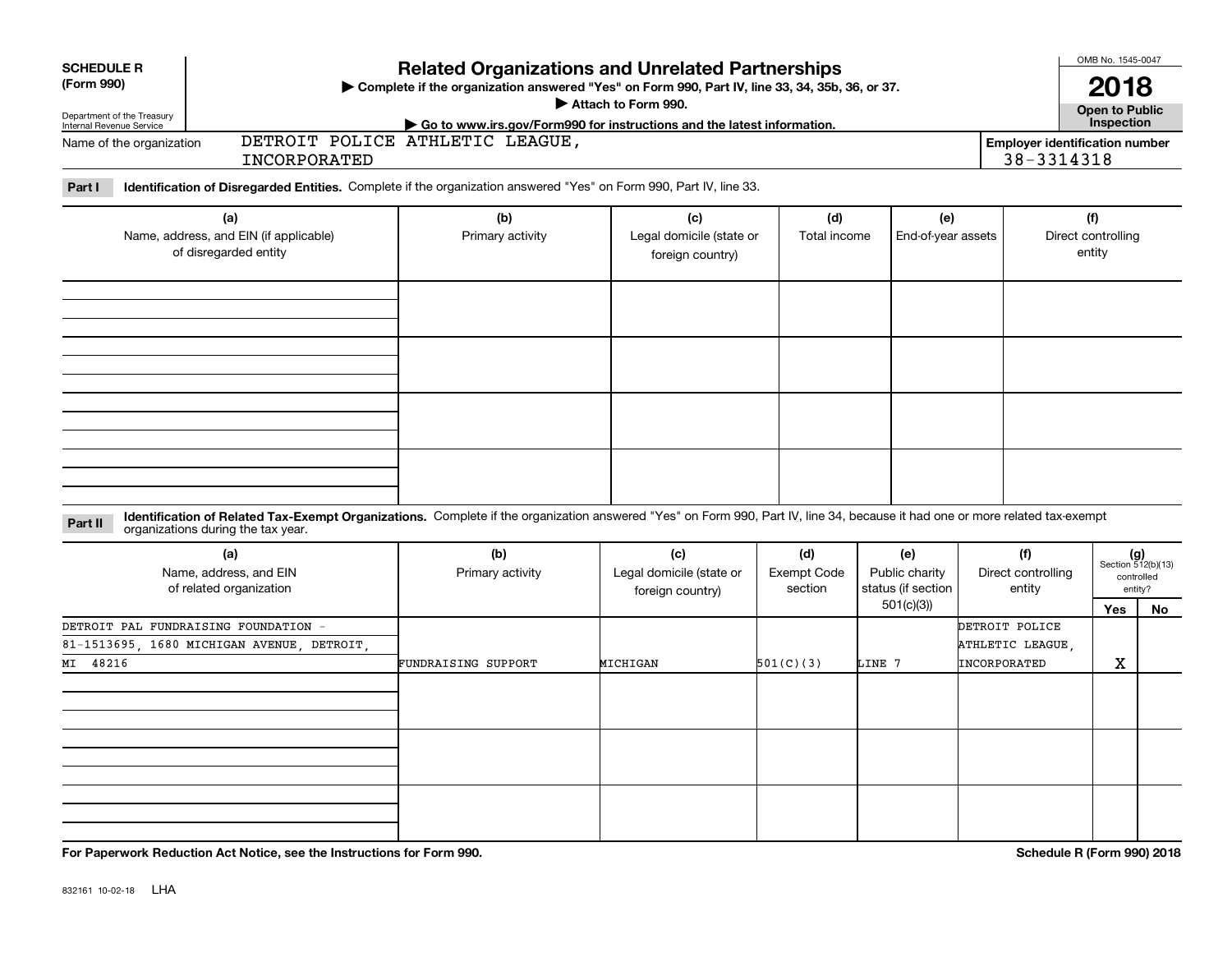Schedule R (Form 990) 2018 INCORPORATED 38 - 3314318 INCORPORATED 38-3314318

#### **2**

**Identification of Related Organizations Taxable as a Partnership.** Complete if the organization answered "Yes" on Form 990, Part IV, line 34, because it had one or more related **Part III** organizations treated as a partnership during the tax year.

| (a)                                               | (b)              | (c)                  | (d)                          | (e)                                                                  | (f)                      | (g)                     |         | (h)              | (i)                                                       | (i) | (k)                                                       |
|---------------------------------------------------|------------------|----------------------|------------------------------|----------------------------------------------------------------------|--------------------------|-------------------------|---------|------------------|-----------------------------------------------------------|-----|-----------------------------------------------------------|
| Name, address, and EIN<br>of related organization | Primary activity | Legal<br>domicile    | Direct controlling<br>entity | Predominant income                                                   | Share of total<br>income | Share of<br>end-of-year |         | Disproportionate | Code V-UBI                                                |     | General or Percentage<br>managing<br>partner?<br>partner? |
|                                                   |                  | (state or<br>foreign |                              |                                                                      |                          | assets                  |         | allocations?     |                                                           |     |                                                           |
|                                                   |                  | country)             |                              | (related, unrelated,<br>excluded from tax under<br>sections 512-514) |                          |                         | Yes $ $ | No               | amount in box<br>20 of Schedule<br>K-1 (Form 1065) Yes No |     |                                                           |
|                                                   |                  |                      |                              |                                                                      |                          |                         |         |                  |                                                           |     |                                                           |
|                                                   |                  |                      |                              |                                                                      |                          |                         |         |                  |                                                           |     |                                                           |
|                                                   |                  |                      |                              |                                                                      |                          |                         |         |                  |                                                           |     |                                                           |
|                                                   |                  |                      |                              |                                                                      |                          |                         |         |                  |                                                           |     |                                                           |
|                                                   |                  |                      |                              |                                                                      |                          |                         |         |                  |                                                           |     |                                                           |
|                                                   |                  |                      |                              |                                                                      |                          |                         |         |                  |                                                           |     |                                                           |
|                                                   |                  |                      |                              |                                                                      |                          |                         |         |                  |                                                           |     |                                                           |
|                                                   |                  |                      |                              |                                                                      |                          |                         |         |                  |                                                           |     |                                                           |
|                                                   |                  |                      |                              |                                                                      |                          |                         |         |                  |                                                           |     |                                                           |
|                                                   |                  |                      |                              |                                                                      |                          |                         |         |                  |                                                           |     |                                                           |
|                                                   |                  |                      |                              |                                                                      |                          |                         |         |                  |                                                           |     |                                                           |
|                                                   |                  |                      |                              |                                                                      |                          |                         |         |                  |                                                           |     |                                                           |
|                                                   |                  |                      |                              |                                                                      |                          |                         |         |                  |                                                           |     |                                                           |
|                                                   |                  |                      |                              |                                                                      |                          |                         |         |                  |                                                           |     |                                                           |
|                                                   |                  |                      |                              |                                                                      |                          |                         |         |                  |                                                           |     |                                                           |
|                                                   |                  |                      |                              |                                                                      |                          |                         |         |                  |                                                           |     |                                                           |
|                                                   |                  |                      |                              |                                                                      |                          |                         |         |                  |                                                           |     |                                                           |

**Identification of Related Organizations Taxable as a Corporation or Trust.** Complete if the organization answered "Yes" on Form 990, Part IV, line 34, because it had one or more related **Part IV** organizations treated as a corporation or trust during the tax year.

| (a)<br>Name, address, and EIN<br>of related organization | (b)<br>Primary activity | (c)<br>Legal domicile<br>state or<br>foreign | (d)<br>Direct controlling<br>entity | (e)<br>Type of entity<br>(C corp, S corp,<br>or trust) | (f)<br>Share of total<br>income | (g)<br>Share of<br>Percentage<br>end-of-year<br>ownership<br>assets |  | $\begin{array}{c} \textbf{(i)}\\ \text{Section}\\ 512 \text{(b)} \text{(13)}\\ \text{controlled}\\ \text{entity?} \end{array}$ |
|----------------------------------------------------------|-------------------------|----------------------------------------------|-------------------------------------|--------------------------------------------------------|---------------------------------|---------------------------------------------------------------------|--|--------------------------------------------------------------------------------------------------------------------------------|
|                                                          |                         | country)                                     |                                     |                                                        |                                 |                                                                     |  | Yes   No                                                                                                                       |
|                                                          |                         |                                              |                                     |                                                        |                                 |                                                                     |  |                                                                                                                                |
|                                                          |                         |                                              |                                     |                                                        |                                 |                                                                     |  |                                                                                                                                |
|                                                          |                         |                                              |                                     |                                                        |                                 |                                                                     |  |                                                                                                                                |
|                                                          |                         |                                              |                                     |                                                        |                                 |                                                                     |  |                                                                                                                                |
|                                                          |                         |                                              |                                     |                                                        |                                 |                                                                     |  |                                                                                                                                |
|                                                          |                         |                                              |                                     |                                                        |                                 |                                                                     |  |                                                                                                                                |
|                                                          |                         |                                              |                                     |                                                        |                                 |                                                                     |  |                                                                                                                                |
|                                                          |                         |                                              |                                     |                                                        |                                 |                                                                     |  |                                                                                                                                |
|                                                          |                         |                                              |                                     |                                                        |                                 |                                                                     |  |                                                                                                                                |
|                                                          |                         |                                              |                                     |                                                        |                                 |                                                                     |  |                                                                                                                                |
|                                                          |                         |                                              |                                     |                                                        |                                 |                                                                     |  |                                                                                                                                |
|                                                          |                         |                                              |                                     |                                                        |                                 |                                                                     |  |                                                                                                                                |
|                                                          |                         |                                              |                                     |                                                        |                                 |                                                                     |  |                                                                                                                                |
|                                                          |                         |                                              |                                     |                                                        |                                 |                                                                     |  |                                                                                                                                |
|                                                          |                         |                                              |                                     |                                                        |                                 |                                                                     |  |                                                                                                                                |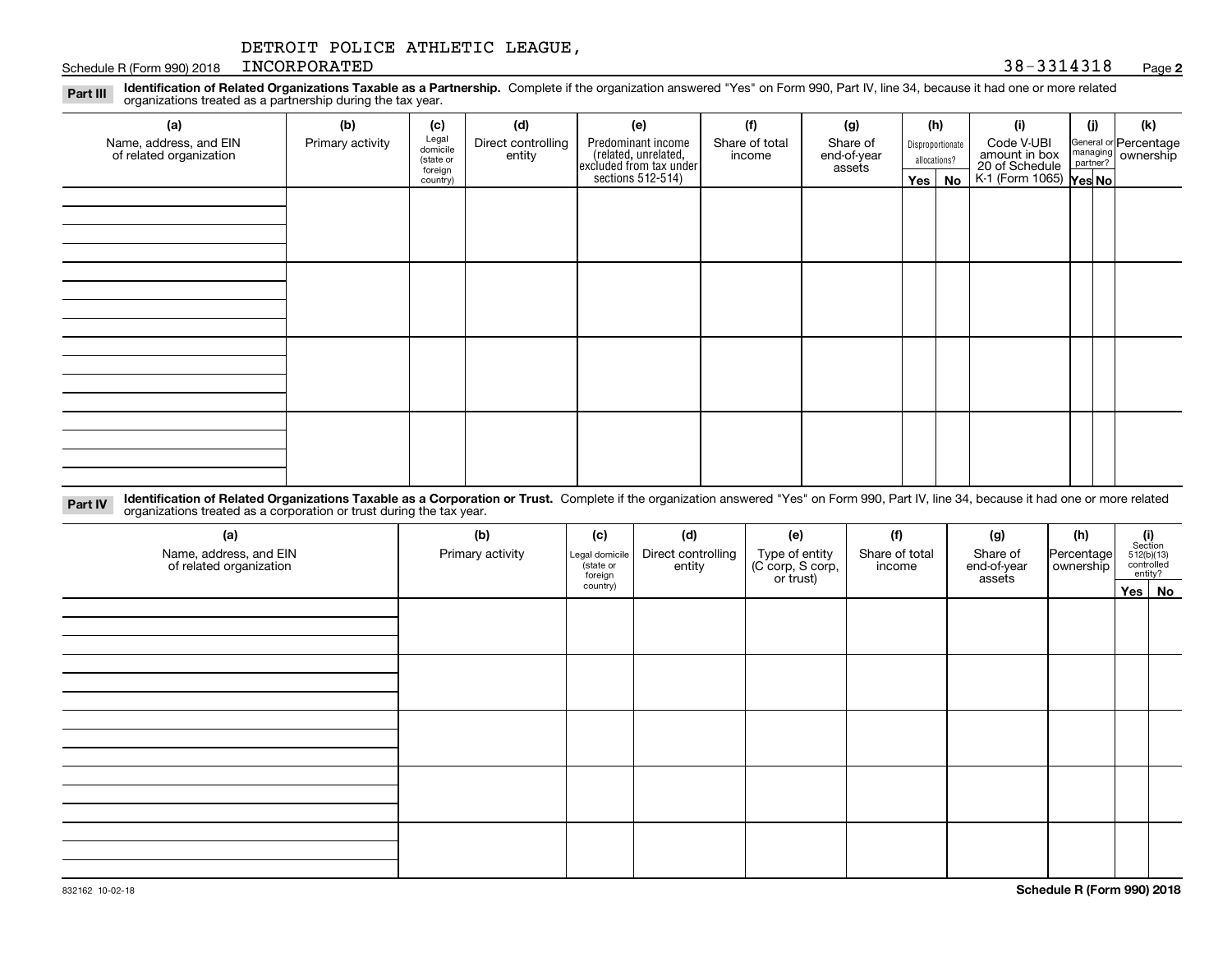Schedule R (Form 990) 2018 INCORPORATED 38 - 3314318 INCORPORATED 38-3314318

| Note: Complete line 1 if any entity is listed in Parts II, III, or IV of this schedule. |                                                                                                                                                                                                                                |     |   |             |  |
|-----------------------------------------------------------------------------------------|--------------------------------------------------------------------------------------------------------------------------------------------------------------------------------------------------------------------------------|-----|---|-------------|--|
|                                                                                         | 1 During the tax year, did the organization engage in any of the following transactions with one or more related organizations listed in Parts II-IV?                                                                          |     |   |             |  |
|                                                                                         |                                                                                                                                                                                                                                | 1a  |   | X           |  |
|                                                                                         | b Gift, grant, or capital contribution to related organization(s) material contracts and contribution to related organization(s)                                                                                               | 1b  |   | $\mathbf x$ |  |
|                                                                                         | c Gift, grant, or capital contribution from related organization(s) manufaction contribution from related organization(s) manufaction contribution from related organization(s) manufaction contribution from related organiza | 1c  | X |             |  |
|                                                                                         | <b>d</b> Loans or loan guarantees to or for related organization(s)                                                                                                                                                            | 1d  |   | X           |  |
|                                                                                         |                                                                                                                                                                                                                                | 1e  |   | x           |  |
|                                                                                         |                                                                                                                                                                                                                                |     |   |             |  |
|                                                                                         | f Dividends from related organization(s) manufactured contains and contained a state of the contact of the contact of the contact of the contact of the contact of the contact of the contact of the contact of the contact of | 1f  |   | X           |  |
|                                                                                         | g Sale of assets to related organization(s) www.assettion.com/www.assettion.com/www.assettion.com/www.assettion.com/www.assettion.com/www.assettion.com/www.assettion.com/www.assettion.com/www.assettion.com/www.assettion.co | 1g  |   | X           |  |
|                                                                                         | h Purchase of assets from related organization(s) manufactured and content to content the content of assets from related organization(s)                                                                                       | 1h  |   | x           |  |
|                                                                                         | Exchange of assets with related organization(s) www.communically.communically contract and a set set of the state organization(s) www.communically.com and a set of the state or set of the state of the state of the state of | 1i. |   | X           |  |
|                                                                                         | Lease of facilities, equipment, or other assets to related organization(s) manufaction content to the content of the state of facilities, equipment, or other assets to related organization(s) manufaction content to the con | 1i. |   | X           |  |
|                                                                                         |                                                                                                                                                                                                                                |     |   |             |  |
|                                                                                         |                                                                                                                                                                                                                                | 1k. |   | х           |  |
|                                                                                         | Performance of services or membership or fundraising solicitations for related organization(s)                                                                                                                                 | 11  |   | X           |  |
|                                                                                         | m Performance of services or membership or fundraising solicitations by related organization(s)                                                                                                                                | 1m  |   | X           |  |
|                                                                                         |                                                                                                                                                                                                                                | 1n  |   | X           |  |
|                                                                                         | <b>o</b> Sharing of paid employees with related organization(s)                                                                                                                                                                | 1o  |   | X           |  |
|                                                                                         |                                                                                                                                                                                                                                |     |   |             |  |
|                                                                                         |                                                                                                                                                                                                                                | 1p. |   | х           |  |
|                                                                                         |                                                                                                                                                                                                                                | 1a  |   | х           |  |
|                                                                                         |                                                                                                                                                                                                                                |     |   |             |  |
|                                                                                         | r Other transfer of cash or property to related organization(s)                                                                                                                                                                | 1r  |   | х           |  |
|                                                                                         |                                                                                                                                                                                                                                | 1s  |   | X           |  |

**2** If the answer to any of the above is "Yes," see the instructions for information on who must complete this line, including covered relationships and transaction thresholds.

| (a)<br>Name of related organization    | (b)<br>Transaction<br>type (a-s) | (c)<br>Amount involved | (d)<br>Method of determining amount involved |
|----------------------------------------|----------------------------------|------------------------|----------------------------------------------|
| (1) DETROIT PAL FUNDRAISING FOUNDATION | $\mathbf{C}$                     | 891,364. CASH          |                                              |
| (2)                                    |                                  |                        |                                              |
| (3)                                    |                                  |                        |                                              |
| (4)                                    |                                  |                        |                                              |
| (5)                                    |                                  |                        |                                              |
| (6)                                    |                                  |                        |                                              |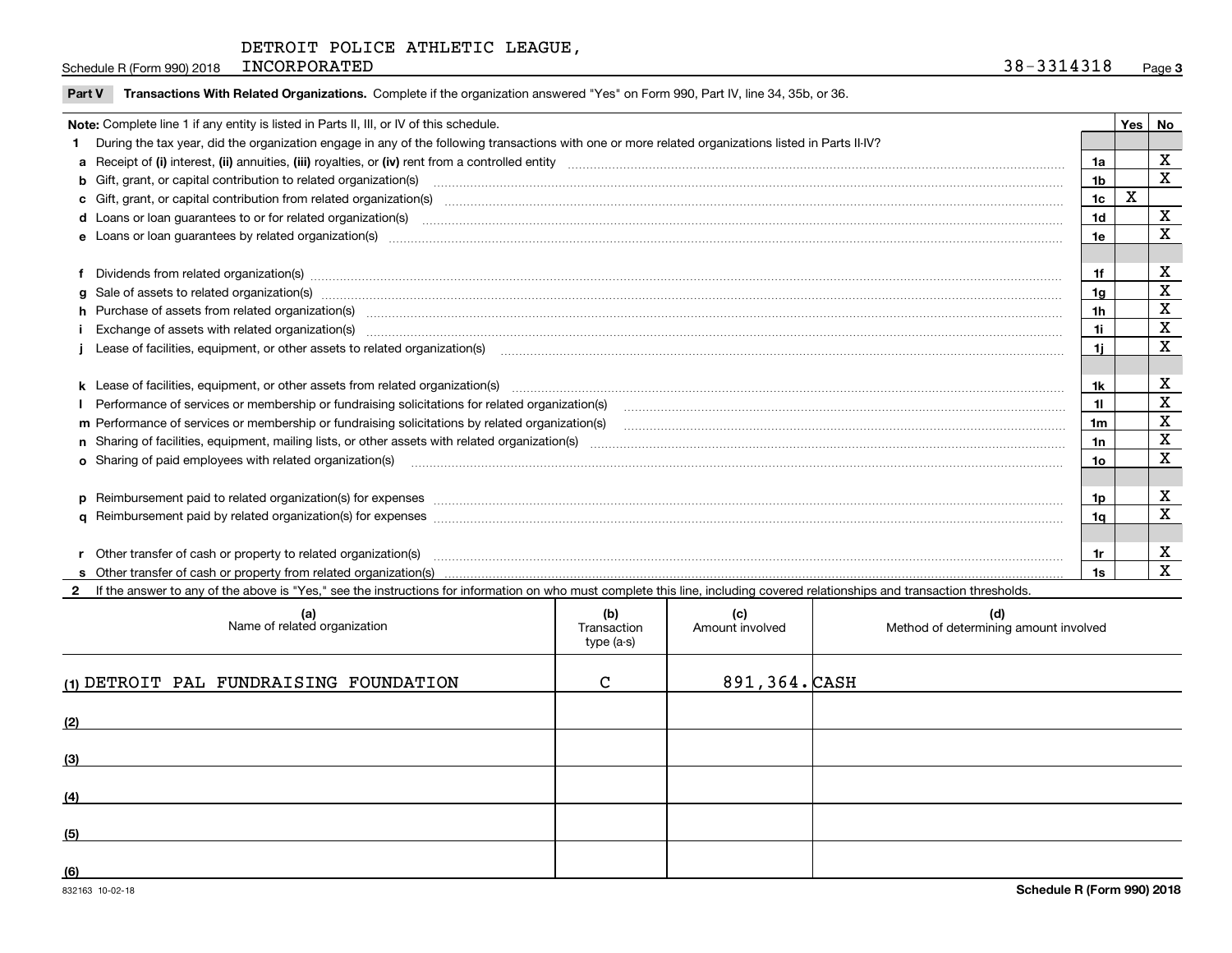Schedule R (Form 990) 2018 INCORPORATED 38 - 3314318 INCORPORATED 38-3314318

#### **Part VI Unrelated Organizations Taxable as a Partnership. Complete if the organization answered "Yes" on Form 990, Part IV, line 37.**

Provide the following information for each entity taxed as a partnership through which the organization conducted more than five percent of its activities (measured by total assets or gross revenue) that was not a related organization. See instructions regarding exclusion for certain investment partnerships.

| ັ                      | ັ<br>ັ           |                   |                                                                                            |                                      |          |  |             |                                       |                                                                                                                                       |        |     |
|------------------------|------------------|-------------------|--------------------------------------------------------------------------------------------|--------------------------------------|----------|--|-------------|---------------------------------------|---------------------------------------------------------------------------------------------------------------------------------------|--------|-----|
| (a)                    | (b)              | (c)               | (d)                                                                                        | (e)<br>Are all                       | (f)      |  | (g)         | (h)                                   | (i)                                                                                                                                   | (i)    | (k) |
| Name, address, and EIN | Primary activity | Legal domicile    | Predominant income<br>(related, unrelated,<br>excluded from tax under<br>sections 512-514) | partners sec.<br>501(c)(3)<br>orgs.? | Share of |  | Share of    | Dispropor-<br>tionate<br>allocations? | Code V-UBI<br>  amount in box 20 managing<br>  of Schedule K-1 partner? ownership<br>  of Schedule K-1 partner? ownership<br>  Yes No |        |     |
| of entity              |                  | (state or foreign |                                                                                            |                                      | total    |  | end-of-year |                                       |                                                                                                                                       |        |     |
|                        |                  | country)          |                                                                                            | Yes No                               | income   |  | assets      | Yes No                                |                                                                                                                                       | Yes No |     |
|                        |                  |                   |                                                                                            |                                      |          |  |             |                                       |                                                                                                                                       |        |     |
|                        |                  |                   |                                                                                            |                                      |          |  |             |                                       |                                                                                                                                       |        |     |
|                        |                  |                   |                                                                                            |                                      |          |  |             |                                       |                                                                                                                                       |        |     |
|                        |                  |                   |                                                                                            |                                      |          |  |             |                                       |                                                                                                                                       |        |     |
|                        |                  |                   |                                                                                            |                                      |          |  |             |                                       |                                                                                                                                       |        |     |
|                        |                  |                   |                                                                                            |                                      |          |  |             |                                       |                                                                                                                                       |        |     |
|                        |                  |                   |                                                                                            |                                      |          |  |             |                                       |                                                                                                                                       |        |     |
|                        |                  |                   |                                                                                            |                                      |          |  |             |                                       |                                                                                                                                       |        |     |
|                        |                  |                   |                                                                                            |                                      |          |  |             |                                       |                                                                                                                                       |        |     |
|                        |                  |                   |                                                                                            |                                      |          |  |             |                                       |                                                                                                                                       |        |     |
|                        |                  |                   |                                                                                            |                                      |          |  |             |                                       |                                                                                                                                       |        |     |
|                        |                  |                   |                                                                                            |                                      |          |  |             |                                       |                                                                                                                                       |        |     |
|                        |                  |                   |                                                                                            |                                      |          |  |             |                                       |                                                                                                                                       |        |     |
|                        |                  |                   |                                                                                            |                                      |          |  |             |                                       |                                                                                                                                       |        |     |
|                        |                  |                   |                                                                                            |                                      |          |  |             |                                       |                                                                                                                                       |        |     |
|                        |                  |                   |                                                                                            |                                      |          |  |             |                                       |                                                                                                                                       |        |     |
|                        |                  |                   |                                                                                            |                                      |          |  |             |                                       |                                                                                                                                       |        |     |
|                        |                  |                   |                                                                                            |                                      |          |  |             |                                       |                                                                                                                                       |        |     |
|                        |                  |                   |                                                                                            |                                      |          |  |             |                                       |                                                                                                                                       |        |     |
|                        |                  |                   |                                                                                            |                                      |          |  |             |                                       |                                                                                                                                       |        |     |
|                        |                  |                   |                                                                                            |                                      |          |  |             |                                       |                                                                                                                                       |        |     |
|                        |                  |                   |                                                                                            |                                      |          |  |             |                                       |                                                                                                                                       |        |     |
|                        |                  |                   |                                                                                            |                                      |          |  |             |                                       |                                                                                                                                       |        |     |
|                        |                  |                   |                                                                                            |                                      |          |  |             |                                       |                                                                                                                                       |        |     |
|                        |                  |                   |                                                                                            |                                      |          |  |             |                                       |                                                                                                                                       |        |     |
|                        |                  |                   |                                                                                            |                                      |          |  |             |                                       |                                                                                                                                       |        |     |
|                        |                  |                   |                                                                                            |                                      |          |  |             |                                       |                                                                                                                                       |        |     |
|                        |                  |                   |                                                                                            |                                      |          |  |             |                                       |                                                                                                                                       |        |     |
|                        |                  |                   |                                                                                            |                                      |          |  |             |                                       |                                                                                                                                       |        |     |
|                        |                  |                   |                                                                                            |                                      |          |  |             |                                       |                                                                                                                                       |        |     |
|                        |                  |                   |                                                                                            |                                      |          |  |             |                                       |                                                                                                                                       |        |     |
|                        |                  |                   |                                                                                            |                                      |          |  |             |                                       |                                                                                                                                       |        |     |
|                        |                  |                   |                                                                                            |                                      |          |  |             |                                       |                                                                                                                                       |        |     |
|                        |                  |                   |                                                                                            |                                      |          |  |             |                                       |                                                                                                                                       |        |     |
|                        |                  |                   |                                                                                            |                                      |          |  |             |                                       |                                                                                                                                       |        |     |

**Schedule R (Form 990) 2018**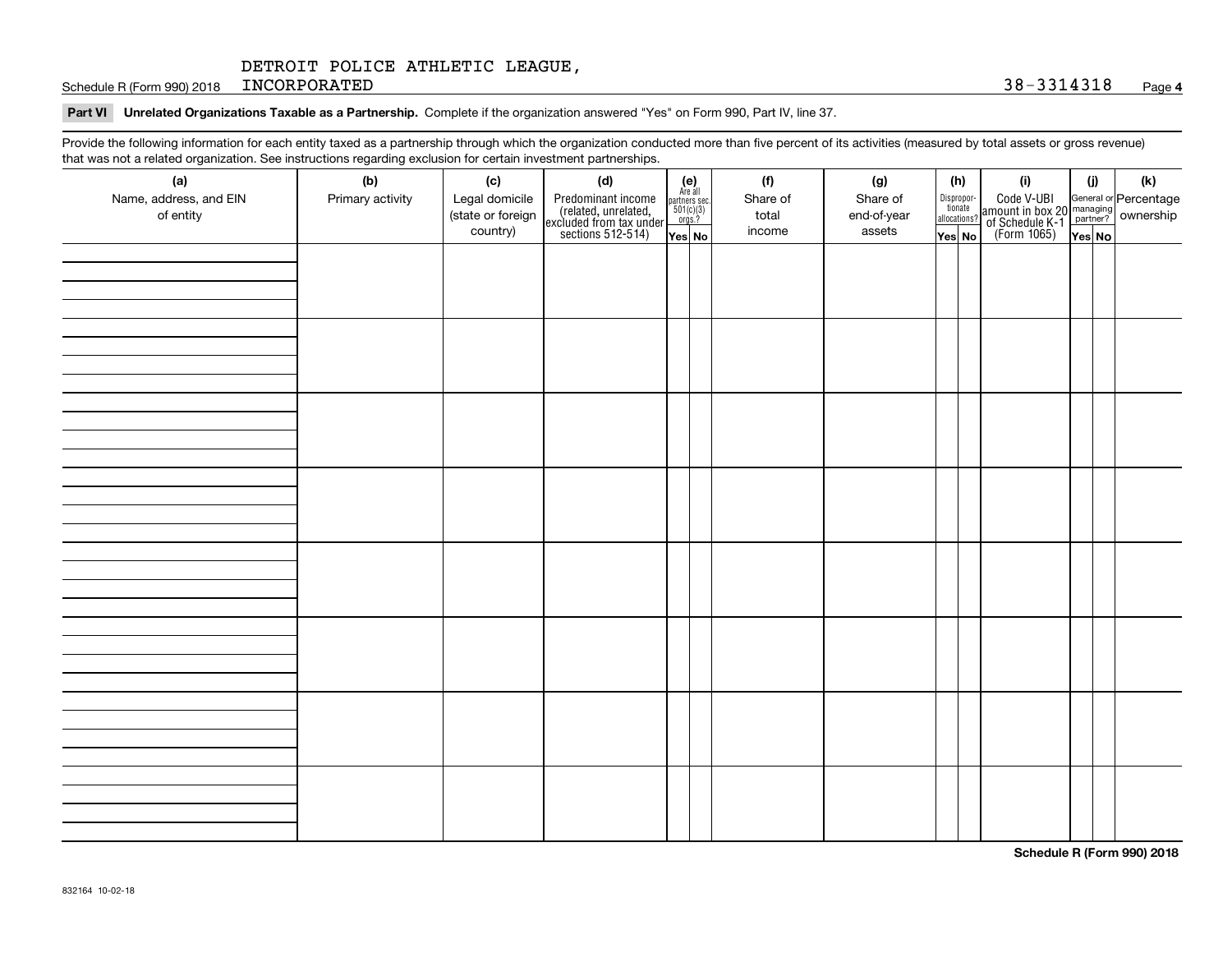|  | Schedule R (Form 990) 2018 |
|--|----------------------------|

## **Part VII Supplemental Information.**

Provide additional information for responses to questions on Schedule R. See instructions.